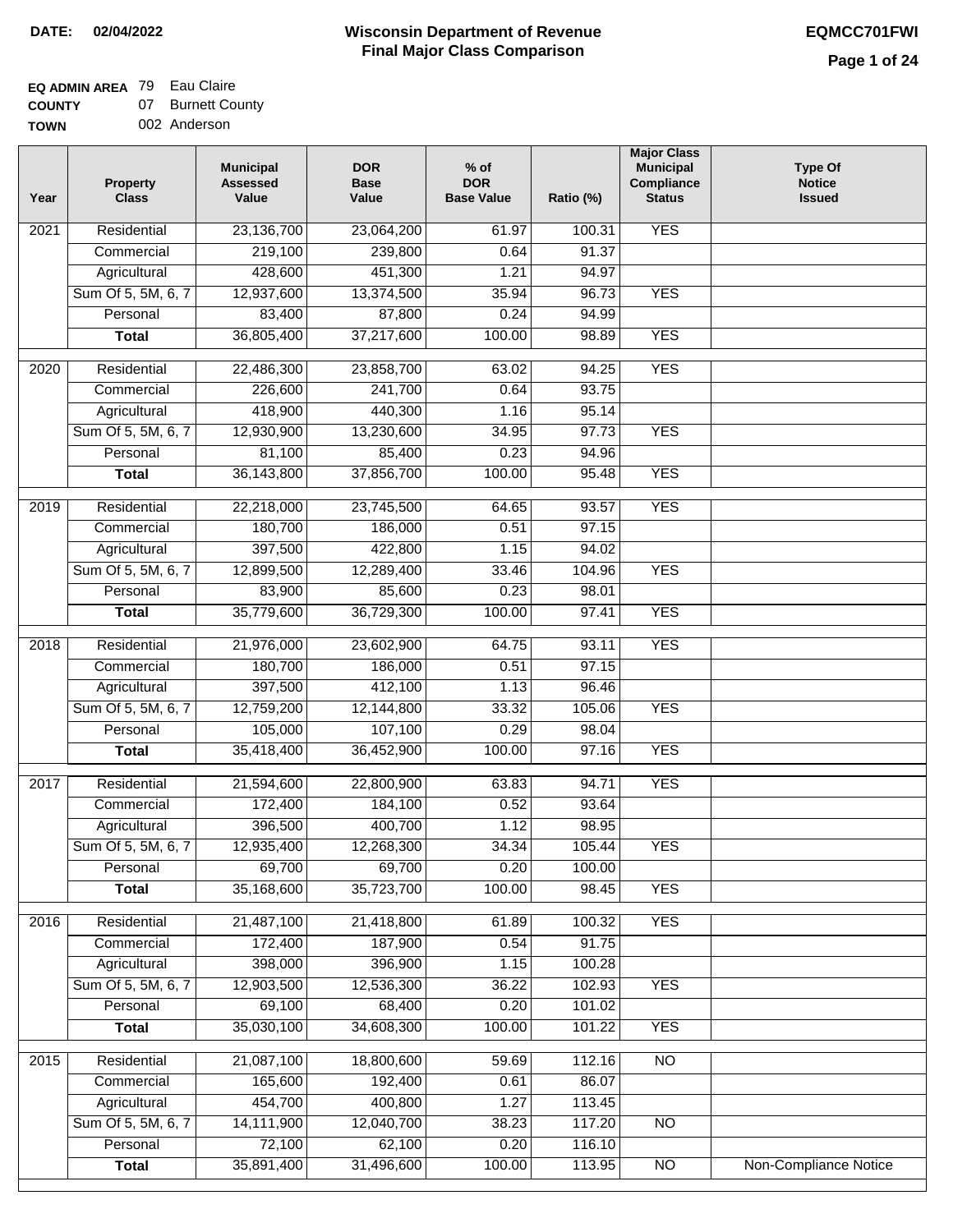$\Box$ 

#### **Wisconsin Department of Revenue Final Major Class Comparison DATE: 02/04/2022 EQMCC701FWI**

### **EQ ADMIN AREA** 79 Eau Claire **COUNTY**

| <b>COUNTY</b> | 07. | <b>Burnett County</b> |
|---------------|-----|-----------------------|
| <b>TOWN</b>   |     | 004 Blaine            |

| Year | Property<br><b>Class</b> | <b>Municipal</b><br><b>Assessed</b><br>Value | <b>DOR</b><br><b>Base</b><br>Value | $%$ of<br><b>DOR</b><br><b>Base Value</b> | Ratio (%) | <b>Major Class</b><br><b>Municipal</b><br>Compliance<br><b>Status</b> | <b>Type Of</b><br><b>Notice</b><br><b>Issued</b> |
|------|--------------------------|----------------------------------------------|------------------------------------|-------------------------------------------|-----------|-----------------------------------------------------------------------|--------------------------------------------------|
| 2021 | Residential              | 34,346,700                                   | 35,188,100                         | 79.92                                     | 97.61     | <b>YES</b>                                                            |                                                  |
|      | Commercial               | 804,500                                      | 922,500                            | 2.10                                      | 87.21     |                                                                       |                                                  |
|      | Agricultural             | 136,700                                      | 143,900                            | 0.33                                      | 95.00     |                                                                       |                                                  |
|      | Sum Of 5, 5M, 6, 7       | 7,968,700                                    | 7,698,500                          | 17.49                                     | 103.51    | <b>YES</b>                                                            |                                                  |
|      | Personal                 | 70,500                                       | 74,200                             | 0.17                                      | 95.01     |                                                                       |                                                  |
|      | <b>Total</b>             | 43,327,100                                   | 44,027,200                         | 100.00                                    | 98.41     | <b>YES</b>                                                            |                                                  |
| 2020 | Residential              | 34,078,200                                   | 32,704,000                         | 78.53                                     | 104.20    | <b>YES</b>                                                            |                                                  |
|      | Commercial               | 787,800                                      | 895,700                            | 2.15                                      | 87.95     |                                                                       |                                                  |
|      | Agricultural             | 129,200                                      | 138,300                            | 0.33                                      | 93.42     |                                                                       |                                                  |
|      | Sum Of 5, 5M, 6, 7       | 7,854,800                                    | 7,834,100                          | 18.81                                     | 100.26    | <b>YES</b>                                                            |                                                  |
|      | Personal                 | 67,100                                       | 73,800                             | 0.18                                      | 90.92     |                                                                       |                                                  |
|      | <b>Total</b>             | 42,917,100                                   | 41,645,900                         | 100.00                                    | 103.05    | <b>YES</b>                                                            |                                                  |
|      |                          |                                              |                                    |                                           |           |                                                                       |                                                  |
| 2019 | Residential              | 33,887,300                                   | 31,887,100                         | 78.37                                     | 106.27    | <b>YES</b>                                                            |                                                  |
|      | Commercial               | 787,800                                      | 861,300                            | 2.12                                      | 91.47     |                                                                       |                                                  |
|      | Agricultural             | 135,600                                      | 132,800                            | 0.33                                      | 102.11    |                                                                       |                                                  |
|      | Sum Of 5, 5M, 6, 7       | 7,773,200                                    | 7,747,900                          | 19.04                                     | 100.33    | <b>YES</b>                                                            |                                                  |
|      | Personal                 | 60,500                                       | 58,800                             | 0.14                                      | 102.89    |                                                                       |                                                  |
|      | <b>Total</b>             | 42,644,400                                   | 40,687,900                         | 100.00                                    | 104.81    | <b>YES</b>                                                            |                                                  |
| 2018 | Residential              | 33,484,200                                   | 30,629,600                         | 79.14                                     | 109.32    | <b>YES</b>                                                            |                                                  |
|      | Commercial               | 787,800                                      | 844,500                            | 2.18                                      | 93.29     |                                                                       |                                                  |
|      | Agricultural             | 135,600                                      | 129,400                            | 0.33                                      | 104.79    |                                                                       |                                                  |
|      | Sum Of 5, 5M, 6, 7       | 7,692,000                                    | 7,047,900                          | 18.21                                     | 109.14    | <b>YES</b>                                                            |                                                  |
|      | Personal                 | 54,700                                       | 52,100                             | 0.13                                      | 104.99    |                                                                       |                                                  |
|      | <b>Total</b>             | 42,154,300                                   | 38,703,500                         | 100.00                                    | 108.92    | <b>YES</b>                                                            |                                                  |
| 2017 | Residential              | 33,290,100                                   | 32,342,200                         | 79.82                                     | 102.93    | <b>YES</b>                                                            |                                                  |
|      | Commercial               | 762,300                                      | 836,100                            | 2.06                                      | 91.17     |                                                                       |                                                  |
|      | Agricultural             | 137,000                                      | 126,700                            | 0.31                                      | 108.13    |                                                                       |                                                  |
|      | Sum Of 5, 5M, 6, 7       | 7,792,000                                    | 7,150,100                          | 17.65                                     | 108.98    | <b>YES</b>                                                            |                                                  |
|      | Personal                 | 63,600                                       | 61,700                             | 0.15                                      | 103.08    |                                                                       |                                                  |
|      | <b>Total</b>             | 42,045,000                                   | 40,516,800                         | 100.00                                    | 103.77    | <b>YES</b>                                                            |                                                  |
| 2016 | Residential              | 33,203,900                                   | 30,215,300                         | 78.22                                     | 109.89    | <b>YES</b>                                                            |                                                  |
|      | Commercial               | 779,500                                      | 853,200                            | 2.21                                      | 91.36     |                                                                       |                                                  |
|      | Agricultural             | 152,100                                      | 139,100                            | 0.36                                      | 109.35    |                                                                       |                                                  |
|      | Sum Of 5, 5M, 6, 7       | 8,101,500                                    | 7,375,900                          | 19.10                                     | 109.84    | <b>YES</b>                                                            |                                                  |
|      | Personal                 | 47,400                                       | 43,100                             | 0.11                                      | 109.98    |                                                                       |                                                  |
|      | <b>Total</b>             | 42,284,400                                   | 38,626,600                         | 100.00                                    | 109.47    | <b>YES</b>                                                            |                                                  |
| 2015 | Residential              | 33,175,900                                   | 29,189,400                         | 77.57                                     | 113.66    | $\overline{NO}$                                                       |                                                  |
|      | Commercial               | 801,600                                      | 953,200                            | 2.53                                      | 84.10     |                                                                       |                                                  |
|      | Agricultural             | 152,100                                      | 136,700                            | 0.36                                      | 111.27    |                                                                       |                                                  |
|      | Sum Of 5, 5M, 6, 7       | 8,025,400                                    | 7,308,400                          | 19.42                                     | 109.81    | <b>YES</b>                                                            |                                                  |
|      | Personal                 | 48,700                                       | 42,700                             | 0.11                                      | 114.05    |                                                                       |                                                  |
|      | <b>Total</b>             | 42,203,700                                   | 37,630,400                         | 100.00                                    | 112.15    | $\overline{NO}$                                                       | Non-Compliance Notice                            |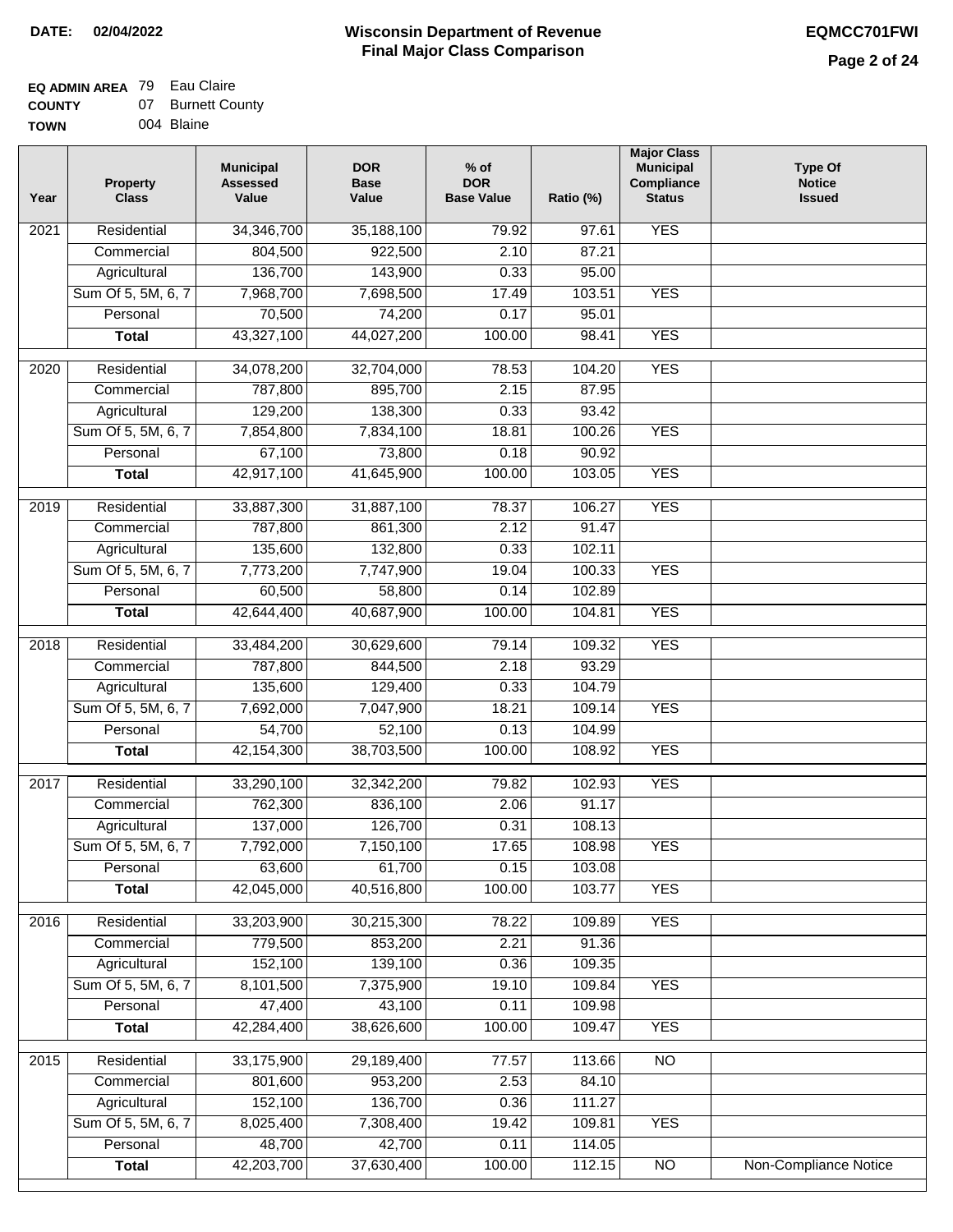# **EQ ADMIN AREA** 79 Eau Claire

| <b>COUNTY</b> | 07 Burnett County |
|---------------|-------------------|
|               |                   |

**TOWN** 006 Daniels

| 68,248,200<br><b>NO</b><br>2021<br>Residential<br>80,172,100<br>78.98<br>85.13<br>2,374,400<br>2,926,400<br>2.88<br>81.14<br>Commercial<br>520,400<br>Agricultural<br>628,200<br>0.62<br>82.84<br>Sum Of 5, 5M, 6, 7<br>16,598,800<br>17,584,400<br>17.32<br>94.40<br><b>YES</b><br>184,100<br>202,300<br>0.20<br>Personal<br>91.00<br>87,925,900<br>101,513,400<br>100.00<br>86.62<br>$\overline{NO}$<br><b>Total</b><br><b>YES</b><br>2020<br>Residential<br>67,154,100<br>74,546,600<br>77.94<br>90.08<br>2,374,400<br>2,841,100<br>2.97<br>83.57<br>Commercial<br>500,200<br>603,000<br>0.63<br>82.95<br>Agricultural<br>Sum Of 5, 5M, 6, 7<br>16,640,100<br>17,427,200<br>18.22<br>95.48<br><b>YES</b><br>210,900<br>234,300<br>0.24<br>90.01<br>Personal<br>86,879,700<br>95,652,200<br>100.00<br><b>YES</b><br>90.83<br><b>Total</b><br>74,712,000<br><b>YES</b><br>2019<br>Residential<br>67,310,800<br>78.84<br>90.09<br>2,239,200<br>2,600,300<br>2.74<br>86.11<br>Commercial<br>542,200<br>581,500<br>0.61<br>93.24<br>Agricultural<br>16,617,800<br><b>YES</b><br>Sum Of 5, 5M, 6, 7<br>16,625,600<br>17.54<br>99.95<br>231,500<br>0.26<br>Personal<br>243,600<br>95.03<br>86,941,500<br>94,763,000<br>100.00<br>91.75<br><b>YES</b><br><b>Total</b><br>Residential<br>67,038,300<br>96.61<br><b>YES</b><br>2018<br>69,387,300<br>78.56<br>2.92<br>Commercial<br>2,268,000<br>2,582,900<br>87.81<br>545,100<br>563,600<br>0.64<br>96.72<br>Agricultural<br>Sum Of 5, 5M, 6, 7<br>16,630,900<br>15,665,900<br>17.74<br>106.16<br><b>YES</b><br>Personal<br>120,300<br>124,100<br>0.14<br>96.94<br>86,602,600<br>88,323,800<br>100.00<br>98.05<br><b>YES</b><br><b>Total</b><br>2017<br>Residential<br>66,264,300<br>99.59<br><b>YES</b><br>66,534,100<br>76.96<br>2.94<br>2,252,000<br>2,541,000<br>88.63<br>Commercial<br>549,600<br>547,100<br>0.63<br>100.46<br>Agricultural<br>16,855,100<br>16,568,700<br>19.17<br>Sum Of 5, 5M, 6, 7<br>101.73<br><b>YES</b><br>258,400<br>258,400<br>0.30<br>100.00<br>Personal<br>86,179,400<br>86,449,300<br>100.00<br>99.69<br><b>YES</b><br><b>Total</b><br><b>YES</b><br>Residential<br>65,746,900<br>66,038,300<br>99.56<br>2016<br>76.63<br>2,252,000<br>2,374,700<br>2.76<br>94.83<br>Commercial<br>538,800<br>538,500<br>0.62<br>Agricultural<br>100.06<br>Sum Of 5, 5M, 6, 7<br>16,963,000<br>16,940,200<br><b>YES</b><br>19.66<br>100.13<br>287,100<br>287,100<br>0.33<br>Personal<br>100.00<br>85,787,800<br>100.00<br><b>YES</b><br>86,178,800<br>99.55<br><b>Total</b><br><b>YES</b><br>Residential<br>67,611,500<br>62,607,900<br>75.61<br>107.99<br>2015<br>1,877,800<br>2,202,200<br>2.66<br>85.27<br>Commercial<br>642,500<br>554,200<br>0.67<br>115.93<br>Agricultural<br>Sum Of 5, 5M, 6, 7<br>17,442,600<br>20.74<br>17,176,500<br><b>YES</b><br>101.55<br>307,600<br>265,200<br>0.32<br>Personal<br>115.99<br>87,882,000<br>82,806,000<br>100.00<br><b>YES</b><br><b>Total</b><br>106.13 | Year | <b>Property</b><br><b>Class</b> | <b>Municipal</b><br><b>Assessed</b><br>Value | <b>DOR</b><br><b>Base</b><br>Value | $%$ of<br><b>DOR</b><br><b>Base Value</b> | Ratio (%) | <b>Major Class</b><br><b>Municipal</b><br>Compliance<br><b>Status</b> | <b>Type Of</b><br><b>Notice</b><br><b>Issued</b> |
|------------------------------------------------------------------------------------------------------------------------------------------------------------------------------------------------------------------------------------------------------------------------------------------------------------------------------------------------------------------------------------------------------------------------------------------------------------------------------------------------------------------------------------------------------------------------------------------------------------------------------------------------------------------------------------------------------------------------------------------------------------------------------------------------------------------------------------------------------------------------------------------------------------------------------------------------------------------------------------------------------------------------------------------------------------------------------------------------------------------------------------------------------------------------------------------------------------------------------------------------------------------------------------------------------------------------------------------------------------------------------------------------------------------------------------------------------------------------------------------------------------------------------------------------------------------------------------------------------------------------------------------------------------------------------------------------------------------------------------------------------------------------------------------------------------------------------------------------------------------------------------------------------------------------------------------------------------------------------------------------------------------------------------------------------------------------------------------------------------------------------------------------------------------------------------------------------------------------------------------------------------------------------------------------------------------------------------------------------------------------------------------------------------------------------------------------------------------------------------------------------------------------------------------------------------------------------------------------------------------------------------------------------------------------------------------------------------------------------------------------------------------------------------------------------------------------------------------------------------------------------------------------------------------------------------------------------------------|------|---------------------------------|----------------------------------------------|------------------------------------|-------------------------------------------|-----------|-----------------------------------------------------------------------|--------------------------------------------------|
|                                                                                                                                                                                                                                                                                                                                                                                                                                                                                                                                                                                                                                                                                                                                                                                                                                                                                                                                                                                                                                                                                                                                                                                                                                                                                                                                                                                                                                                                                                                                                                                                                                                                                                                                                                                                                                                                                                                                                                                                                                                                                                                                                                                                                                                                                                                                                                                                                                                                                                                                                                                                                                                                                                                                                                                                                                                                                                                                                                  |      |                                 |                                              |                                    |                                           |           |                                                                       |                                                  |
|                                                                                                                                                                                                                                                                                                                                                                                                                                                                                                                                                                                                                                                                                                                                                                                                                                                                                                                                                                                                                                                                                                                                                                                                                                                                                                                                                                                                                                                                                                                                                                                                                                                                                                                                                                                                                                                                                                                                                                                                                                                                                                                                                                                                                                                                                                                                                                                                                                                                                                                                                                                                                                                                                                                                                                                                                                                                                                                                                                  |      |                                 |                                              |                                    |                                           |           |                                                                       |                                                  |
|                                                                                                                                                                                                                                                                                                                                                                                                                                                                                                                                                                                                                                                                                                                                                                                                                                                                                                                                                                                                                                                                                                                                                                                                                                                                                                                                                                                                                                                                                                                                                                                                                                                                                                                                                                                                                                                                                                                                                                                                                                                                                                                                                                                                                                                                                                                                                                                                                                                                                                                                                                                                                                                                                                                                                                                                                                                                                                                                                                  |      |                                 |                                              |                                    |                                           |           |                                                                       |                                                  |
|                                                                                                                                                                                                                                                                                                                                                                                                                                                                                                                                                                                                                                                                                                                                                                                                                                                                                                                                                                                                                                                                                                                                                                                                                                                                                                                                                                                                                                                                                                                                                                                                                                                                                                                                                                                                                                                                                                                                                                                                                                                                                                                                                                                                                                                                                                                                                                                                                                                                                                                                                                                                                                                                                                                                                                                                                                                                                                                                                                  |      |                                 |                                              |                                    |                                           |           |                                                                       |                                                  |
|                                                                                                                                                                                                                                                                                                                                                                                                                                                                                                                                                                                                                                                                                                                                                                                                                                                                                                                                                                                                                                                                                                                                                                                                                                                                                                                                                                                                                                                                                                                                                                                                                                                                                                                                                                                                                                                                                                                                                                                                                                                                                                                                                                                                                                                                                                                                                                                                                                                                                                                                                                                                                                                                                                                                                                                                                                                                                                                                                                  |      |                                 |                                              |                                    |                                           |           |                                                                       |                                                  |
|                                                                                                                                                                                                                                                                                                                                                                                                                                                                                                                                                                                                                                                                                                                                                                                                                                                                                                                                                                                                                                                                                                                                                                                                                                                                                                                                                                                                                                                                                                                                                                                                                                                                                                                                                                                                                                                                                                                                                                                                                                                                                                                                                                                                                                                                                                                                                                                                                                                                                                                                                                                                                                                                                                                                                                                                                                                                                                                                                                  |      |                                 |                                              |                                    |                                           |           |                                                                       |                                                  |
|                                                                                                                                                                                                                                                                                                                                                                                                                                                                                                                                                                                                                                                                                                                                                                                                                                                                                                                                                                                                                                                                                                                                                                                                                                                                                                                                                                                                                                                                                                                                                                                                                                                                                                                                                                                                                                                                                                                                                                                                                                                                                                                                                                                                                                                                                                                                                                                                                                                                                                                                                                                                                                                                                                                                                                                                                                                                                                                                                                  |      |                                 |                                              |                                    |                                           |           |                                                                       |                                                  |
|                                                                                                                                                                                                                                                                                                                                                                                                                                                                                                                                                                                                                                                                                                                                                                                                                                                                                                                                                                                                                                                                                                                                                                                                                                                                                                                                                                                                                                                                                                                                                                                                                                                                                                                                                                                                                                                                                                                                                                                                                                                                                                                                                                                                                                                                                                                                                                                                                                                                                                                                                                                                                                                                                                                                                                                                                                                                                                                                                                  |      |                                 |                                              |                                    |                                           |           |                                                                       |                                                  |
|                                                                                                                                                                                                                                                                                                                                                                                                                                                                                                                                                                                                                                                                                                                                                                                                                                                                                                                                                                                                                                                                                                                                                                                                                                                                                                                                                                                                                                                                                                                                                                                                                                                                                                                                                                                                                                                                                                                                                                                                                                                                                                                                                                                                                                                                                                                                                                                                                                                                                                                                                                                                                                                                                                                                                                                                                                                                                                                                                                  |      |                                 |                                              |                                    |                                           |           |                                                                       |                                                  |
|                                                                                                                                                                                                                                                                                                                                                                                                                                                                                                                                                                                                                                                                                                                                                                                                                                                                                                                                                                                                                                                                                                                                                                                                                                                                                                                                                                                                                                                                                                                                                                                                                                                                                                                                                                                                                                                                                                                                                                                                                                                                                                                                                                                                                                                                                                                                                                                                                                                                                                                                                                                                                                                                                                                                                                                                                                                                                                                                                                  |      |                                 |                                              |                                    |                                           |           |                                                                       |                                                  |
|                                                                                                                                                                                                                                                                                                                                                                                                                                                                                                                                                                                                                                                                                                                                                                                                                                                                                                                                                                                                                                                                                                                                                                                                                                                                                                                                                                                                                                                                                                                                                                                                                                                                                                                                                                                                                                                                                                                                                                                                                                                                                                                                                                                                                                                                                                                                                                                                                                                                                                                                                                                                                                                                                                                                                                                                                                                                                                                                                                  |      |                                 |                                              |                                    |                                           |           |                                                                       |                                                  |
|                                                                                                                                                                                                                                                                                                                                                                                                                                                                                                                                                                                                                                                                                                                                                                                                                                                                                                                                                                                                                                                                                                                                                                                                                                                                                                                                                                                                                                                                                                                                                                                                                                                                                                                                                                                                                                                                                                                                                                                                                                                                                                                                                                                                                                                                                                                                                                                                                                                                                                                                                                                                                                                                                                                                                                                                                                                                                                                                                                  |      |                                 |                                              |                                    |                                           |           |                                                                       |                                                  |
|                                                                                                                                                                                                                                                                                                                                                                                                                                                                                                                                                                                                                                                                                                                                                                                                                                                                                                                                                                                                                                                                                                                                                                                                                                                                                                                                                                                                                                                                                                                                                                                                                                                                                                                                                                                                                                                                                                                                                                                                                                                                                                                                                                                                                                                                                                                                                                                                                                                                                                                                                                                                                                                                                                                                                                                                                                                                                                                                                                  |      |                                 |                                              |                                    |                                           |           |                                                                       |                                                  |
|                                                                                                                                                                                                                                                                                                                                                                                                                                                                                                                                                                                                                                                                                                                                                                                                                                                                                                                                                                                                                                                                                                                                                                                                                                                                                                                                                                                                                                                                                                                                                                                                                                                                                                                                                                                                                                                                                                                                                                                                                                                                                                                                                                                                                                                                                                                                                                                                                                                                                                                                                                                                                                                                                                                                                                                                                                                                                                                                                                  |      |                                 |                                              |                                    |                                           |           |                                                                       |                                                  |
|                                                                                                                                                                                                                                                                                                                                                                                                                                                                                                                                                                                                                                                                                                                                                                                                                                                                                                                                                                                                                                                                                                                                                                                                                                                                                                                                                                                                                                                                                                                                                                                                                                                                                                                                                                                                                                                                                                                                                                                                                                                                                                                                                                                                                                                                                                                                                                                                                                                                                                                                                                                                                                                                                                                                                                                                                                                                                                                                                                  |      |                                 |                                              |                                    |                                           |           |                                                                       |                                                  |
|                                                                                                                                                                                                                                                                                                                                                                                                                                                                                                                                                                                                                                                                                                                                                                                                                                                                                                                                                                                                                                                                                                                                                                                                                                                                                                                                                                                                                                                                                                                                                                                                                                                                                                                                                                                                                                                                                                                                                                                                                                                                                                                                                                                                                                                                                                                                                                                                                                                                                                                                                                                                                                                                                                                                                                                                                                                                                                                                                                  |      |                                 |                                              |                                    |                                           |           |                                                                       |                                                  |
|                                                                                                                                                                                                                                                                                                                                                                                                                                                                                                                                                                                                                                                                                                                                                                                                                                                                                                                                                                                                                                                                                                                                                                                                                                                                                                                                                                                                                                                                                                                                                                                                                                                                                                                                                                                                                                                                                                                                                                                                                                                                                                                                                                                                                                                                                                                                                                                                                                                                                                                                                                                                                                                                                                                                                                                                                                                                                                                                                                  |      |                                 |                                              |                                    |                                           |           |                                                                       |                                                  |
|                                                                                                                                                                                                                                                                                                                                                                                                                                                                                                                                                                                                                                                                                                                                                                                                                                                                                                                                                                                                                                                                                                                                                                                                                                                                                                                                                                                                                                                                                                                                                                                                                                                                                                                                                                                                                                                                                                                                                                                                                                                                                                                                                                                                                                                                                                                                                                                                                                                                                                                                                                                                                                                                                                                                                                                                                                                                                                                                                                  |      |                                 |                                              |                                    |                                           |           |                                                                       |                                                  |
|                                                                                                                                                                                                                                                                                                                                                                                                                                                                                                                                                                                                                                                                                                                                                                                                                                                                                                                                                                                                                                                                                                                                                                                                                                                                                                                                                                                                                                                                                                                                                                                                                                                                                                                                                                                                                                                                                                                                                                                                                                                                                                                                                                                                                                                                                                                                                                                                                                                                                                                                                                                                                                                                                                                                                                                                                                                                                                                                                                  |      |                                 |                                              |                                    |                                           |           |                                                                       |                                                  |
|                                                                                                                                                                                                                                                                                                                                                                                                                                                                                                                                                                                                                                                                                                                                                                                                                                                                                                                                                                                                                                                                                                                                                                                                                                                                                                                                                                                                                                                                                                                                                                                                                                                                                                                                                                                                                                                                                                                                                                                                                                                                                                                                                                                                                                                                                                                                                                                                                                                                                                                                                                                                                                                                                                                                                                                                                                                                                                                                                                  |      |                                 |                                              |                                    |                                           |           |                                                                       |                                                  |
|                                                                                                                                                                                                                                                                                                                                                                                                                                                                                                                                                                                                                                                                                                                                                                                                                                                                                                                                                                                                                                                                                                                                                                                                                                                                                                                                                                                                                                                                                                                                                                                                                                                                                                                                                                                                                                                                                                                                                                                                                                                                                                                                                                                                                                                                                                                                                                                                                                                                                                                                                                                                                                                                                                                                                                                                                                                                                                                                                                  |      |                                 |                                              |                                    |                                           |           |                                                                       |                                                  |
|                                                                                                                                                                                                                                                                                                                                                                                                                                                                                                                                                                                                                                                                                                                                                                                                                                                                                                                                                                                                                                                                                                                                                                                                                                                                                                                                                                                                                                                                                                                                                                                                                                                                                                                                                                                                                                                                                                                                                                                                                                                                                                                                                                                                                                                                                                                                                                                                                                                                                                                                                                                                                                                                                                                                                                                                                                                                                                                                                                  |      |                                 |                                              |                                    |                                           |           |                                                                       |                                                  |
|                                                                                                                                                                                                                                                                                                                                                                                                                                                                                                                                                                                                                                                                                                                                                                                                                                                                                                                                                                                                                                                                                                                                                                                                                                                                                                                                                                                                                                                                                                                                                                                                                                                                                                                                                                                                                                                                                                                                                                                                                                                                                                                                                                                                                                                                                                                                                                                                                                                                                                                                                                                                                                                                                                                                                                                                                                                                                                                                                                  |      |                                 |                                              |                                    |                                           |           |                                                                       |                                                  |
|                                                                                                                                                                                                                                                                                                                                                                                                                                                                                                                                                                                                                                                                                                                                                                                                                                                                                                                                                                                                                                                                                                                                                                                                                                                                                                                                                                                                                                                                                                                                                                                                                                                                                                                                                                                                                                                                                                                                                                                                                                                                                                                                                                                                                                                                                                                                                                                                                                                                                                                                                                                                                                                                                                                                                                                                                                                                                                                                                                  |      |                                 |                                              |                                    |                                           |           |                                                                       |                                                  |
|                                                                                                                                                                                                                                                                                                                                                                                                                                                                                                                                                                                                                                                                                                                                                                                                                                                                                                                                                                                                                                                                                                                                                                                                                                                                                                                                                                                                                                                                                                                                                                                                                                                                                                                                                                                                                                                                                                                                                                                                                                                                                                                                                                                                                                                                                                                                                                                                                                                                                                                                                                                                                                                                                                                                                                                                                                                                                                                                                                  |      |                                 |                                              |                                    |                                           |           |                                                                       |                                                  |
|                                                                                                                                                                                                                                                                                                                                                                                                                                                                                                                                                                                                                                                                                                                                                                                                                                                                                                                                                                                                                                                                                                                                                                                                                                                                                                                                                                                                                                                                                                                                                                                                                                                                                                                                                                                                                                                                                                                                                                                                                                                                                                                                                                                                                                                                                                                                                                                                                                                                                                                                                                                                                                                                                                                                                                                                                                                                                                                                                                  |      |                                 |                                              |                                    |                                           |           |                                                                       |                                                  |
|                                                                                                                                                                                                                                                                                                                                                                                                                                                                                                                                                                                                                                                                                                                                                                                                                                                                                                                                                                                                                                                                                                                                                                                                                                                                                                                                                                                                                                                                                                                                                                                                                                                                                                                                                                                                                                                                                                                                                                                                                                                                                                                                                                                                                                                                                                                                                                                                                                                                                                                                                                                                                                                                                                                                                                                                                                                                                                                                                                  |      |                                 |                                              |                                    |                                           |           |                                                                       |                                                  |
|                                                                                                                                                                                                                                                                                                                                                                                                                                                                                                                                                                                                                                                                                                                                                                                                                                                                                                                                                                                                                                                                                                                                                                                                                                                                                                                                                                                                                                                                                                                                                                                                                                                                                                                                                                                                                                                                                                                                                                                                                                                                                                                                                                                                                                                                                                                                                                                                                                                                                                                                                                                                                                                                                                                                                                                                                                                                                                                                                                  |      |                                 |                                              |                                    |                                           |           |                                                                       |                                                  |
|                                                                                                                                                                                                                                                                                                                                                                                                                                                                                                                                                                                                                                                                                                                                                                                                                                                                                                                                                                                                                                                                                                                                                                                                                                                                                                                                                                                                                                                                                                                                                                                                                                                                                                                                                                                                                                                                                                                                                                                                                                                                                                                                                                                                                                                                                                                                                                                                                                                                                                                                                                                                                                                                                                                                                                                                                                                                                                                                                                  |      |                                 |                                              |                                    |                                           |           |                                                                       |                                                  |
|                                                                                                                                                                                                                                                                                                                                                                                                                                                                                                                                                                                                                                                                                                                                                                                                                                                                                                                                                                                                                                                                                                                                                                                                                                                                                                                                                                                                                                                                                                                                                                                                                                                                                                                                                                                                                                                                                                                                                                                                                                                                                                                                                                                                                                                                                                                                                                                                                                                                                                                                                                                                                                                                                                                                                                                                                                                                                                                                                                  |      |                                 |                                              |                                    |                                           |           |                                                                       |                                                  |
|                                                                                                                                                                                                                                                                                                                                                                                                                                                                                                                                                                                                                                                                                                                                                                                                                                                                                                                                                                                                                                                                                                                                                                                                                                                                                                                                                                                                                                                                                                                                                                                                                                                                                                                                                                                                                                                                                                                                                                                                                                                                                                                                                                                                                                                                                                                                                                                                                                                                                                                                                                                                                                                                                                                                                                                                                                                                                                                                                                  |      |                                 |                                              |                                    |                                           |           |                                                                       |                                                  |
|                                                                                                                                                                                                                                                                                                                                                                                                                                                                                                                                                                                                                                                                                                                                                                                                                                                                                                                                                                                                                                                                                                                                                                                                                                                                                                                                                                                                                                                                                                                                                                                                                                                                                                                                                                                                                                                                                                                                                                                                                                                                                                                                                                                                                                                                                                                                                                                                                                                                                                                                                                                                                                                                                                                                                                                                                                                                                                                                                                  |      |                                 |                                              |                                    |                                           |           |                                                                       |                                                  |
|                                                                                                                                                                                                                                                                                                                                                                                                                                                                                                                                                                                                                                                                                                                                                                                                                                                                                                                                                                                                                                                                                                                                                                                                                                                                                                                                                                                                                                                                                                                                                                                                                                                                                                                                                                                                                                                                                                                                                                                                                                                                                                                                                                                                                                                                                                                                                                                                                                                                                                                                                                                                                                                                                                                                                                                                                                                                                                                                                                  |      |                                 |                                              |                                    |                                           |           |                                                                       |                                                  |
|                                                                                                                                                                                                                                                                                                                                                                                                                                                                                                                                                                                                                                                                                                                                                                                                                                                                                                                                                                                                                                                                                                                                                                                                                                                                                                                                                                                                                                                                                                                                                                                                                                                                                                                                                                                                                                                                                                                                                                                                                                                                                                                                                                                                                                                                                                                                                                                                                                                                                                                                                                                                                                                                                                                                                                                                                                                                                                                                                                  |      |                                 |                                              |                                    |                                           |           |                                                                       |                                                  |
|                                                                                                                                                                                                                                                                                                                                                                                                                                                                                                                                                                                                                                                                                                                                                                                                                                                                                                                                                                                                                                                                                                                                                                                                                                                                                                                                                                                                                                                                                                                                                                                                                                                                                                                                                                                                                                                                                                                                                                                                                                                                                                                                                                                                                                                                                                                                                                                                                                                                                                                                                                                                                                                                                                                                                                                                                                                                                                                                                                  |      |                                 |                                              |                                    |                                           |           |                                                                       |                                                  |
|                                                                                                                                                                                                                                                                                                                                                                                                                                                                                                                                                                                                                                                                                                                                                                                                                                                                                                                                                                                                                                                                                                                                                                                                                                                                                                                                                                                                                                                                                                                                                                                                                                                                                                                                                                                                                                                                                                                                                                                                                                                                                                                                                                                                                                                                                                                                                                                                                                                                                                                                                                                                                                                                                                                                                                                                                                                                                                                                                                  |      |                                 |                                              |                                    |                                           |           |                                                                       |                                                  |
|                                                                                                                                                                                                                                                                                                                                                                                                                                                                                                                                                                                                                                                                                                                                                                                                                                                                                                                                                                                                                                                                                                                                                                                                                                                                                                                                                                                                                                                                                                                                                                                                                                                                                                                                                                                                                                                                                                                                                                                                                                                                                                                                                                                                                                                                                                                                                                                                                                                                                                                                                                                                                                                                                                                                                                                                                                                                                                                                                                  |      |                                 |                                              |                                    |                                           |           |                                                                       |                                                  |
|                                                                                                                                                                                                                                                                                                                                                                                                                                                                                                                                                                                                                                                                                                                                                                                                                                                                                                                                                                                                                                                                                                                                                                                                                                                                                                                                                                                                                                                                                                                                                                                                                                                                                                                                                                                                                                                                                                                                                                                                                                                                                                                                                                                                                                                                                                                                                                                                                                                                                                                                                                                                                                                                                                                                                                                                                                                                                                                                                                  |      |                                 |                                              |                                    |                                           |           |                                                                       |                                                  |
|                                                                                                                                                                                                                                                                                                                                                                                                                                                                                                                                                                                                                                                                                                                                                                                                                                                                                                                                                                                                                                                                                                                                                                                                                                                                                                                                                                                                                                                                                                                                                                                                                                                                                                                                                                                                                                                                                                                                                                                                                                                                                                                                                                                                                                                                                                                                                                                                                                                                                                                                                                                                                                                                                                                                                                                                                                                                                                                                                                  |      |                                 |                                              |                                    |                                           |           |                                                                       |                                                  |
|                                                                                                                                                                                                                                                                                                                                                                                                                                                                                                                                                                                                                                                                                                                                                                                                                                                                                                                                                                                                                                                                                                                                                                                                                                                                                                                                                                                                                                                                                                                                                                                                                                                                                                                                                                                                                                                                                                                                                                                                                                                                                                                                                                                                                                                                                                                                                                                                                                                                                                                                                                                                                                                                                                                                                                                                                                                                                                                                                                  |      |                                 |                                              |                                    |                                           |           |                                                                       |                                                  |
|                                                                                                                                                                                                                                                                                                                                                                                                                                                                                                                                                                                                                                                                                                                                                                                                                                                                                                                                                                                                                                                                                                                                                                                                                                                                                                                                                                                                                                                                                                                                                                                                                                                                                                                                                                                                                                                                                                                                                                                                                                                                                                                                                                                                                                                                                                                                                                                                                                                                                                                                                                                                                                                                                                                                                                                                                                                                                                                                                                  |      |                                 |                                              |                                    |                                           |           |                                                                       |                                                  |
|                                                                                                                                                                                                                                                                                                                                                                                                                                                                                                                                                                                                                                                                                                                                                                                                                                                                                                                                                                                                                                                                                                                                                                                                                                                                                                                                                                                                                                                                                                                                                                                                                                                                                                                                                                                                                                                                                                                                                                                                                                                                                                                                                                                                                                                                                                                                                                                                                                                                                                                                                                                                                                                                                                                                                                                                                                                                                                                                                                  |      |                                 |                                              |                                    |                                           |           |                                                                       |                                                  |
|                                                                                                                                                                                                                                                                                                                                                                                                                                                                                                                                                                                                                                                                                                                                                                                                                                                                                                                                                                                                                                                                                                                                                                                                                                                                                                                                                                                                                                                                                                                                                                                                                                                                                                                                                                                                                                                                                                                                                                                                                                                                                                                                                                                                                                                                                                                                                                                                                                                                                                                                                                                                                                                                                                                                                                                                                                                                                                                                                                  |      |                                 |                                              |                                    |                                           |           |                                                                       |                                                  |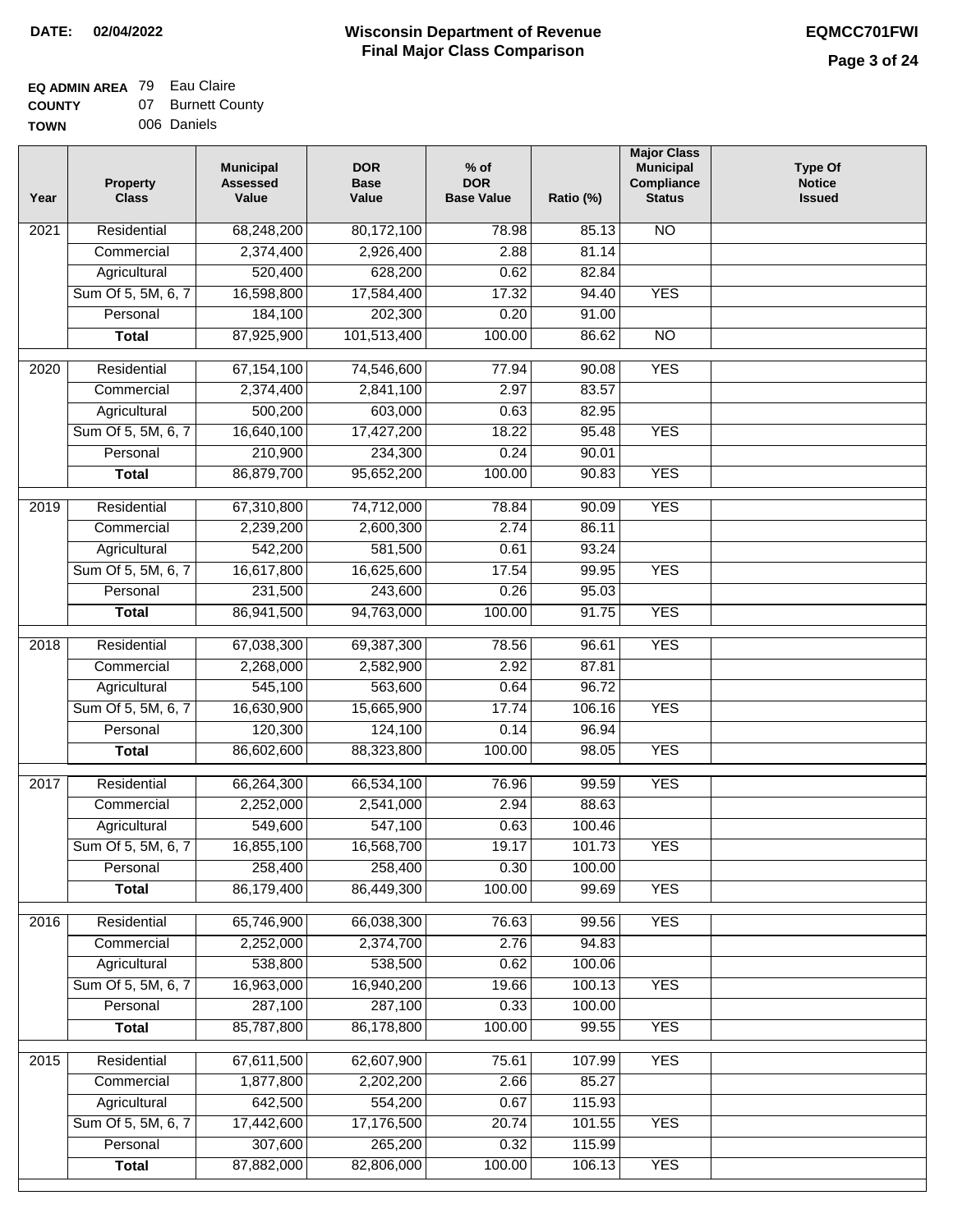#### **EQ ADMIN AREA** 79 Eau Claire **COUNTY**

| <b>COUNTY</b> | 07 | <b>Burnett County</b> |
|---------------|----|-----------------------|
| TOWN          |    | 008 Dewey             |

| Year | <b>Property</b><br><b>Class</b> | <b>Municipal</b><br><b>Assessed</b><br>Value | <b>DOR</b><br><b>Base</b><br>Value | $%$ of<br><b>DOR</b><br><b>Base Value</b> | Ratio (%) | <b>Major Class</b><br><b>Municipal</b><br>Compliance<br><b>Status</b> | <b>Type Of</b><br><b>Notice</b><br><b>Issued</b> |
|------|---------------------------------|----------------------------------------------|------------------------------------|-------------------------------------------|-----------|-----------------------------------------------------------------------|--------------------------------------------------|
| 2021 | Residential                     | 32,427,900                                   | 34,600,100                         | 63.49                                     | 93.72     | <b>YES</b>                                                            |                                                  |
|      | Commercial                      | 1,043,500                                    | 1,306,100                          | 2.40                                      | 79.89     |                                                                       |                                                  |
|      | Agricultural                    | 1,178,300                                    | 1,379,500                          | 2.53                                      | 85.42     |                                                                       |                                                  |
|      | Sum Of 5, 5M, 6, 7              | 15,750,100                                   | 16,989,400                         | 31.17                                     | 92.71     | <b>YES</b>                                                            |                                                  |
|      | Personal                        | 214,700                                      | 226,000                            | 0.41                                      | 95.00     |                                                                       |                                                  |
|      | <b>Total</b>                    | 50,614,500                                   | 54,501,100                         | 100.00                                    | 92.87     | <b>YES</b>                                                            |                                                  |
| 2020 | Residential                     | 32,274,000                                   | 33,117,000                         | 63.07                                     | 97.45     | <b>YES</b>                                                            |                                                  |
|      | Commercial                      | 1,043,500                                    | 1,268,100                          | 2.42                                      | 82.29     |                                                                       |                                                  |
|      | Agricultural                    | 1,178,300                                    | 1,325,900                          | 2.53                                      | 88.87     |                                                                       |                                                  |
|      | Sum Of 5, 5M, 6, 7              | 15,751,100                                   | 16,570,900                         | 31.56                                     | 95.05     | <b>YES</b>                                                            |                                                  |
|      | Personal                        | 212,500                                      | 223,700                            | 0.43                                      | 94.99     |                                                                       |                                                  |
|      | <b>Total</b>                    | 50,459,400                                   | 52,505,600                         | 100.00                                    | 96.10     | <b>YES</b>                                                            |                                                  |
|      |                                 |                                              |                                    |                                           |           |                                                                       |                                                  |
| 2019 | Residential                     | 32,224,500                                   | 32,415,600                         | 62.58                                     | 99.41     | <b>YES</b>                                                            |                                                  |
|      | Commercial                      | 1,043,500                                    | 1,219,300                          | 2.35                                      | 85.58     |                                                                       |                                                  |
|      | Agricultural                    | 1,174,000                                    | 1,264,600                          | 2.44                                      | 92.84     |                                                                       |                                                  |
|      | Sum Of 5, 5M, 6, 7              | 15,951,200                                   | 16,689,200                         | 32.22                                     | 95.58     | <b>YES</b>                                                            |                                                  |
|      | Personal                        | 213,300                                      | 213,300                            | 0.41                                      | 100.00    |                                                                       |                                                  |
|      | <b>Total</b>                    | 50,606,500                                   | 51,802,000                         | 100.00                                    | 97.69     | <b>YES</b>                                                            |                                                  |
| 2018 | Residential                     | 31,953,700                                   | 30,041,900                         | 61.49                                     | 106.36    | <b>YES</b>                                                            |                                                  |
|      | Commercial                      | 1,225,800                                    | 1,409,500                          | 2.88                                      | 86.97     |                                                                       |                                                  |
|      | Agricultural                    | 1,150,200                                    | 1,208,600                          | 2.47                                      | 95.17     |                                                                       |                                                  |
|      | Sum Of 5, 5M, 6, 7              | 16,146,500                                   | 15,986,100                         | 32.72                                     | 101.00    | <b>YES</b>                                                            |                                                  |
|      | Personal                        | 213,300                                      | 213,300                            | 0.44                                      | 100.00    |                                                                       |                                                  |
|      | <b>Total</b>                    | 50,689,500                                   | 48,859,400                         | 100.00                                    | 103.75    | <b>YES</b>                                                            |                                                  |
| 2017 | Residential                     | 32,060,600                                   | 30,261,000                         | 62.31                                     | 105.95    | <b>YES</b>                                                            |                                                  |
|      | Commercial                      | 1,225,800                                    | 1,395,500                          | 2.87                                      | 87.84     |                                                                       |                                                  |
|      | Agricultural                    | 1,153,300                                    | 1,177,900                          | 2.43                                      | 97.91     |                                                                       |                                                  |
|      | Sum Of 5, 5M, 6, 7              | 16,124,300                                   | 15,492,400                         | 31.90                                     | 104.08    | <b>YES</b>                                                            |                                                  |
|      | Personal                        | 242,000                                      | 242,000                            | 0.50                                      | 100.00    |                                                                       |                                                  |
|      | <b>Total</b>                    | 50,806,000                                   | 48,568,800                         | 100.00                                    | 104.61    | <b>YES</b>                                                            |                                                  |
| 2016 | Residential                     | 32,268,700                                   | 30,316,100                         | 60.96                                     | 106.44    | <b>YES</b>                                                            |                                                  |
|      | Commercial                      | 1,031,400                                    | 1,225,600                          | 2.46                                      | 84.15     |                                                                       |                                                  |
|      | Agricultural                    | 1,152,100                                    | 1,154,900                          | 2.32                                      | 99.76     |                                                                       |                                                  |
|      | Sum Of 5, 5M, 6, 7              | 16,177,900                                   | 16,789,300                         | 33.76                                     | 96.36     | <b>YES</b>                                                            |                                                  |
|      | Personal                        | 242,800                                      | 242,800                            | 0.49                                      | 100.00    |                                                                       |                                                  |
|      | <b>Total</b>                    | 50,872,900                                   | 49,728,700                         | 100.00                                    | 102.30    | <b>YES</b>                                                            |                                                  |
| 2015 | Residential                     | 32,116,300                                   | 29,210,600                         | 60.09                                     | 109.95    | <b>YES</b>                                                            |                                                  |
|      | Commercial                      | 1,031,400                                    | 1,225,600                          | 2.52                                      | 84.15     |                                                                       |                                                  |
|      | Agricultural                    | 1,152,900                                    | 1,147,600                          | 2.36                                      | 100.46    |                                                                       |                                                  |
|      | Sum Of 5, 5M, 6, 7              | 16, 164, 300                                 | 16,777,900                         | 34.52                                     | 96.34     | <b>YES</b>                                                            |                                                  |
|      | Personal                        | 246,300                                      | 246,300                            | 0.51                                      | 100.00    |                                                                       |                                                  |
|      | <b>Total</b>                    | 50,711,200                                   | 48,608,000                         | 100.00                                    | 104.33    | <b>YES</b>                                                            |                                                  |
|      |                                 |                                              |                                    |                                           |           |                                                                       |                                                  |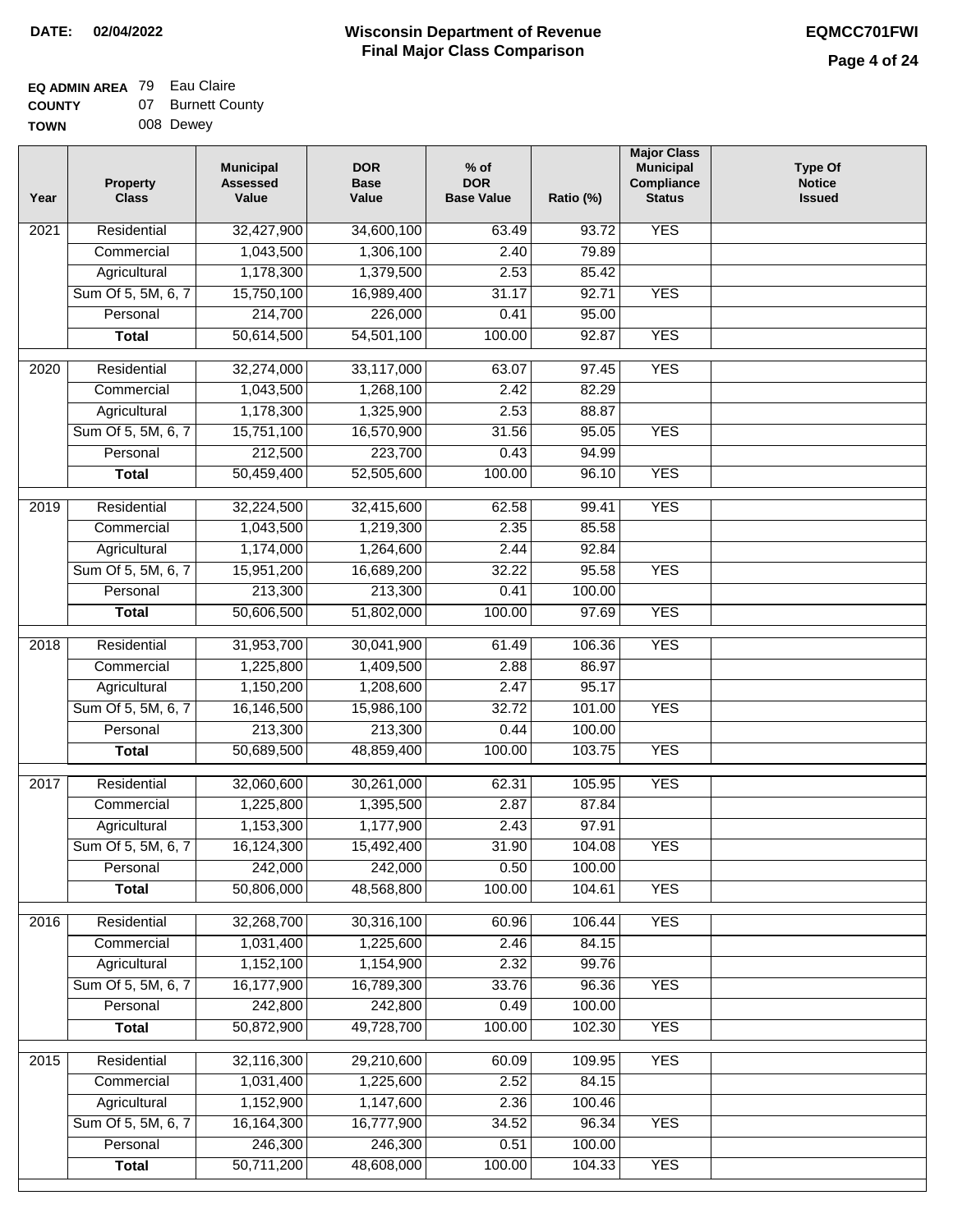## **EQ ADMIN AREA** 79 Eau Claire

**COUNTY TOW** 07 Burnett County

| N | 010 Grantsburg |
|---|----------------|
|   |                |

| N <sub>O</sub><br>Residential<br>56,435,800<br>2021<br>70,222,500<br>78.71<br>80.37<br>1,755,000<br>2,143,600<br>2.40<br>81.87<br>Commercial<br>Agricultural<br>477,200<br>569,100<br>0.64<br>83.85<br>Sum Of 5, 5M, 6, 7<br>15,229,100<br>16,018,200<br>17.95<br>95.07<br><b>YES</b><br>Personal<br>225,800<br>268,800<br>0.30<br>84.00<br>74,122,900<br>89,222,200<br>100.00<br>83.08<br>$\overline{NO}$<br><b>Total</b><br><b>YES</b><br>$\overline{2020}$<br>Residential<br>54,934,000<br>60,765,300<br>76.27<br>90.40<br>Commercial<br>1,766,900<br>2,102,200<br>2.64<br>84.05<br>Agricultural<br>494,600<br>549,900<br>0.69<br>89.94<br>Sum Of 5, 5M, 6, 7<br>15,962,600<br>95.46<br><b>YES</b><br>15,238,300<br>20.04<br>Personal<br>262,400<br>291,500<br>0.37<br>90.02<br><b>YES</b><br><b>Total</b><br>72,696,200<br>79,671,500<br>100.00<br>91.24<br><b>YES</b><br>Residential<br>$\frac{1}{2019}$<br>54,033,000<br>59,307,100<br>76.98<br>91.11<br>2.78<br>86.70<br>Commercial<br>1,859,100<br>2,144,400<br>Agricultural<br>494,300<br>527,000<br>0.68<br>93.80<br>Sum Of 5, 5M, 6, 7<br><b>YES</b><br>15,235,600<br>14,772,300<br>19.17<br>103.14<br>261,600<br>Personal<br>290,600<br>0.38<br>90.02<br><b>YES</b><br>71,883,600<br>77,041,400<br>100.00<br>93.31<br><b>Total</b><br><b>YES</b><br>2018<br>Residential<br>52,729,700<br>56,256,000<br>76.33<br>93.73<br>2.83<br>85.08<br>1,772,200<br>2,082,900<br>Commercial<br>497,200<br>0.70<br>516,600<br>96.24<br>Agricultural<br>Sum Of 5, 5M, 6, 7<br>15,170,700<br>14,688,100<br>19.93<br>103.29<br><b>YES</b><br>146,500<br>155,800<br>0.21<br>Personal<br>94.03<br><b>YES</b><br>70,316,300<br>73,699,400<br>100.00<br>95.41<br><b>Total</b><br>2017<br>Residential<br>54,849,600<br>75.83<br>95.25<br><b>YES</b><br>52,241,800<br>2.45<br>84.45<br>Commercial<br>1,494,800<br>1,770,100<br>500,800<br>507,000<br>0.70<br>98.78<br>Agricultural<br>Sum Of 5, 5M, 6, 7<br>15,182,800<br>15,020,000<br>20.77<br>101.08<br>YES<br>Personal<br>181,000<br>181,000<br>0.25<br>100.00<br>69,601,200<br>72,327,700<br>100.00<br>96.23<br><b>YES</b><br><b>Total</b><br><b>YES</b><br>Residential<br>51,472,300<br>48,375,100<br>73.47<br>106.40<br>2016<br>2.74<br>Commercial<br>1,491,600<br>1,803,000<br>82.73<br>502,300<br>501,500<br>100.16<br>Agricultural<br>0.76<br>Sum Of 5, 5M, 6, 7<br>15,207,400<br>15,017,200<br>101.27<br><b>YES</b><br>22.81<br>147,900<br>142,300<br>Personal<br>0.22<br>103.94<br><b>Total</b><br>68,821,500<br>65,839,100<br>100.00<br>104.53<br><b>YES</b><br>N <sub>O</sub><br>Residential<br>56,512,000<br>47,909,300<br>2015<br>76.01<br>117.96<br>2.85<br>1,576,800<br>1,799,300<br>87.63<br>Commercial<br>570,700<br>511,300<br>111.62<br>Agricultural<br>0.81<br>Sum Of 5, 5M, 6, 7<br>15,874,800<br>12,671,400<br>20.10<br>$\overline{NO}$<br>125.28<br>162,500<br>140,100<br>Personal<br>0.22<br>115.99<br>74,696,800<br><b>Non-Compliance Notice</b><br>63,031,400<br>100.00<br>118.51<br>$\overline{NO}$<br><b>Total</b> | Year | <b>Property</b><br><b>Class</b> | <b>Municipal</b><br><b>Assessed</b><br>Value | <b>DOR</b><br><b>Base</b><br>Value | $%$ of<br><b>DOR</b><br><b>Base Value</b> | Ratio (%) | <b>Major Class</b><br><b>Municipal</b><br>Compliance<br><b>Status</b> | <b>Type Of</b><br><b>Notice</b><br><b>Issued</b> |
|----------------------------------------------------------------------------------------------------------------------------------------------------------------------------------------------------------------------------------------------------------------------------------------------------------------------------------------------------------------------------------------------------------------------------------------------------------------------------------------------------------------------------------------------------------------------------------------------------------------------------------------------------------------------------------------------------------------------------------------------------------------------------------------------------------------------------------------------------------------------------------------------------------------------------------------------------------------------------------------------------------------------------------------------------------------------------------------------------------------------------------------------------------------------------------------------------------------------------------------------------------------------------------------------------------------------------------------------------------------------------------------------------------------------------------------------------------------------------------------------------------------------------------------------------------------------------------------------------------------------------------------------------------------------------------------------------------------------------------------------------------------------------------------------------------------------------------------------------------------------------------------------------------------------------------------------------------------------------------------------------------------------------------------------------------------------------------------------------------------------------------------------------------------------------------------------------------------------------------------------------------------------------------------------------------------------------------------------------------------------------------------------------------------------------------------------------------------------------------------------------------------------------------------------------------------------------------------------------------------------------------------------------------------------------------------------------------------------------------------------------------------------------------------------------------------------------------------------------------------------------------------------------------------------------------------------------------------------------------------------------------------------------------------|------|---------------------------------|----------------------------------------------|------------------------------------|-------------------------------------------|-----------|-----------------------------------------------------------------------|--------------------------------------------------|
|                                                                                                                                                                                                                                                                                                                                                                                                                                                                                                                                                                                                                                                                                                                                                                                                                                                                                                                                                                                                                                                                                                                                                                                                                                                                                                                                                                                                                                                                                                                                                                                                                                                                                                                                                                                                                                                                                                                                                                                                                                                                                                                                                                                                                                                                                                                                                                                                                                                                                                                                                                                                                                                                                                                                                                                                                                                                                                                                                                                                                                        |      |                                 |                                              |                                    |                                           |           |                                                                       |                                                  |
|                                                                                                                                                                                                                                                                                                                                                                                                                                                                                                                                                                                                                                                                                                                                                                                                                                                                                                                                                                                                                                                                                                                                                                                                                                                                                                                                                                                                                                                                                                                                                                                                                                                                                                                                                                                                                                                                                                                                                                                                                                                                                                                                                                                                                                                                                                                                                                                                                                                                                                                                                                                                                                                                                                                                                                                                                                                                                                                                                                                                                                        |      |                                 |                                              |                                    |                                           |           |                                                                       |                                                  |
|                                                                                                                                                                                                                                                                                                                                                                                                                                                                                                                                                                                                                                                                                                                                                                                                                                                                                                                                                                                                                                                                                                                                                                                                                                                                                                                                                                                                                                                                                                                                                                                                                                                                                                                                                                                                                                                                                                                                                                                                                                                                                                                                                                                                                                                                                                                                                                                                                                                                                                                                                                                                                                                                                                                                                                                                                                                                                                                                                                                                                                        |      |                                 |                                              |                                    |                                           |           |                                                                       |                                                  |
|                                                                                                                                                                                                                                                                                                                                                                                                                                                                                                                                                                                                                                                                                                                                                                                                                                                                                                                                                                                                                                                                                                                                                                                                                                                                                                                                                                                                                                                                                                                                                                                                                                                                                                                                                                                                                                                                                                                                                                                                                                                                                                                                                                                                                                                                                                                                                                                                                                                                                                                                                                                                                                                                                                                                                                                                                                                                                                                                                                                                                                        |      |                                 |                                              |                                    |                                           |           |                                                                       |                                                  |
|                                                                                                                                                                                                                                                                                                                                                                                                                                                                                                                                                                                                                                                                                                                                                                                                                                                                                                                                                                                                                                                                                                                                                                                                                                                                                                                                                                                                                                                                                                                                                                                                                                                                                                                                                                                                                                                                                                                                                                                                                                                                                                                                                                                                                                                                                                                                                                                                                                                                                                                                                                                                                                                                                                                                                                                                                                                                                                                                                                                                                                        |      |                                 |                                              |                                    |                                           |           |                                                                       |                                                  |
|                                                                                                                                                                                                                                                                                                                                                                                                                                                                                                                                                                                                                                                                                                                                                                                                                                                                                                                                                                                                                                                                                                                                                                                                                                                                                                                                                                                                                                                                                                                                                                                                                                                                                                                                                                                                                                                                                                                                                                                                                                                                                                                                                                                                                                                                                                                                                                                                                                                                                                                                                                                                                                                                                                                                                                                                                                                                                                                                                                                                                                        |      |                                 |                                              |                                    |                                           |           |                                                                       |                                                  |
|                                                                                                                                                                                                                                                                                                                                                                                                                                                                                                                                                                                                                                                                                                                                                                                                                                                                                                                                                                                                                                                                                                                                                                                                                                                                                                                                                                                                                                                                                                                                                                                                                                                                                                                                                                                                                                                                                                                                                                                                                                                                                                                                                                                                                                                                                                                                                                                                                                                                                                                                                                                                                                                                                                                                                                                                                                                                                                                                                                                                                                        |      |                                 |                                              |                                    |                                           |           |                                                                       |                                                  |
|                                                                                                                                                                                                                                                                                                                                                                                                                                                                                                                                                                                                                                                                                                                                                                                                                                                                                                                                                                                                                                                                                                                                                                                                                                                                                                                                                                                                                                                                                                                                                                                                                                                                                                                                                                                                                                                                                                                                                                                                                                                                                                                                                                                                                                                                                                                                                                                                                                                                                                                                                                                                                                                                                                                                                                                                                                                                                                                                                                                                                                        |      |                                 |                                              |                                    |                                           |           |                                                                       |                                                  |
|                                                                                                                                                                                                                                                                                                                                                                                                                                                                                                                                                                                                                                                                                                                                                                                                                                                                                                                                                                                                                                                                                                                                                                                                                                                                                                                                                                                                                                                                                                                                                                                                                                                                                                                                                                                                                                                                                                                                                                                                                                                                                                                                                                                                                                                                                                                                                                                                                                                                                                                                                                                                                                                                                                                                                                                                                                                                                                                                                                                                                                        |      |                                 |                                              |                                    |                                           |           |                                                                       |                                                  |
|                                                                                                                                                                                                                                                                                                                                                                                                                                                                                                                                                                                                                                                                                                                                                                                                                                                                                                                                                                                                                                                                                                                                                                                                                                                                                                                                                                                                                                                                                                                                                                                                                                                                                                                                                                                                                                                                                                                                                                                                                                                                                                                                                                                                                                                                                                                                                                                                                                                                                                                                                                                                                                                                                                                                                                                                                                                                                                                                                                                                                                        |      |                                 |                                              |                                    |                                           |           |                                                                       |                                                  |
|                                                                                                                                                                                                                                                                                                                                                                                                                                                                                                                                                                                                                                                                                                                                                                                                                                                                                                                                                                                                                                                                                                                                                                                                                                                                                                                                                                                                                                                                                                                                                                                                                                                                                                                                                                                                                                                                                                                                                                                                                                                                                                                                                                                                                                                                                                                                                                                                                                                                                                                                                                                                                                                                                                                                                                                                                                                                                                                                                                                                                                        |      |                                 |                                              |                                    |                                           |           |                                                                       |                                                  |
|                                                                                                                                                                                                                                                                                                                                                                                                                                                                                                                                                                                                                                                                                                                                                                                                                                                                                                                                                                                                                                                                                                                                                                                                                                                                                                                                                                                                                                                                                                                                                                                                                                                                                                                                                                                                                                                                                                                                                                                                                                                                                                                                                                                                                                                                                                                                                                                                                                                                                                                                                                                                                                                                                                                                                                                                                                                                                                                                                                                                                                        |      |                                 |                                              |                                    |                                           |           |                                                                       |                                                  |
|                                                                                                                                                                                                                                                                                                                                                                                                                                                                                                                                                                                                                                                                                                                                                                                                                                                                                                                                                                                                                                                                                                                                                                                                                                                                                                                                                                                                                                                                                                                                                                                                                                                                                                                                                                                                                                                                                                                                                                                                                                                                                                                                                                                                                                                                                                                                                                                                                                                                                                                                                                                                                                                                                                                                                                                                                                                                                                                                                                                                                                        |      |                                 |                                              |                                    |                                           |           |                                                                       |                                                  |
|                                                                                                                                                                                                                                                                                                                                                                                                                                                                                                                                                                                                                                                                                                                                                                                                                                                                                                                                                                                                                                                                                                                                                                                                                                                                                                                                                                                                                                                                                                                                                                                                                                                                                                                                                                                                                                                                                                                                                                                                                                                                                                                                                                                                                                                                                                                                                                                                                                                                                                                                                                                                                                                                                                                                                                                                                                                                                                                                                                                                                                        |      |                                 |                                              |                                    |                                           |           |                                                                       |                                                  |
|                                                                                                                                                                                                                                                                                                                                                                                                                                                                                                                                                                                                                                                                                                                                                                                                                                                                                                                                                                                                                                                                                                                                                                                                                                                                                                                                                                                                                                                                                                                                                                                                                                                                                                                                                                                                                                                                                                                                                                                                                                                                                                                                                                                                                                                                                                                                                                                                                                                                                                                                                                                                                                                                                                                                                                                                                                                                                                                                                                                                                                        |      |                                 |                                              |                                    |                                           |           |                                                                       |                                                  |
|                                                                                                                                                                                                                                                                                                                                                                                                                                                                                                                                                                                                                                                                                                                                                                                                                                                                                                                                                                                                                                                                                                                                                                                                                                                                                                                                                                                                                                                                                                                                                                                                                                                                                                                                                                                                                                                                                                                                                                                                                                                                                                                                                                                                                                                                                                                                                                                                                                                                                                                                                                                                                                                                                                                                                                                                                                                                                                                                                                                                                                        |      |                                 |                                              |                                    |                                           |           |                                                                       |                                                  |
|                                                                                                                                                                                                                                                                                                                                                                                                                                                                                                                                                                                                                                                                                                                                                                                                                                                                                                                                                                                                                                                                                                                                                                                                                                                                                                                                                                                                                                                                                                                                                                                                                                                                                                                                                                                                                                                                                                                                                                                                                                                                                                                                                                                                                                                                                                                                                                                                                                                                                                                                                                                                                                                                                                                                                                                                                                                                                                                                                                                                                                        |      |                                 |                                              |                                    |                                           |           |                                                                       |                                                  |
|                                                                                                                                                                                                                                                                                                                                                                                                                                                                                                                                                                                                                                                                                                                                                                                                                                                                                                                                                                                                                                                                                                                                                                                                                                                                                                                                                                                                                                                                                                                                                                                                                                                                                                                                                                                                                                                                                                                                                                                                                                                                                                                                                                                                                                                                                                                                                                                                                                                                                                                                                                                                                                                                                                                                                                                                                                                                                                                                                                                                                                        |      |                                 |                                              |                                    |                                           |           |                                                                       |                                                  |
|                                                                                                                                                                                                                                                                                                                                                                                                                                                                                                                                                                                                                                                                                                                                                                                                                                                                                                                                                                                                                                                                                                                                                                                                                                                                                                                                                                                                                                                                                                                                                                                                                                                                                                                                                                                                                                                                                                                                                                                                                                                                                                                                                                                                                                                                                                                                                                                                                                                                                                                                                                                                                                                                                                                                                                                                                                                                                                                                                                                                                                        |      |                                 |                                              |                                    |                                           |           |                                                                       |                                                  |
|                                                                                                                                                                                                                                                                                                                                                                                                                                                                                                                                                                                                                                                                                                                                                                                                                                                                                                                                                                                                                                                                                                                                                                                                                                                                                                                                                                                                                                                                                                                                                                                                                                                                                                                                                                                                                                                                                                                                                                                                                                                                                                                                                                                                                                                                                                                                                                                                                                                                                                                                                                                                                                                                                                                                                                                                                                                                                                                                                                                                                                        |      |                                 |                                              |                                    |                                           |           |                                                                       |                                                  |
|                                                                                                                                                                                                                                                                                                                                                                                                                                                                                                                                                                                                                                                                                                                                                                                                                                                                                                                                                                                                                                                                                                                                                                                                                                                                                                                                                                                                                                                                                                                                                                                                                                                                                                                                                                                                                                                                                                                                                                                                                                                                                                                                                                                                                                                                                                                                                                                                                                                                                                                                                                                                                                                                                                                                                                                                                                                                                                                                                                                                                                        |      |                                 |                                              |                                    |                                           |           |                                                                       |                                                  |
|                                                                                                                                                                                                                                                                                                                                                                                                                                                                                                                                                                                                                                                                                                                                                                                                                                                                                                                                                                                                                                                                                                                                                                                                                                                                                                                                                                                                                                                                                                                                                                                                                                                                                                                                                                                                                                                                                                                                                                                                                                                                                                                                                                                                                                                                                                                                                                                                                                                                                                                                                                                                                                                                                                                                                                                                                                                                                                                                                                                                                                        |      |                                 |                                              |                                    |                                           |           |                                                                       |                                                  |
|                                                                                                                                                                                                                                                                                                                                                                                                                                                                                                                                                                                                                                                                                                                                                                                                                                                                                                                                                                                                                                                                                                                                                                                                                                                                                                                                                                                                                                                                                                                                                                                                                                                                                                                                                                                                                                                                                                                                                                                                                                                                                                                                                                                                                                                                                                                                                                                                                                                                                                                                                                                                                                                                                                                                                                                                                                                                                                                                                                                                                                        |      |                                 |                                              |                                    |                                           |           |                                                                       |                                                  |
|                                                                                                                                                                                                                                                                                                                                                                                                                                                                                                                                                                                                                                                                                                                                                                                                                                                                                                                                                                                                                                                                                                                                                                                                                                                                                                                                                                                                                                                                                                                                                                                                                                                                                                                                                                                                                                                                                                                                                                                                                                                                                                                                                                                                                                                                                                                                                                                                                                                                                                                                                                                                                                                                                                                                                                                                                                                                                                                                                                                                                                        |      |                                 |                                              |                                    |                                           |           |                                                                       |                                                  |
|                                                                                                                                                                                                                                                                                                                                                                                                                                                                                                                                                                                                                                                                                                                                                                                                                                                                                                                                                                                                                                                                                                                                                                                                                                                                                                                                                                                                                                                                                                                                                                                                                                                                                                                                                                                                                                                                                                                                                                                                                                                                                                                                                                                                                                                                                                                                                                                                                                                                                                                                                                                                                                                                                                                                                                                                                                                                                                                                                                                                                                        |      |                                 |                                              |                                    |                                           |           |                                                                       |                                                  |
|                                                                                                                                                                                                                                                                                                                                                                                                                                                                                                                                                                                                                                                                                                                                                                                                                                                                                                                                                                                                                                                                                                                                                                                                                                                                                                                                                                                                                                                                                                                                                                                                                                                                                                                                                                                                                                                                                                                                                                                                                                                                                                                                                                                                                                                                                                                                                                                                                                                                                                                                                                                                                                                                                                                                                                                                                                                                                                                                                                                                                                        |      |                                 |                                              |                                    |                                           |           |                                                                       |                                                  |
|                                                                                                                                                                                                                                                                                                                                                                                                                                                                                                                                                                                                                                                                                                                                                                                                                                                                                                                                                                                                                                                                                                                                                                                                                                                                                                                                                                                                                                                                                                                                                                                                                                                                                                                                                                                                                                                                                                                                                                                                                                                                                                                                                                                                                                                                                                                                                                                                                                                                                                                                                                                                                                                                                                                                                                                                                                                                                                                                                                                                                                        |      |                                 |                                              |                                    |                                           |           |                                                                       |                                                  |
|                                                                                                                                                                                                                                                                                                                                                                                                                                                                                                                                                                                                                                                                                                                                                                                                                                                                                                                                                                                                                                                                                                                                                                                                                                                                                                                                                                                                                                                                                                                                                                                                                                                                                                                                                                                                                                                                                                                                                                                                                                                                                                                                                                                                                                                                                                                                                                                                                                                                                                                                                                                                                                                                                                                                                                                                                                                                                                                                                                                                                                        |      |                                 |                                              |                                    |                                           |           |                                                                       |                                                  |
|                                                                                                                                                                                                                                                                                                                                                                                                                                                                                                                                                                                                                                                                                                                                                                                                                                                                                                                                                                                                                                                                                                                                                                                                                                                                                                                                                                                                                                                                                                                                                                                                                                                                                                                                                                                                                                                                                                                                                                                                                                                                                                                                                                                                                                                                                                                                                                                                                                                                                                                                                                                                                                                                                                                                                                                                                                                                                                                                                                                                                                        |      |                                 |                                              |                                    |                                           |           |                                                                       |                                                  |
|                                                                                                                                                                                                                                                                                                                                                                                                                                                                                                                                                                                                                                                                                                                                                                                                                                                                                                                                                                                                                                                                                                                                                                                                                                                                                                                                                                                                                                                                                                                                                                                                                                                                                                                                                                                                                                                                                                                                                                                                                                                                                                                                                                                                                                                                                                                                                                                                                                                                                                                                                                                                                                                                                                                                                                                                                                                                                                                                                                                                                                        |      |                                 |                                              |                                    |                                           |           |                                                                       |                                                  |
|                                                                                                                                                                                                                                                                                                                                                                                                                                                                                                                                                                                                                                                                                                                                                                                                                                                                                                                                                                                                                                                                                                                                                                                                                                                                                                                                                                                                                                                                                                                                                                                                                                                                                                                                                                                                                                                                                                                                                                                                                                                                                                                                                                                                                                                                                                                                                                                                                                                                                                                                                                                                                                                                                                                                                                                                                                                                                                                                                                                                                                        |      |                                 |                                              |                                    |                                           |           |                                                                       |                                                  |
|                                                                                                                                                                                                                                                                                                                                                                                                                                                                                                                                                                                                                                                                                                                                                                                                                                                                                                                                                                                                                                                                                                                                                                                                                                                                                                                                                                                                                                                                                                                                                                                                                                                                                                                                                                                                                                                                                                                                                                                                                                                                                                                                                                                                                                                                                                                                                                                                                                                                                                                                                                                                                                                                                                                                                                                                                                                                                                                                                                                                                                        |      |                                 |                                              |                                    |                                           |           |                                                                       |                                                  |
|                                                                                                                                                                                                                                                                                                                                                                                                                                                                                                                                                                                                                                                                                                                                                                                                                                                                                                                                                                                                                                                                                                                                                                                                                                                                                                                                                                                                                                                                                                                                                                                                                                                                                                                                                                                                                                                                                                                                                                                                                                                                                                                                                                                                                                                                                                                                                                                                                                                                                                                                                                                                                                                                                                                                                                                                                                                                                                                                                                                                                                        |      |                                 |                                              |                                    |                                           |           |                                                                       |                                                  |
|                                                                                                                                                                                                                                                                                                                                                                                                                                                                                                                                                                                                                                                                                                                                                                                                                                                                                                                                                                                                                                                                                                                                                                                                                                                                                                                                                                                                                                                                                                                                                                                                                                                                                                                                                                                                                                                                                                                                                                                                                                                                                                                                                                                                                                                                                                                                                                                                                                                                                                                                                                                                                                                                                                                                                                                                                                                                                                                                                                                                                                        |      |                                 |                                              |                                    |                                           |           |                                                                       |                                                  |
|                                                                                                                                                                                                                                                                                                                                                                                                                                                                                                                                                                                                                                                                                                                                                                                                                                                                                                                                                                                                                                                                                                                                                                                                                                                                                                                                                                                                                                                                                                                                                                                                                                                                                                                                                                                                                                                                                                                                                                                                                                                                                                                                                                                                                                                                                                                                                                                                                                                                                                                                                                                                                                                                                                                                                                                                                                                                                                                                                                                                                                        |      |                                 |                                              |                                    |                                           |           |                                                                       |                                                  |
|                                                                                                                                                                                                                                                                                                                                                                                                                                                                                                                                                                                                                                                                                                                                                                                                                                                                                                                                                                                                                                                                                                                                                                                                                                                                                                                                                                                                                                                                                                                                                                                                                                                                                                                                                                                                                                                                                                                                                                                                                                                                                                                                                                                                                                                                                                                                                                                                                                                                                                                                                                                                                                                                                                                                                                                                                                                                                                                                                                                                                                        |      |                                 |                                              |                                    |                                           |           |                                                                       |                                                  |
|                                                                                                                                                                                                                                                                                                                                                                                                                                                                                                                                                                                                                                                                                                                                                                                                                                                                                                                                                                                                                                                                                                                                                                                                                                                                                                                                                                                                                                                                                                                                                                                                                                                                                                                                                                                                                                                                                                                                                                                                                                                                                                                                                                                                                                                                                                                                                                                                                                                                                                                                                                                                                                                                                                                                                                                                                                                                                                                                                                                                                                        |      |                                 |                                              |                                    |                                           |           |                                                                       |                                                  |
|                                                                                                                                                                                                                                                                                                                                                                                                                                                                                                                                                                                                                                                                                                                                                                                                                                                                                                                                                                                                                                                                                                                                                                                                                                                                                                                                                                                                                                                                                                                                                                                                                                                                                                                                                                                                                                                                                                                                                                                                                                                                                                                                                                                                                                                                                                                                                                                                                                                                                                                                                                                                                                                                                                                                                                                                                                                                                                                                                                                                                                        |      |                                 |                                              |                                    |                                           |           |                                                                       |                                                  |
|                                                                                                                                                                                                                                                                                                                                                                                                                                                                                                                                                                                                                                                                                                                                                                                                                                                                                                                                                                                                                                                                                                                                                                                                                                                                                                                                                                                                                                                                                                                                                                                                                                                                                                                                                                                                                                                                                                                                                                                                                                                                                                                                                                                                                                                                                                                                                                                                                                                                                                                                                                                                                                                                                                                                                                                                                                                                                                                                                                                                                                        |      |                                 |                                              |                                    |                                           |           |                                                                       |                                                  |
|                                                                                                                                                                                                                                                                                                                                                                                                                                                                                                                                                                                                                                                                                                                                                                                                                                                                                                                                                                                                                                                                                                                                                                                                                                                                                                                                                                                                                                                                                                                                                                                                                                                                                                                                                                                                                                                                                                                                                                                                                                                                                                                                                                                                                                                                                                                                                                                                                                                                                                                                                                                                                                                                                                                                                                                                                                                                                                                                                                                                                                        |      |                                 |                                              |                                    |                                           |           |                                                                       |                                                  |
|                                                                                                                                                                                                                                                                                                                                                                                                                                                                                                                                                                                                                                                                                                                                                                                                                                                                                                                                                                                                                                                                                                                                                                                                                                                                                                                                                                                                                                                                                                                                                                                                                                                                                                                                                                                                                                                                                                                                                                                                                                                                                                                                                                                                                                                                                                                                                                                                                                                                                                                                                                                                                                                                                                                                                                                                                                                                                                                                                                                                                                        |      |                                 |                                              |                                    |                                           |           |                                                                       |                                                  |
|                                                                                                                                                                                                                                                                                                                                                                                                                                                                                                                                                                                                                                                                                                                                                                                                                                                                                                                                                                                                                                                                                                                                                                                                                                                                                                                                                                                                                                                                                                                                                                                                                                                                                                                                                                                                                                                                                                                                                                                                                                                                                                                                                                                                                                                                                                                                                                                                                                                                                                                                                                                                                                                                                                                                                                                                                                                                                                                                                                                                                                        |      |                                 |                                              |                                    |                                           |           |                                                                       |                                                  |
|                                                                                                                                                                                                                                                                                                                                                                                                                                                                                                                                                                                                                                                                                                                                                                                                                                                                                                                                                                                                                                                                                                                                                                                                                                                                                                                                                                                                                                                                                                                                                                                                                                                                                                                                                                                                                                                                                                                                                                                                                                                                                                                                                                                                                                                                                                                                                                                                                                                                                                                                                                                                                                                                                                                                                                                                                                                                                                                                                                                                                                        |      |                                 |                                              |                                    |                                           |           |                                                                       |                                                  |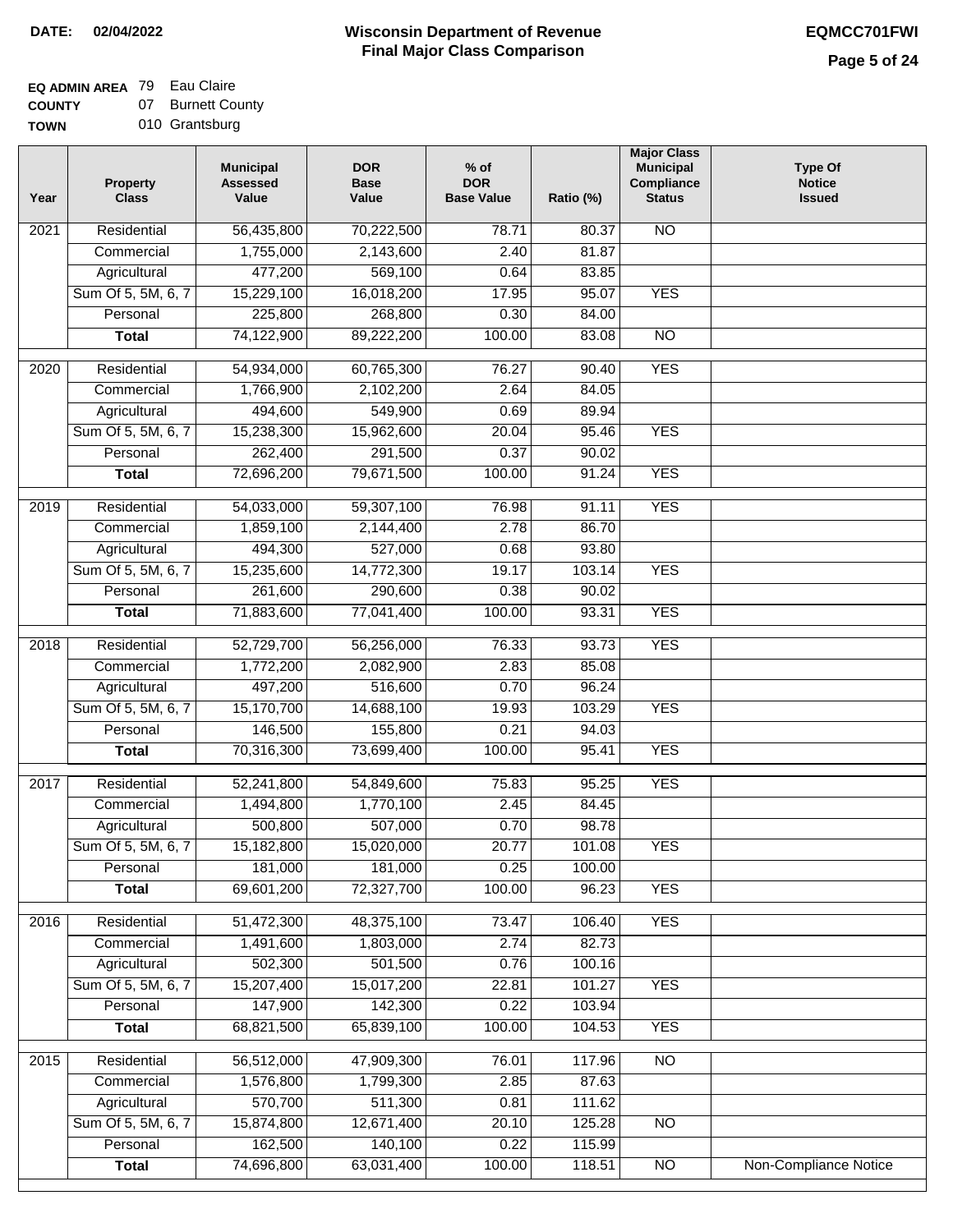# **EQ ADMIN AREA** 79 Eau Claire

**COUNTY TOWN** 07 Burnett County

| Year              | <b>Property</b><br><b>Class</b> | <b>Municipal</b><br><b>Assessed</b><br>Value | <b>DOR</b><br><b>Base</b><br>Value | $%$ of<br><b>DOR</b><br><b>Base Value</b> | Ratio (%) | <b>Major Class</b><br><b>Municipal</b><br>Compliance<br><b>Status</b> | <b>Type Of</b><br><b>Notice</b><br><b>Issued</b> |
|-------------------|---------------------------------|----------------------------------------------|------------------------------------|-------------------------------------------|-----------|-----------------------------------------------------------------------|--------------------------------------------------|
| $\overline{202}1$ | Residential                     | 244,524,000                                  | 267,641,000                        | 96.21                                     | 91.36     | <b>YES</b>                                                            |                                                  |
|                   | Commercial                      | 887,100                                      | 1,280,900                          | 0.46                                      | 69.26     |                                                                       |                                                  |
|                   | Agricultural                    | 47,900                                       | 53,500                             | 0.02                                      | 89.53     |                                                                       |                                                  |
|                   | Sum Of 5, 5M, 6, 7              | 8,120,900                                    | 8,950,100                          | 3.22                                      | 90.74     |                                                                       |                                                  |
|                   | Personal                        | 222,200                                      | 252,500                            | 0.09                                      | 88.00     |                                                                       |                                                  |
|                   | <b>Total</b>                    | 253,802,100                                  | 278,178,000                        | 100.00                                    | 91.24     | <b>YES</b>                                                            |                                                  |
| $\overline{2020}$ | Residential                     | 242,821,400                                  | 276,775,500                        | 96.31                                     | 87.73     | $\overline{10}$                                                       |                                                  |
|                   | Commercial                      | 762,100                                      | 1,105,700                          | 0.38                                      | 68.92     |                                                                       |                                                  |
|                   | Agricultural                    | 47,900                                       | 51,300                             | 0.02                                      | 93.37     |                                                                       |                                                  |
|                   | Sum Of 5, 5M, 6, 7              | 8,122,500                                    | 9,188,800                          | 3.20                                      | 88.40     |                                                                       |                                                  |
|                   | Personal                        | 229,900                                      | 247,200                            | 0.09                                      | 93.00     |                                                                       |                                                  |
|                   | <b>Total</b>                    | 251,983,800                                  | 287,368,500                        | 100.00                                    | 87.69     | $\overline{NO}$                                                       |                                                  |
| 2019              | Residential                     | 241,884,900                                  | 262,656,100                        | 96.06                                     | 92.09     | <b>YES</b>                                                            |                                                  |
|                   | Commercial                      | 793,500                                      | 1,106,900                          | 0.40                                      | 71.69     |                                                                       |                                                  |
|                   | Agricultural                    | 47,900                                       | 49,300                             | 0.02                                      | 97.16     |                                                                       |                                                  |
|                   | Sum Of 5, 5M, 6, 7              | 8,217,500                                    | 9,327,000                          | 3.41                                      | 88.10     |                                                                       |                                                  |
|                   | Personal                        | 293,400                                      | 293,400                            | 0.11                                      | 100.00    |                                                                       |                                                  |
|                   | <b>Total</b>                    | 251,237,200                                  | 273,432,700                        | 100.00                                    | 91.88     | <b>YES</b>                                                            |                                                  |
| 2018              | Residential                     | 240,665,000                                  | 248,793,200                        | 95.95                                     | 96.73     | <b>YES</b>                                                            |                                                  |
|                   | Commercial                      | 793,500                                      | 1,085,200                          | 0.42                                      | 73.12     |                                                                       |                                                  |
|                   | Agricultural                    | 44,800                                       | 45,100                             | 0.02                                      | 99.33     |                                                                       |                                                  |
|                   | Sum Of 5, 5M, 6, 7              | 8,353,600                                    | 8,824,500                          | 3.40                                      | 94.66     |                                                                       |                                                  |
|                   | Personal                        | 546,800                                      | 546,800                            | 0.21                                      | 100.00    |                                                                       |                                                  |
|                   | <b>Total</b>                    | 250,403,700                                  | 259,294,800                        | 100.00                                    | 96.57     | <b>YES</b>                                                            |                                                  |
| $\overline{2017}$ | Residential                     |                                              |                                    | 95.74                                     | 93.29     | <b>YES</b>                                                            |                                                  |
|                   | Commercial                      | 231,343,200<br>806,500                       | 247,990,900<br>1,067,800           |                                           | 75.53     |                                                                       |                                                  |
|                   | Agricultural                    | 42,800                                       | 59,500                             | 0.41<br>0.02                              | 71.93     |                                                                       |                                                  |
|                   | Sum Of 5, 5M, 6, 7              | 11,509,400                                   | 9,476,400                          | 3.66                                      | 121.45    |                                                                       |                                                  |
|                   | Personal                        | 404,600                                      | 425,900                            | 0.16                                      | 95.00     |                                                                       |                                                  |
|                   | <b>Total</b>                    | 244,106,500                                  | 259,020,500                        | 100.00                                    | 94.24     | <b>YES</b>                                                            |                                                  |
|                   |                                 |                                              |                                    |                                           |           |                                                                       |                                                  |
| 2016              | Residential                     | 230,777,200                                  | 239,773,600                        | 95.30                                     | 96.25     | <b>YES</b>                                                            |                                                  |
|                   | Commercial                      | 790,000                                      | 1,071,800                          | 0.43                                      | 73.71     |                                                                       |                                                  |
|                   | Agricultural                    | 42,800                                       | 40,500                             | 0.02                                      | 105.68    |                                                                       |                                                  |
|                   | Sum Of 5, 5M, 6, 7              | 11,694,200                                   | 10,397,400                         | 4.13                                      | 112.47    |                                                                       |                                                  |
|                   | Personal                        | 302,300                                      | 302,300                            | 0.12                                      | 100.00    |                                                                       |                                                  |
|                   | <b>Total</b>                    | 243,606,500                                  | 251,585,600                        | 100.00                                    | 96.83     | <b>YES</b>                                                            |                                                  |
| 2015              | Residential                     | 229,560,600                                  | 224,746,800                        | 95.00                                     | 102.14    | <b>YES</b>                                                            |                                                  |
|                   | Commercial                      | 790,900                                      | 1,076,200                          | 0.45                                      | 73.49     |                                                                       |                                                  |
|                   | Agricultural                    | 42,800                                       | 39,900                             | 0.02                                      | 107.27    |                                                                       |                                                  |
|                   | Sum Of 5, 5M, 6, 7              | 11,714,500                                   | 10,409,900                         | 4.40                                      | 112.53    |                                                                       |                                                  |
|                   | Personal                        | 294,600                                      | 294,600                            | 0.12                                      | 100.00    |                                                                       |                                                  |
|                   | <b>Total</b>                    | 242,403,400                                  | 236,567,400                        | 100.00                                    | 102.47    | <b>YES</b>                                                            |                                                  |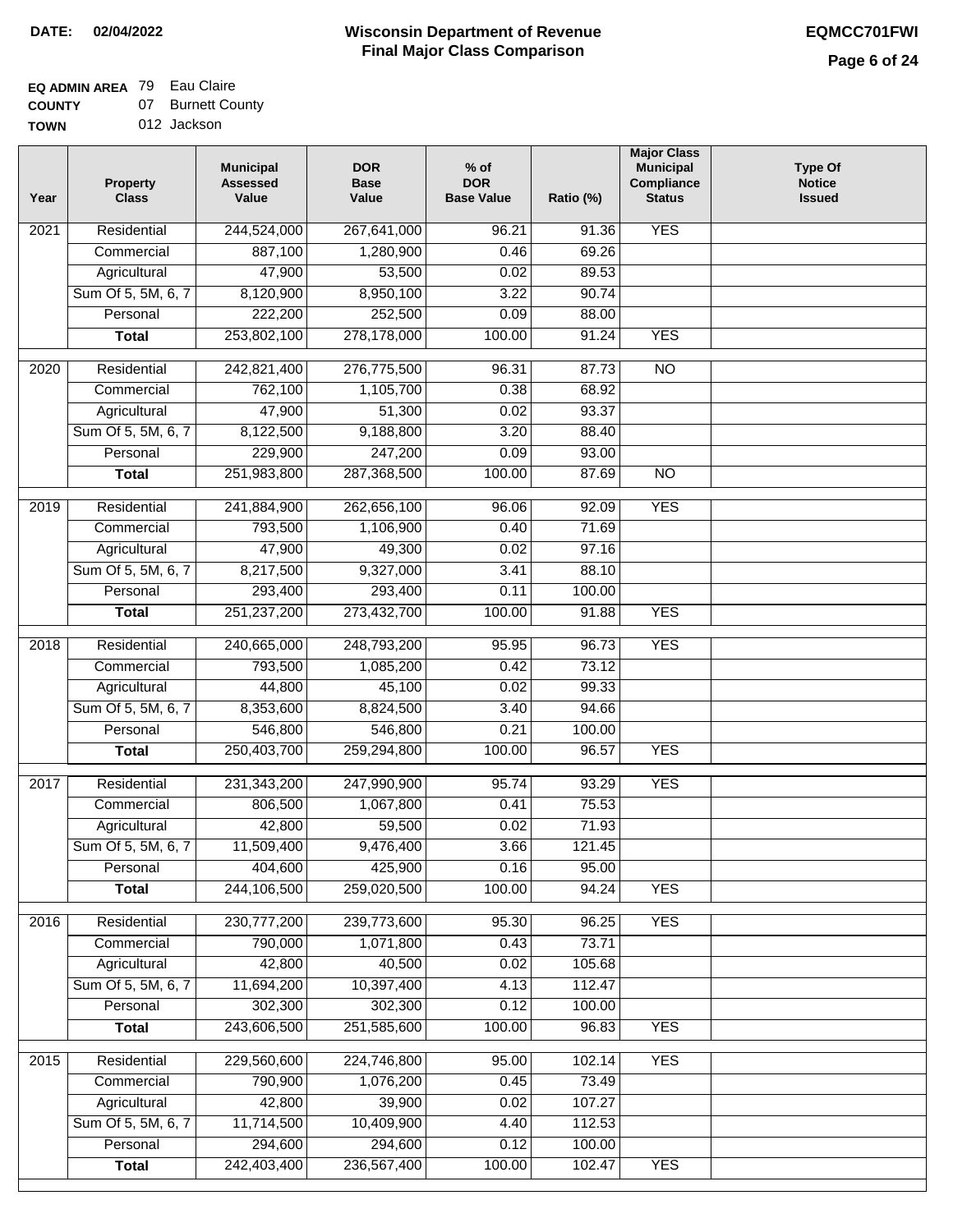#### **Wisconsin Department of Revenue Final Major Class Comparison DATE: 02/04/2022 EQMCC701FWI**

# **EQ ADMIN AREA** 79 Eau Claire

**COUNTY** 07 Burnett County **TOWN**

| U I Y | ,,, | <b>DUITER COUR</b> |
|-------|-----|--------------------|
| V     |     | 014 La Follette    |

| Year              | <b>Property</b><br><b>Class</b> | <b>Municipal</b><br><b>Assessed</b><br>Value | <b>DOR</b><br><b>Base</b><br>Value | $%$ of<br><b>DOR</b><br><b>Base Value</b> | Ratio (%) | <b>Major Class</b><br><b>Municipal</b><br>Compliance<br><b>Status</b> | <b>Type Of</b><br><b>Notice</b><br><b>Issued</b> |
|-------------------|---------------------------------|----------------------------------------------|------------------------------------|-------------------------------------------|-----------|-----------------------------------------------------------------------|--------------------------------------------------|
| 2021              | Residential                     | 83,935,300                                   | 96,332,100                         | 78.88                                     | 87.13     | <b>NO</b>                                                             |                                                  |
|                   | Commercial                      | 1,045,600                                    | 1,522,500                          | 1.25                                      | 68.68     |                                                                       |                                                  |
|                   | Agricultural                    | 243,400                                      | 243,100                            | 0.20                                      | 100.12    |                                                                       |                                                  |
|                   | Sum Of 5, 5M, 6, 7              | 23,158,400                                   | 23,748,000                         | 19.45                                     | 97.52     | <b>YES</b>                                                            |                                                  |
|                   | Personal                        | 271,500                                      | 271,500                            | 0.22                                      | 100.00    |                                                                       |                                                  |
|                   | <b>Total</b>                    | 108,654,200                                  | 122,117,200                        | 100.00                                    | 88.98     | $\overline{NO}$                                                       |                                                  |
| $\overline{2020}$ | Residential                     | 81,983,600                                   | 88,210,500                         | 77.43                                     | 92.94     | <b>YES</b>                                                            |                                                  |
|                   | Commercial                      | 1,045,600                                    | 1,478,200                          | 1.30                                      | 70.73     |                                                                       |                                                  |
|                   | Agricultural                    | 234,200                                      | 233,900                            | 0.21                                      | 100.13    |                                                                       |                                                  |
|                   | Sum Of 5, 5M, 6, 7              | 23,217,800                                   | 23,796,200                         | 20.89                                     | 97.57     | <b>YES</b>                                                            |                                                  |
|                   | Personal                        | 201,900                                      | 201,900                            | 0.18                                      | 100.00    |                                                                       |                                                  |
|                   | <b>Total</b>                    | 106,683,100                                  | 113,920,700                        | 100.00                                    | 93.65     | <b>YES</b>                                                            |                                                  |
| $\frac{1}{2019}$  | Residential                     | 81,688,800                                   | 86,175,700                         | 77.66                                     | 94.79     | <b>YES</b>                                                            |                                                  |
|                   | Commercial                      | 1,055,600                                    | 1,435,400                          | 1.29                                      | 73.54     |                                                                       |                                                  |
|                   | Agricultural                    | 229,300                                      | 223,300                            | 0.20                                      | 102.69    |                                                                       |                                                  |
|                   | Sum Of 5, 5M, 6, 7              | 23,640,600                                   | 22,921,900                         | 20.66                                     | 103.14    | <b>YES</b>                                                            |                                                  |
|                   | Personal                        | 208,500                                      | 208,500                            | 0.19                                      | 100.00    |                                                                       |                                                  |
|                   | <b>Total</b>                    | 106,822,800                                  | 110,964,800                        | 100.00                                    | 96.27     | <b>YES</b>                                                            |                                                  |
| 2018              | Residential                     | 80,957,200                                   | 79,235,400                         | 77.31                                     | 102.17    | <b>YES</b>                                                            |                                                  |
|                   | Commercial                      | 1,258,600                                    | 1,617,200                          | 1.58                                      | 77.83     |                                                                       |                                                  |
|                   | Agricultural                    | 235,700                                      | 224,000                            | 0.22                                      | 105.22    |                                                                       |                                                  |
|                   | Sum Of 5, 5M, 6, 7              | 24,016,400                                   | 21,206,500                         | 20.69                                     | 113.25    | <b>NO</b>                                                             |                                                  |
|                   | Personal                        | 208,200                                      | 208,200                            | 0.20                                      | 100.00    |                                                                       |                                                  |
|                   | <b>Total</b>                    | 106,676,100                                  | 102,491,300                        | 100.00                                    | 104.08    | $\overline{10}$                                                       |                                                  |
|                   |                                 |                                              |                                    |                                           |           |                                                                       |                                                  |
| 2017              | Residential                     | 80,215,600                                   | 76,207,400                         | 75.61                                     | 105.26    | <b>YES</b>                                                            |                                                  |
|                   | Commercial                      | 1,258,600                                    | 1,601,200                          | 1.59                                      | 78.60     |                                                                       |                                                  |
|                   | Agricultural                    | 234,600                                      | 217,300                            | 0.22                                      | 107.96    |                                                                       |                                                  |
|                   | Sum Of 5, 5M, 6, 7              | 23,907,400                                   | 22,420,500                         | 22.25                                     | 106.63    | <b>YES</b>                                                            |                                                  |
|                   | Personal                        | 340,600                                      | 340,600                            | 0.34                                      | 100.00    |                                                                       |                                                  |
|                   | <b>Total</b>                    | 105,956,800                                  | 100,787,000                        | 100.00                                    | 105.13    | <b>YES</b>                                                            |                                                  |
| 2016              | Residential                     | 79,040,700                                   | 76,606,800                         | 74.86                                     | 103.18    | <b>YES</b>                                                            |                                                  |
|                   | Commercial                      | 1,208,200                                    | 1,653,800                          | 1.62                                      | 73.06     |                                                                       |                                                  |
|                   | Agricultural                    | 236,900                                      | 215,800                            | 0.21                                      | 109.78    |                                                                       |                                                  |
|                   | Sum Of 5, 5M, 6, 7              | 28,635,400                                   | 23,507,900                         | 22.97                                     | 121.81    | <b>NO</b>                                                             |                                                  |
|                   | Personal                        | 376,400                                      | 347,000                            | 0.34                                      | 108.47    |                                                                       |                                                  |
|                   | <b>Total</b>                    | 109,497,600                                  | 102,331,300                        | 100.00                                    | 107.00    | N <sub>O</sub>                                                        | 2nd Notice of Non-Compliance                     |
| 2015              | Residential                     | 78,447,900                                   | 73,879,300                         | 74.02                                     | 106.18    | <b>YES</b>                                                            |                                                  |
|                   | Commercial                      | 1,208,200                                    | 1,653,800                          | 1.66                                      | 73.06     |                                                                       |                                                  |
|                   | Agricultural                    | 233,500                                      | 210,900                            | 0.21                                      | 110.72    |                                                                       |                                                  |
|                   | Sum Of 5, 5M, 6, 7              | 28,792,900                                   | 23,677,700                         | 23.72                                     | 121.60    | N <sub>O</sub>                                                        |                                                  |
|                   | Personal                        | 421,800                                      | 388,700                            | 0.39                                      | 108.52    |                                                                       |                                                  |
|                   | <b>Total</b>                    | 109,104,300                                  | 99,810,400                         | 100.00                                    | 109.31    | $\overline{NO}$                                                       | Non-Compliance Notice                            |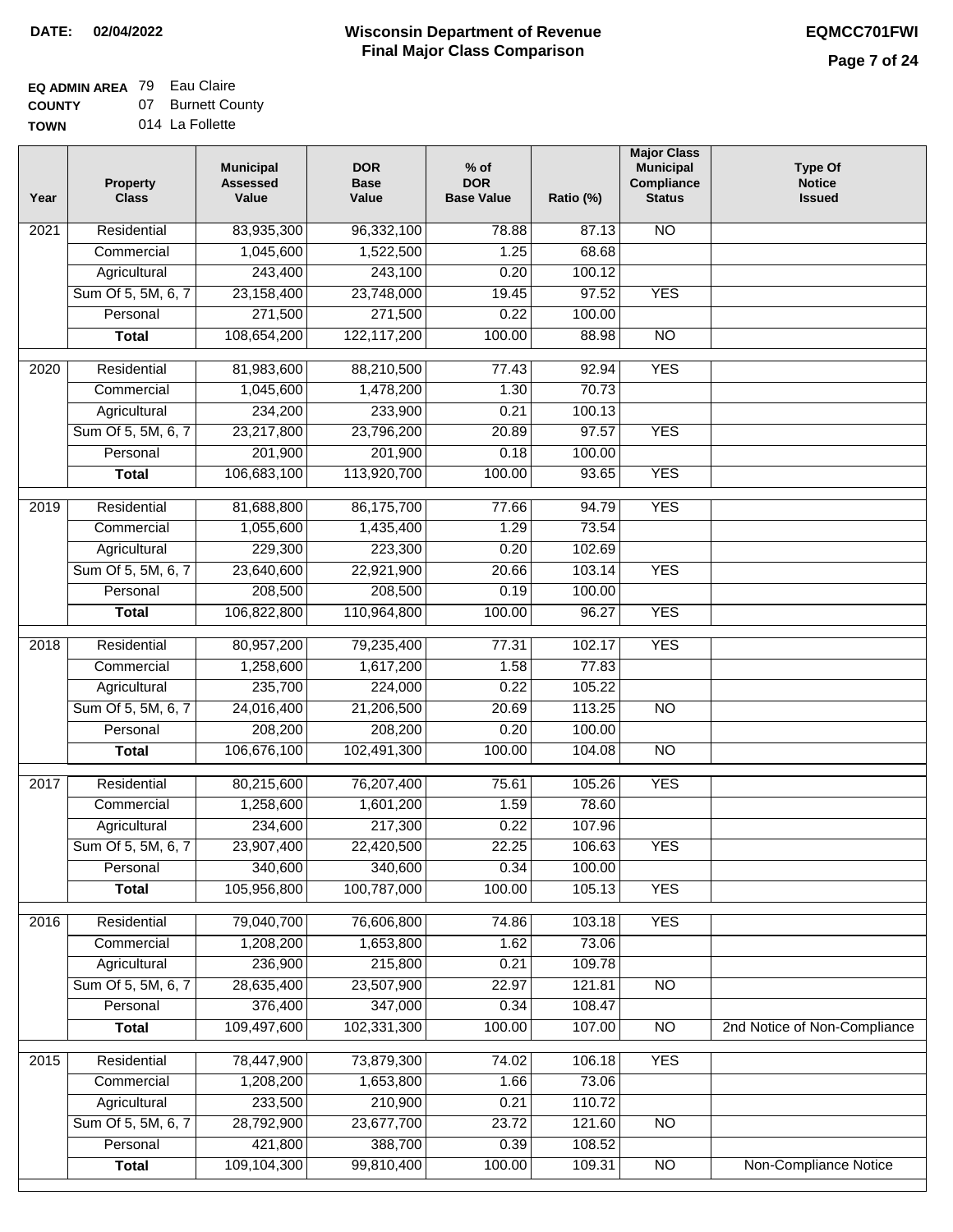## **EQ ADMIN AREA** 79 Eau Claire

| <b>COUNTY</b> | 07 Burnett County |
|---------------|-------------------|
| <b>TOWN</b>   | 016 Lincoln       |

| 016 Lincoln |
|-------------|
|             |

| Residential<br><b>NO</b><br>$\overline{202}1$<br>22,843,800<br>27,058,900<br>66.85<br>84.42<br>295,100<br>422,600<br>1.04<br>69.83<br>Commercial<br>Agricultural<br>114,200<br>130,900<br>0.32<br>87.24<br>Sum Of 5, 5M, 6, 7<br>12,893,500<br>12,785,100<br>31.59<br>100.85<br><b>YES</b><br>78,900<br>Personal<br>68,600<br>0.19<br>86.95<br>36,215,200<br>40,476,400<br>100.00<br>$\overline{NO}$<br><b>Total</b><br>89.47<br><b>YES</b><br>$\overline{2020}$<br>Residential<br>21,941,000<br>23,129,000<br>62.51<br>94.86<br>295,100<br>410,300<br>1.11<br>71.92<br>Commercial<br>113,900<br>123,000<br>0.33<br>92.60<br>Agricultural<br>Sum Of 5, 5M, 6, 7<br>13,262,200<br>13,280,400<br>35.89<br>99.86<br><b>YES</b><br>57,600<br>Personal<br>53,600<br>0.16<br>93.06<br><b>YES</b><br>35,665,800<br>37,000,300<br>100.00<br>96.39<br><b>Total</b><br><b>YES</b><br>2019<br>Residential<br>21,506,200<br>22,768,900<br>62.17<br>94.45<br>394,500<br>74.80<br>Commercial<br>295,100<br>1.08<br>117,400<br>123,400<br>0.34<br>95.14<br>Agricultural<br><b>YES</b><br>Sum Of 5, 5M, 6, 7<br>13,240,500<br>13,279,600<br>36.26<br>99.71<br>Personal<br>55,200<br>55,200<br>0.15<br>100.00<br>100.00<br><b>YES</b><br><b>Total</b><br>35,214,400<br>36,621,600<br>96.16<br>Residential<br>63.18<br><b>YES</b><br>2018<br>20,931,100<br>22,391,500<br>93.48<br>Commercial<br>295,100<br>386,800<br>1.09<br>76.29<br>122,600<br>125,500<br>97.69<br>Agricultural<br>0.35<br>Sum Of 5, 5M, 6, 7<br>13,186,100<br>12,440,500<br>35.10<br>105.99<br><b>YES</b><br>Personal<br>97,600<br>97,600<br>0.28<br>100.00<br>34,632,500<br>35,441,900<br>100.00<br>97.72<br><b>YES</b><br><b>Total</b><br>$\overline{2017}$<br>Residential<br>20,630,000<br>21,664,500<br>95.22<br><b>YES</b><br>63.15<br>Commercial<br>295,100<br>383,000<br>1.12<br>77.05<br>100.16<br>124,200<br>124,000<br>0.36<br>Agricultural<br>34.95<br>Sum Of 5, 5M, 6, 7<br>13,121,600<br>11,990,100<br>109.44<br><b>YES</b><br>144,000<br>144,000<br>Personal<br>0.42<br>100.00<br>34,314,900<br>34,305,600<br>100.00<br>100.03<br><b>YES</b><br><b>Total</b><br><b>YES</b><br>Residential<br>20,588,900<br>20,558,400<br>2016<br>59.11<br>100.15<br>295,100<br>398,900<br>73.98<br>Commercial<br>1.15<br>130,600<br>122,100<br>Agricultural<br>0.35<br>106.96<br>Sum Of 5, 5M, 6, 7<br>14,217,300<br>13,591,800<br><b>YES</b><br>39.08<br>104.60<br>Personal<br>146,400<br>106,900<br>0.31<br>136.95<br>35,378,300<br>34,778,100<br>100.00<br>101.73<br><b>YES</b><br><b>Total</b><br><b>YES</b><br>Residential<br>20,194,300<br>20,279,400<br>57.83<br>99.58<br>2015<br>295,100<br>398,900<br>1.14<br>73.98<br>Commercial<br>127,100<br>117,600<br>0.34<br>108.08<br>Agricultural<br>Sum Of 5, 5M, 6, 7<br>14,595,300<br>14,188,000<br>102.87<br><b>YES</b><br>40.46<br>111,100<br>81,100<br>0.23<br>Personal<br>136.99<br>35,322,900<br>35,065,000<br>100.00<br><b>YES</b><br><b>Total</b><br>100.74 | Year | <b>Property</b><br><b>Class</b> | <b>Municipal</b><br><b>Assessed</b><br>Value | <b>DOR</b><br><b>Base</b><br>Value | $%$ of<br><b>DOR</b><br><b>Base Value</b> | Ratio (%) | <b>Major Class</b><br><b>Municipal</b><br>Compliance<br><b>Status</b> | <b>Type Of</b><br><b>Notice</b><br><b>Issued</b> |
|------------------------------------------------------------------------------------------------------------------------------------------------------------------------------------------------------------------------------------------------------------------------------------------------------------------------------------------------------------------------------------------------------------------------------------------------------------------------------------------------------------------------------------------------------------------------------------------------------------------------------------------------------------------------------------------------------------------------------------------------------------------------------------------------------------------------------------------------------------------------------------------------------------------------------------------------------------------------------------------------------------------------------------------------------------------------------------------------------------------------------------------------------------------------------------------------------------------------------------------------------------------------------------------------------------------------------------------------------------------------------------------------------------------------------------------------------------------------------------------------------------------------------------------------------------------------------------------------------------------------------------------------------------------------------------------------------------------------------------------------------------------------------------------------------------------------------------------------------------------------------------------------------------------------------------------------------------------------------------------------------------------------------------------------------------------------------------------------------------------------------------------------------------------------------------------------------------------------------------------------------------------------------------------------------------------------------------------------------------------------------------------------------------------------------------------------------------------------------------------------------------------------------------------------------------------------------------------------------------------------------------------------------------------------------------------------------------------------------------------------------------------------------------------------------------------------------------------------------------------------------------------------------------------------------------------------------------------------|------|---------------------------------|----------------------------------------------|------------------------------------|-------------------------------------------|-----------|-----------------------------------------------------------------------|--------------------------------------------------|
|                                                                                                                                                                                                                                                                                                                                                                                                                                                                                                                                                                                                                                                                                                                                                                                                                                                                                                                                                                                                                                                                                                                                                                                                                                                                                                                                                                                                                                                                                                                                                                                                                                                                                                                                                                                                                                                                                                                                                                                                                                                                                                                                                                                                                                                                                                                                                                                                                                                                                                                                                                                                                                                                                                                                                                                                                                                                                                                                                                        |      |                                 |                                              |                                    |                                           |           |                                                                       |                                                  |
|                                                                                                                                                                                                                                                                                                                                                                                                                                                                                                                                                                                                                                                                                                                                                                                                                                                                                                                                                                                                                                                                                                                                                                                                                                                                                                                                                                                                                                                                                                                                                                                                                                                                                                                                                                                                                                                                                                                                                                                                                                                                                                                                                                                                                                                                                                                                                                                                                                                                                                                                                                                                                                                                                                                                                                                                                                                                                                                                                                        |      |                                 |                                              |                                    |                                           |           |                                                                       |                                                  |
|                                                                                                                                                                                                                                                                                                                                                                                                                                                                                                                                                                                                                                                                                                                                                                                                                                                                                                                                                                                                                                                                                                                                                                                                                                                                                                                                                                                                                                                                                                                                                                                                                                                                                                                                                                                                                                                                                                                                                                                                                                                                                                                                                                                                                                                                                                                                                                                                                                                                                                                                                                                                                                                                                                                                                                                                                                                                                                                                                                        |      |                                 |                                              |                                    |                                           |           |                                                                       |                                                  |
|                                                                                                                                                                                                                                                                                                                                                                                                                                                                                                                                                                                                                                                                                                                                                                                                                                                                                                                                                                                                                                                                                                                                                                                                                                                                                                                                                                                                                                                                                                                                                                                                                                                                                                                                                                                                                                                                                                                                                                                                                                                                                                                                                                                                                                                                                                                                                                                                                                                                                                                                                                                                                                                                                                                                                                                                                                                                                                                                                                        |      |                                 |                                              |                                    |                                           |           |                                                                       |                                                  |
|                                                                                                                                                                                                                                                                                                                                                                                                                                                                                                                                                                                                                                                                                                                                                                                                                                                                                                                                                                                                                                                                                                                                                                                                                                                                                                                                                                                                                                                                                                                                                                                                                                                                                                                                                                                                                                                                                                                                                                                                                                                                                                                                                                                                                                                                                                                                                                                                                                                                                                                                                                                                                                                                                                                                                                                                                                                                                                                                                                        |      |                                 |                                              |                                    |                                           |           |                                                                       |                                                  |
|                                                                                                                                                                                                                                                                                                                                                                                                                                                                                                                                                                                                                                                                                                                                                                                                                                                                                                                                                                                                                                                                                                                                                                                                                                                                                                                                                                                                                                                                                                                                                                                                                                                                                                                                                                                                                                                                                                                                                                                                                                                                                                                                                                                                                                                                                                                                                                                                                                                                                                                                                                                                                                                                                                                                                                                                                                                                                                                                                                        |      |                                 |                                              |                                    |                                           |           |                                                                       |                                                  |
|                                                                                                                                                                                                                                                                                                                                                                                                                                                                                                                                                                                                                                                                                                                                                                                                                                                                                                                                                                                                                                                                                                                                                                                                                                                                                                                                                                                                                                                                                                                                                                                                                                                                                                                                                                                                                                                                                                                                                                                                                                                                                                                                                                                                                                                                                                                                                                                                                                                                                                                                                                                                                                                                                                                                                                                                                                                                                                                                                                        |      |                                 |                                              |                                    |                                           |           |                                                                       |                                                  |
|                                                                                                                                                                                                                                                                                                                                                                                                                                                                                                                                                                                                                                                                                                                                                                                                                                                                                                                                                                                                                                                                                                                                                                                                                                                                                                                                                                                                                                                                                                                                                                                                                                                                                                                                                                                                                                                                                                                                                                                                                                                                                                                                                                                                                                                                                                                                                                                                                                                                                                                                                                                                                                                                                                                                                                                                                                                                                                                                                                        |      |                                 |                                              |                                    |                                           |           |                                                                       |                                                  |
|                                                                                                                                                                                                                                                                                                                                                                                                                                                                                                                                                                                                                                                                                                                                                                                                                                                                                                                                                                                                                                                                                                                                                                                                                                                                                                                                                                                                                                                                                                                                                                                                                                                                                                                                                                                                                                                                                                                                                                                                                                                                                                                                                                                                                                                                                                                                                                                                                                                                                                                                                                                                                                                                                                                                                                                                                                                                                                                                                                        |      |                                 |                                              |                                    |                                           |           |                                                                       |                                                  |
|                                                                                                                                                                                                                                                                                                                                                                                                                                                                                                                                                                                                                                                                                                                                                                                                                                                                                                                                                                                                                                                                                                                                                                                                                                                                                                                                                                                                                                                                                                                                                                                                                                                                                                                                                                                                                                                                                                                                                                                                                                                                                                                                                                                                                                                                                                                                                                                                                                                                                                                                                                                                                                                                                                                                                                                                                                                                                                                                                                        |      |                                 |                                              |                                    |                                           |           |                                                                       |                                                  |
|                                                                                                                                                                                                                                                                                                                                                                                                                                                                                                                                                                                                                                                                                                                                                                                                                                                                                                                                                                                                                                                                                                                                                                                                                                                                                                                                                                                                                                                                                                                                                                                                                                                                                                                                                                                                                                                                                                                                                                                                                                                                                                                                                                                                                                                                                                                                                                                                                                                                                                                                                                                                                                                                                                                                                                                                                                                                                                                                                                        |      |                                 |                                              |                                    |                                           |           |                                                                       |                                                  |
|                                                                                                                                                                                                                                                                                                                                                                                                                                                                                                                                                                                                                                                                                                                                                                                                                                                                                                                                                                                                                                                                                                                                                                                                                                                                                                                                                                                                                                                                                                                                                                                                                                                                                                                                                                                                                                                                                                                                                                                                                                                                                                                                                                                                                                                                                                                                                                                                                                                                                                                                                                                                                                                                                                                                                                                                                                                                                                                                                                        |      |                                 |                                              |                                    |                                           |           |                                                                       |                                                  |
|                                                                                                                                                                                                                                                                                                                                                                                                                                                                                                                                                                                                                                                                                                                                                                                                                                                                                                                                                                                                                                                                                                                                                                                                                                                                                                                                                                                                                                                                                                                                                                                                                                                                                                                                                                                                                                                                                                                                                                                                                                                                                                                                                                                                                                                                                                                                                                                                                                                                                                                                                                                                                                                                                                                                                                                                                                                                                                                                                                        |      |                                 |                                              |                                    |                                           |           |                                                                       |                                                  |
|                                                                                                                                                                                                                                                                                                                                                                                                                                                                                                                                                                                                                                                                                                                                                                                                                                                                                                                                                                                                                                                                                                                                                                                                                                                                                                                                                                                                                                                                                                                                                                                                                                                                                                                                                                                                                                                                                                                                                                                                                                                                                                                                                                                                                                                                                                                                                                                                                                                                                                                                                                                                                                                                                                                                                                                                                                                                                                                                                                        |      |                                 |                                              |                                    |                                           |           |                                                                       |                                                  |
|                                                                                                                                                                                                                                                                                                                                                                                                                                                                                                                                                                                                                                                                                                                                                                                                                                                                                                                                                                                                                                                                                                                                                                                                                                                                                                                                                                                                                                                                                                                                                                                                                                                                                                                                                                                                                                                                                                                                                                                                                                                                                                                                                                                                                                                                                                                                                                                                                                                                                                                                                                                                                                                                                                                                                                                                                                                                                                                                                                        |      |                                 |                                              |                                    |                                           |           |                                                                       |                                                  |
|                                                                                                                                                                                                                                                                                                                                                                                                                                                                                                                                                                                                                                                                                                                                                                                                                                                                                                                                                                                                                                                                                                                                                                                                                                                                                                                                                                                                                                                                                                                                                                                                                                                                                                                                                                                                                                                                                                                                                                                                                                                                                                                                                                                                                                                                                                                                                                                                                                                                                                                                                                                                                                                                                                                                                                                                                                                                                                                                                                        |      |                                 |                                              |                                    |                                           |           |                                                                       |                                                  |
|                                                                                                                                                                                                                                                                                                                                                                                                                                                                                                                                                                                                                                                                                                                                                                                                                                                                                                                                                                                                                                                                                                                                                                                                                                                                                                                                                                                                                                                                                                                                                                                                                                                                                                                                                                                                                                                                                                                                                                                                                                                                                                                                                                                                                                                                                                                                                                                                                                                                                                                                                                                                                                                                                                                                                                                                                                                                                                                                                                        |      |                                 |                                              |                                    |                                           |           |                                                                       |                                                  |
|                                                                                                                                                                                                                                                                                                                                                                                                                                                                                                                                                                                                                                                                                                                                                                                                                                                                                                                                                                                                                                                                                                                                                                                                                                                                                                                                                                                                                                                                                                                                                                                                                                                                                                                                                                                                                                                                                                                                                                                                                                                                                                                                                                                                                                                                                                                                                                                                                                                                                                                                                                                                                                                                                                                                                                                                                                                                                                                                                                        |      |                                 |                                              |                                    |                                           |           |                                                                       |                                                  |
|                                                                                                                                                                                                                                                                                                                                                                                                                                                                                                                                                                                                                                                                                                                                                                                                                                                                                                                                                                                                                                                                                                                                                                                                                                                                                                                                                                                                                                                                                                                                                                                                                                                                                                                                                                                                                                                                                                                                                                                                                                                                                                                                                                                                                                                                                                                                                                                                                                                                                                                                                                                                                                                                                                                                                                                                                                                                                                                                                                        |      |                                 |                                              |                                    |                                           |           |                                                                       |                                                  |
|                                                                                                                                                                                                                                                                                                                                                                                                                                                                                                                                                                                                                                                                                                                                                                                                                                                                                                                                                                                                                                                                                                                                                                                                                                                                                                                                                                                                                                                                                                                                                                                                                                                                                                                                                                                                                                                                                                                                                                                                                                                                                                                                                                                                                                                                                                                                                                                                                                                                                                                                                                                                                                                                                                                                                                                                                                                                                                                                                                        |      |                                 |                                              |                                    |                                           |           |                                                                       |                                                  |
|                                                                                                                                                                                                                                                                                                                                                                                                                                                                                                                                                                                                                                                                                                                                                                                                                                                                                                                                                                                                                                                                                                                                                                                                                                                                                                                                                                                                                                                                                                                                                                                                                                                                                                                                                                                                                                                                                                                                                                                                                                                                                                                                                                                                                                                                                                                                                                                                                                                                                                                                                                                                                                                                                                                                                                                                                                                                                                                                                                        |      |                                 |                                              |                                    |                                           |           |                                                                       |                                                  |
|                                                                                                                                                                                                                                                                                                                                                                                                                                                                                                                                                                                                                                                                                                                                                                                                                                                                                                                                                                                                                                                                                                                                                                                                                                                                                                                                                                                                                                                                                                                                                                                                                                                                                                                                                                                                                                                                                                                                                                                                                                                                                                                                                                                                                                                                                                                                                                                                                                                                                                                                                                                                                                                                                                                                                                                                                                                                                                                                                                        |      |                                 |                                              |                                    |                                           |           |                                                                       |                                                  |
|                                                                                                                                                                                                                                                                                                                                                                                                                                                                                                                                                                                                                                                                                                                                                                                                                                                                                                                                                                                                                                                                                                                                                                                                                                                                                                                                                                                                                                                                                                                                                                                                                                                                                                                                                                                                                                                                                                                                                                                                                                                                                                                                                                                                                                                                                                                                                                                                                                                                                                                                                                                                                                                                                                                                                                                                                                                                                                                                                                        |      |                                 |                                              |                                    |                                           |           |                                                                       |                                                  |
|                                                                                                                                                                                                                                                                                                                                                                                                                                                                                                                                                                                                                                                                                                                                                                                                                                                                                                                                                                                                                                                                                                                                                                                                                                                                                                                                                                                                                                                                                                                                                                                                                                                                                                                                                                                                                                                                                                                                                                                                                                                                                                                                                                                                                                                                                                                                                                                                                                                                                                                                                                                                                                                                                                                                                                                                                                                                                                                                                                        |      |                                 |                                              |                                    |                                           |           |                                                                       |                                                  |
|                                                                                                                                                                                                                                                                                                                                                                                                                                                                                                                                                                                                                                                                                                                                                                                                                                                                                                                                                                                                                                                                                                                                                                                                                                                                                                                                                                                                                                                                                                                                                                                                                                                                                                                                                                                                                                                                                                                                                                                                                                                                                                                                                                                                                                                                                                                                                                                                                                                                                                                                                                                                                                                                                                                                                                                                                                                                                                                                                                        |      |                                 |                                              |                                    |                                           |           |                                                                       |                                                  |
|                                                                                                                                                                                                                                                                                                                                                                                                                                                                                                                                                                                                                                                                                                                                                                                                                                                                                                                                                                                                                                                                                                                                                                                                                                                                                                                                                                                                                                                                                                                                                                                                                                                                                                                                                                                                                                                                                                                                                                                                                                                                                                                                                                                                                                                                                                                                                                                                                                                                                                                                                                                                                                                                                                                                                                                                                                                                                                                                                                        |      |                                 |                                              |                                    |                                           |           |                                                                       |                                                  |
|                                                                                                                                                                                                                                                                                                                                                                                                                                                                                                                                                                                                                                                                                                                                                                                                                                                                                                                                                                                                                                                                                                                                                                                                                                                                                                                                                                                                                                                                                                                                                                                                                                                                                                                                                                                                                                                                                                                                                                                                                                                                                                                                                                                                                                                                                                                                                                                                                                                                                                                                                                                                                                                                                                                                                                                                                                                                                                                                                                        |      |                                 |                                              |                                    |                                           |           |                                                                       |                                                  |
|                                                                                                                                                                                                                                                                                                                                                                                                                                                                                                                                                                                                                                                                                                                                                                                                                                                                                                                                                                                                                                                                                                                                                                                                                                                                                                                                                                                                                                                                                                                                                                                                                                                                                                                                                                                                                                                                                                                                                                                                                                                                                                                                                                                                                                                                                                                                                                                                                                                                                                                                                                                                                                                                                                                                                                                                                                                                                                                                                                        |      |                                 |                                              |                                    |                                           |           |                                                                       |                                                  |
|                                                                                                                                                                                                                                                                                                                                                                                                                                                                                                                                                                                                                                                                                                                                                                                                                                                                                                                                                                                                                                                                                                                                                                                                                                                                                                                                                                                                                                                                                                                                                                                                                                                                                                                                                                                                                                                                                                                                                                                                                                                                                                                                                                                                                                                                                                                                                                                                                                                                                                                                                                                                                                                                                                                                                                                                                                                                                                                                                                        |      |                                 |                                              |                                    |                                           |           |                                                                       |                                                  |
|                                                                                                                                                                                                                                                                                                                                                                                                                                                                                                                                                                                                                                                                                                                                                                                                                                                                                                                                                                                                                                                                                                                                                                                                                                                                                                                                                                                                                                                                                                                                                                                                                                                                                                                                                                                                                                                                                                                                                                                                                                                                                                                                                                                                                                                                                                                                                                                                                                                                                                                                                                                                                                                                                                                                                                                                                                                                                                                                                                        |      |                                 |                                              |                                    |                                           |           |                                                                       |                                                  |
|                                                                                                                                                                                                                                                                                                                                                                                                                                                                                                                                                                                                                                                                                                                                                                                                                                                                                                                                                                                                                                                                                                                                                                                                                                                                                                                                                                                                                                                                                                                                                                                                                                                                                                                                                                                                                                                                                                                                                                                                                                                                                                                                                                                                                                                                                                                                                                                                                                                                                                                                                                                                                                                                                                                                                                                                                                                                                                                                                                        |      |                                 |                                              |                                    |                                           |           |                                                                       |                                                  |
|                                                                                                                                                                                                                                                                                                                                                                                                                                                                                                                                                                                                                                                                                                                                                                                                                                                                                                                                                                                                                                                                                                                                                                                                                                                                                                                                                                                                                                                                                                                                                                                                                                                                                                                                                                                                                                                                                                                                                                                                                                                                                                                                                                                                                                                                                                                                                                                                                                                                                                                                                                                                                                                                                                                                                                                                                                                                                                                                                                        |      |                                 |                                              |                                    |                                           |           |                                                                       |                                                  |
|                                                                                                                                                                                                                                                                                                                                                                                                                                                                                                                                                                                                                                                                                                                                                                                                                                                                                                                                                                                                                                                                                                                                                                                                                                                                                                                                                                                                                                                                                                                                                                                                                                                                                                                                                                                                                                                                                                                                                                                                                                                                                                                                                                                                                                                                                                                                                                                                                                                                                                                                                                                                                                                                                                                                                                                                                                                                                                                                                                        |      |                                 |                                              |                                    |                                           |           |                                                                       |                                                  |
|                                                                                                                                                                                                                                                                                                                                                                                                                                                                                                                                                                                                                                                                                                                                                                                                                                                                                                                                                                                                                                                                                                                                                                                                                                                                                                                                                                                                                                                                                                                                                                                                                                                                                                                                                                                                                                                                                                                                                                                                                                                                                                                                                                                                                                                                                                                                                                                                                                                                                                                                                                                                                                                                                                                                                                                                                                                                                                                                                                        |      |                                 |                                              |                                    |                                           |           |                                                                       |                                                  |
|                                                                                                                                                                                                                                                                                                                                                                                                                                                                                                                                                                                                                                                                                                                                                                                                                                                                                                                                                                                                                                                                                                                                                                                                                                                                                                                                                                                                                                                                                                                                                                                                                                                                                                                                                                                                                                                                                                                                                                                                                                                                                                                                                                                                                                                                                                                                                                                                                                                                                                                                                                                                                                                                                                                                                                                                                                                                                                                                                                        |      |                                 |                                              |                                    |                                           |           |                                                                       |                                                  |
|                                                                                                                                                                                                                                                                                                                                                                                                                                                                                                                                                                                                                                                                                                                                                                                                                                                                                                                                                                                                                                                                                                                                                                                                                                                                                                                                                                                                                                                                                                                                                                                                                                                                                                                                                                                                                                                                                                                                                                                                                                                                                                                                                                                                                                                                                                                                                                                                                                                                                                                                                                                                                                                                                                                                                                                                                                                                                                                                                                        |      |                                 |                                              |                                    |                                           |           |                                                                       |                                                  |
|                                                                                                                                                                                                                                                                                                                                                                                                                                                                                                                                                                                                                                                                                                                                                                                                                                                                                                                                                                                                                                                                                                                                                                                                                                                                                                                                                                                                                                                                                                                                                                                                                                                                                                                                                                                                                                                                                                                                                                                                                                                                                                                                                                                                                                                                                                                                                                                                                                                                                                                                                                                                                                                                                                                                                                                                                                                                                                                                                                        |      |                                 |                                              |                                    |                                           |           |                                                                       |                                                  |
|                                                                                                                                                                                                                                                                                                                                                                                                                                                                                                                                                                                                                                                                                                                                                                                                                                                                                                                                                                                                                                                                                                                                                                                                                                                                                                                                                                                                                                                                                                                                                                                                                                                                                                                                                                                                                                                                                                                                                                                                                                                                                                                                                                                                                                                                                                                                                                                                                                                                                                                                                                                                                                                                                                                                                                                                                                                                                                                                                                        |      |                                 |                                              |                                    |                                           |           |                                                                       |                                                  |
|                                                                                                                                                                                                                                                                                                                                                                                                                                                                                                                                                                                                                                                                                                                                                                                                                                                                                                                                                                                                                                                                                                                                                                                                                                                                                                                                                                                                                                                                                                                                                                                                                                                                                                                                                                                                                                                                                                                                                                                                                                                                                                                                                                                                                                                                                                                                                                                                                                                                                                                                                                                                                                                                                                                                                                                                                                                                                                                                                                        |      |                                 |                                              |                                    |                                           |           |                                                                       |                                                  |
|                                                                                                                                                                                                                                                                                                                                                                                                                                                                                                                                                                                                                                                                                                                                                                                                                                                                                                                                                                                                                                                                                                                                                                                                                                                                                                                                                                                                                                                                                                                                                                                                                                                                                                                                                                                                                                                                                                                                                                                                                                                                                                                                                                                                                                                                                                                                                                                                                                                                                                                                                                                                                                                                                                                                                                                                                                                                                                                                                                        |      |                                 |                                              |                                    |                                           |           |                                                                       |                                                  |
|                                                                                                                                                                                                                                                                                                                                                                                                                                                                                                                                                                                                                                                                                                                                                                                                                                                                                                                                                                                                                                                                                                                                                                                                                                                                                                                                                                                                                                                                                                                                                                                                                                                                                                                                                                                                                                                                                                                                                                                                                                                                                                                                                                                                                                                                                                                                                                                                                                                                                                                                                                                                                                                                                                                                                                                                                                                                                                                                                                        |      |                                 |                                              |                                    |                                           |           |                                                                       |                                                  |
|                                                                                                                                                                                                                                                                                                                                                                                                                                                                                                                                                                                                                                                                                                                                                                                                                                                                                                                                                                                                                                                                                                                                                                                                                                                                                                                                                                                                                                                                                                                                                                                                                                                                                                                                                                                                                                                                                                                                                                                                                                                                                                                                                                                                                                                                                                                                                                                                                                                                                                                                                                                                                                                                                                                                                                                                                                                                                                                                                                        |      |                                 |                                              |                                    |                                           |           |                                                                       |                                                  |
|                                                                                                                                                                                                                                                                                                                                                                                                                                                                                                                                                                                                                                                                                                                                                                                                                                                                                                                                                                                                                                                                                                                                                                                                                                                                                                                                                                                                                                                                                                                                                                                                                                                                                                                                                                                                                                                                                                                                                                                                                                                                                                                                                                                                                                                                                                                                                                                                                                                                                                                                                                                                                                                                                                                                                                                                                                                                                                                                                                        |      |                                 |                                              |                                    |                                           |           |                                                                       |                                                  |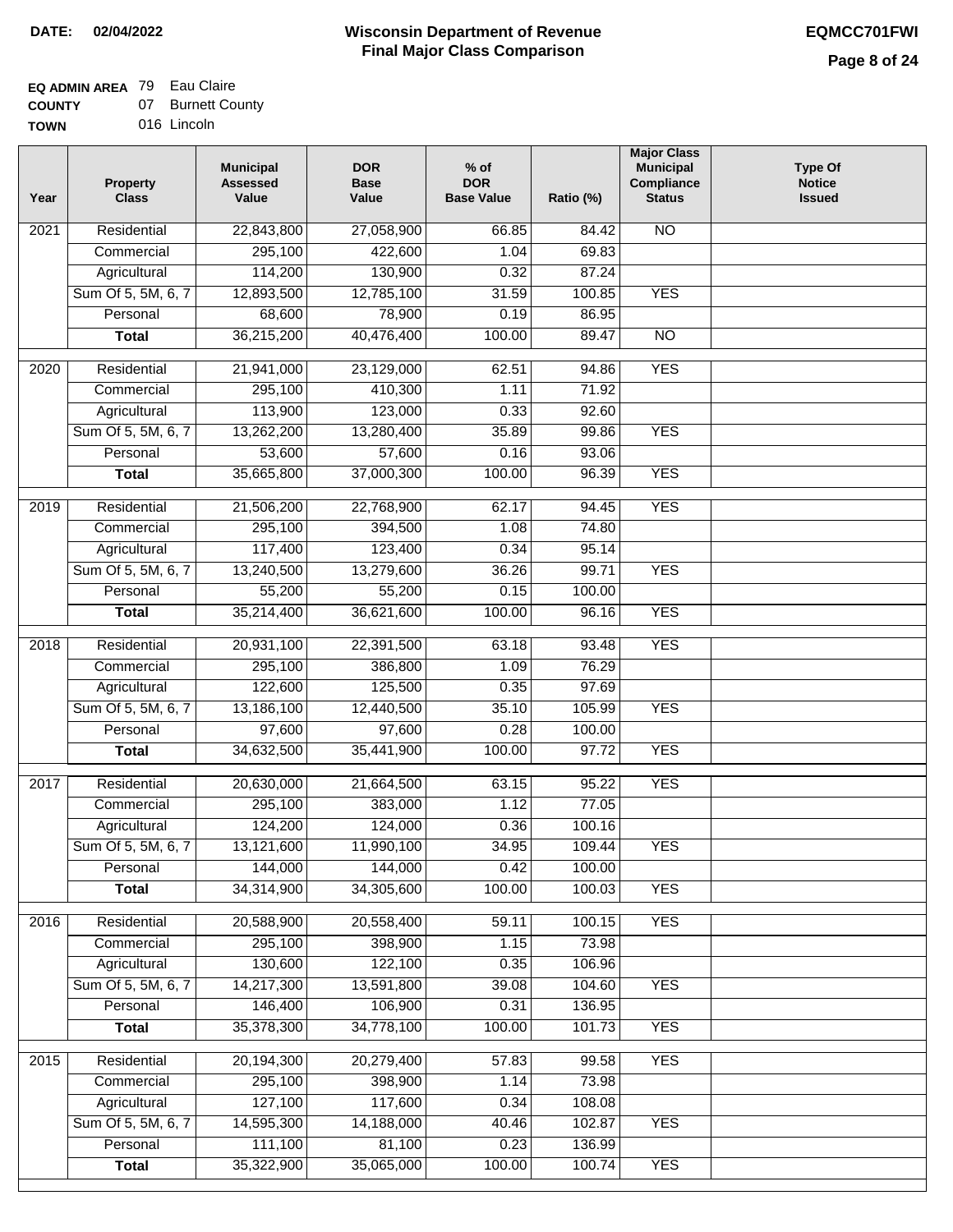## **EQ ADMIN AREA** 79 Eau Claire

**COUNTY** 07 Burnett County

**TOWN** 018 Meenon

| Year              | <b>Property</b><br><b>Class</b> | <b>Municipal</b><br><b>Assessed</b><br>Value | <b>DOR</b><br><b>Base</b><br>Value | % of<br><b>DOR</b><br><b>Base Value</b> | Ratio (%) | <b>Major Class</b><br><b>Municipal</b><br>Compliance<br><b>Status</b> | <b>Type Of</b><br><b>Notice</b><br><b>Issued</b> |
|-------------------|---------------------------------|----------------------------------------------|------------------------------------|-----------------------------------------|-----------|-----------------------------------------------------------------------|--------------------------------------------------|
| $\overline{202}1$ | Residential                     | 134,159,800                                  | 154,412,300                        | 88.11                                   | 86.88     | <b>NO</b>                                                             |                                                  |
|                   | Commercial                      | 4,626,100                                    | 5,239,800                          | 2.99                                    | 88.29     |                                                                       |                                                  |
|                   | Agricultural                    | 242,200                                      | 280,700                            | 0.16                                    | 86.28     |                                                                       |                                                  |
|                   | Sum Of 5, 5M, 6, 7              | 15,136,700                                   | 14,324,700                         | 8.17                                    | 105.67    |                                                                       |                                                  |
|                   | Personal                        | 846,800                                      | 984,600                            | 0.56                                    | 86.00     |                                                                       |                                                  |
|                   | <b>Total</b>                    | 155,011,600                                  | 175,242,100                        | 100.00                                  | 88.46     | $\overline{NO}$                                                       |                                                  |
| $\overline{2020}$ | Residential                     | 131,986,700                                  | 146,519,700                        | 87.76                                   | 90.08     | <b>YES</b>                                                            |                                                  |
|                   | Commercial                      | 4,471,000                                    | 4,916,300                          | 2.94                                    | 90.94     |                                                                       |                                                  |
|                   | Agricultural                    | 242,400                                      | 269,300                            | 0.16                                    | 90.01     |                                                                       |                                                  |
|                   | Sum Of 5, 5M, 6, 7              | 15,194,700                                   | 14,347,400                         | 8.59                                    | 105.91    |                                                                       |                                                  |
|                   | Personal                        | 808,000                                      | 897,800                            | 0.54                                    | 90.00     |                                                                       |                                                  |
|                   | <b>Total</b>                    | 152,702,800                                  | 166,950,500                        | 100.00                                  | 91.47     | <b>YES</b>                                                            |                                                  |
|                   |                                 |                                              |                                    |                                         |           |                                                                       |                                                  |
| 2019              | Residential                     | 130,123,800                                  | 141,893,500                        | 87.56                                   | 91.71     | <b>YES</b>                                                            |                                                  |
|                   | Commercial                      | 4,471,000                                    | 4,727,200                          | 2.92                                    | 94.58     |                                                                       |                                                  |
|                   | Agricultural                    | 269,200                                      | 262,500                            | 0.16                                    | 102.55    |                                                                       |                                                  |
|                   | Sum Of 5, 5M, 6, 7              | 15,199,300                                   | 14,329,600                         | 8.84                                    | 106.07    |                                                                       |                                                  |
|                   | Personal                        | 775,300                                      | 833,700                            | 0.51                                    | 93.00     |                                                                       |                                                  |
|                   | <b>Total</b>                    | 150,838,600                                  | 162,046,500                        | 100.00                                  | 93.08     | <b>YES</b>                                                            |                                                  |
| 2018              | Residential                     | 128,006,700                                  | 129,928,900                        | 87.17                                   | 98.52     | <b>YES</b>                                                            |                                                  |
|                   | Commercial                      | 4,513,800                                    | 4,693,500                          | 3.15                                    | 96.17     |                                                                       |                                                  |
|                   | Agricultural                    | 271,800                                      | 258,500                            | 0.17                                    | 105.15    |                                                                       |                                                  |
|                   | Sum Of 5, 5M, 6, 7              | 15,135,300                                   | 13,409,300                         | 9.00                                    | 112.87    |                                                                       |                                                  |
|                   | Personal                        | 767,700                                      | 767,700                            | 0.52                                    | 100.00    |                                                                       |                                                  |
|                   | <b>Total</b>                    | 148,695,300                                  | 149,057,900                        | 100.00                                  | 99.76     | <b>YES</b>                                                            |                                                  |
| $\overline{2017}$ | Residential                     | 126,148,400                                  | 123,564,600                        | 86.89                                   | 102.09    | <b>YES</b>                                                            |                                                  |
|                   | Commercial                      | 4,292,400                                    | 4,680,400                          | 3.29                                    | 91.71     |                                                                       |                                                  |
|                   | Agricultural                    | 271,800                                      | 251,900                            | 0.18                                    | 107.90    |                                                                       |                                                  |
|                   | Sum Of 5, 5M, 6, 7              | 15,132,200                                   | 12,980,000                         | 9.13                                    | 116.58    |                                                                       |                                                  |
|                   | Personal                        | 759,500                                      | 737,400                            | 0.52                                    | 103.00    |                                                                       |                                                  |
|                   | <b>Total</b>                    | 146,604,300                                  | 142,214,300                        | 100.00                                  | 103.09    | <b>YES</b>                                                            |                                                  |
|                   |                                 |                                              |                                    |                                         |           |                                                                       |                                                  |
| 2016              | Residential                     | 123,071,400                                  | 116,614,200                        | 85.43                                   | 105.54    | <b>YES</b>                                                            |                                                  |
|                   | Commercial                      | 4,761,400                                    | 5,356,900                          | 3.92                                    | 88.88     |                                                                       |                                                  |
|                   | Agricultural                    | 303,300                                      | 295,300                            | 0.22                                    | 102.71    |                                                                       |                                                  |
|                   | Sum Of 5, 5M, 6, 7              | 17,052,900                                   | 13,494,900                         | 9.89                                    | 126.37    |                                                                       |                                                  |
|                   | Personal                        | 771,200                                      | 748,800                            | 0.55                                    | 102.99    |                                                                       |                                                  |
|                   | <b>Total</b>                    | 145,960,200                                  | 136,510,100                        | 100.00                                  | 106.92    | <b>YES</b>                                                            |                                                  |
| 2015              | Residential                     | 122,075,900                                  | 110,165,300                        | 84.21                                   | 110.81    | N <sub>O</sub>                                                        |                                                  |
|                   | Commercial                      | 4,663,300                                    | 5,459,500                          | 4.17                                    | 85.42     |                                                                       |                                                  |
|                   | Agricultural                    | 306,600                                      | 294,500                            | 0.23                                    | 104.11    |                                                                       |                                                  |
|                   | Sum Of 5, 5M, 6, 7              | 17,060,000                                   | 14,201,700                         | 10.86                                   | 120.13    | <b>NO</b>                                                             |                                                  |
|                   | Personal                        | 778,000                                      | 707,200                            | 0.54                                    | 110.01    |                                                                       |                                                  |
|                   | <b>Total</b>                    | 144,883,800                                  | 130,828,200                        | 100.00                                  | 110.74    | N <sub>O</sub>                                                        | <b>Non-Compliance Notice</b>                     |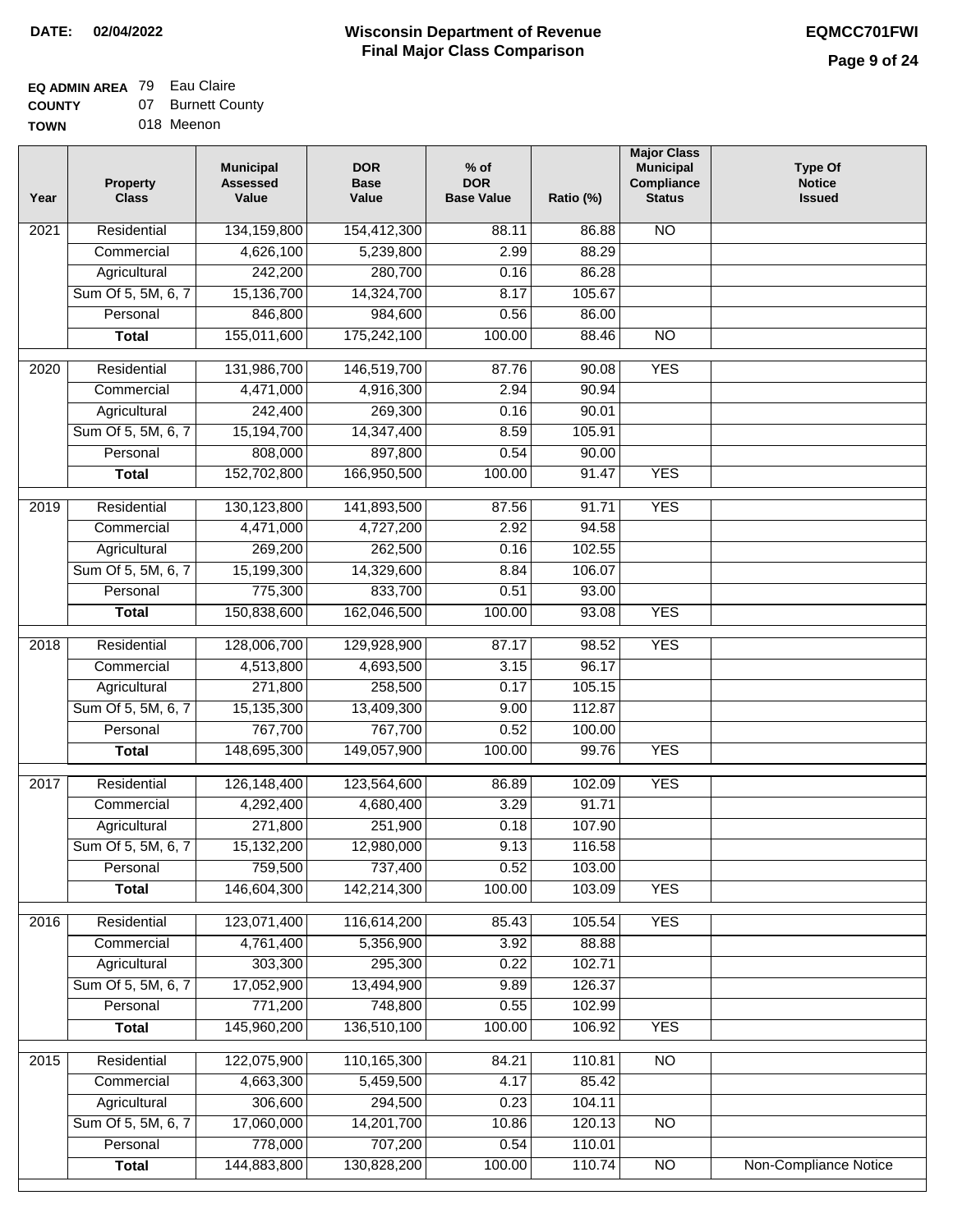#### **Wisconsin Department of Revenue Final Major Class Comparison DATE: 02/04/2022 EQMCC701FWI**

#### **EQ ADMIN AREA** 79 Eau Claire  $\sim$

**COUNTY** Burnett County

| <b>COUNTY</b> | 07 Burnett Cou |
|---------------|----------------|
| <b>TOWN</b>   | 020 Oakland    |

| Year             | <b>Property</b><br><b>Class</b> | <b>Municipal</b><br><b>Assessed</b><br>Value | <b>DOR</b><br><b>Base</b><br>Value | $%$ of<br><b>DOR</b><br><b>Base Value</b> | Ratio (%)         | <b>Major Class</b><br><b>Municipal</b><br>Compliance<br><b>Status</b> | <b>Type Of</b><br><b>Notice</b><br><b>Issued</b> |
|------------------|---------------------------------|----------------------------------------------|------------------------------------|-------------------------------------------|-------------------|-----------------------------------------------------------------------|--------------------------------------------------|
| 2021             | Residential                     | 233,286,300                                  | 255,323,400                        | 91.89                                     | $\frac{1}{91.37}$ | <b>YES</b>                                                            |                                                  |
|                  | Commercial                      | 6,732,200                                    | 7,257,100                          | 2.61                                      | 92.77             |                                                                       |                                                  |
|                  | Agricultural                    | 122,200                                      | 134,000                            | 0.05                                      | 91.19             |                                                                       |                                                  |
|                  | Sum Of 5, 5M, 6, 7              | 14,790,400                                   | 14,819,000                         | 5.33                                      | 99.81             |                                                                       |                                                  |
|                  | Personal                        | 303,000                                      | 333,000                            | 0.12                                      | 90.99             |                                                                       |                                                  |
|                  | <b>Total</b>                    | 255,234,100                                  | 277,866,500                        | 100.00                                    | 91.85             | <b>YES</b>                                                            |                                                  |
| 2020             | Residential                     | 228,082,200                                  | 240,964,100                        | 91.60                                     | 94.65             | <b>YES</b>                                                            |                                                  |
|                  | Commercial                      | 6,778,200                                    | 7,218,100                          | 2.74                                      | 93.91             |                                                                       |                                                  |
|                  | Agricultural                    | 112,200                                      | 123,100                            | 0.05                                      | 91.15             |                                                                       |                                                  |
|                  | Sum Of 5, 5M, 6, 7              | 14,762,400                                   | 14,451,500                         | 5.49                                      | 102.15            |                                                                       |                                                  |
|                  | Personal                        | 273,000                                      | 300,100                            | 0.11                                      | 90.97             |                                                                       |                                                  |
|                  | <b>Total</b>                    | 250,008,000                                  | 263,056,900                        | 100.00                                    | 95.04             | <b>YES</b>                                                            |                                                  |
|                  |                                 |                                              |                                    |                                           |                   |                                                                       |                                                  |
| $\frac{1}{2019}$ | Residential                     | 224,732,000                                  | 235,912,300                        | 90.69                                     | 95.26             | <b>YES</b>                                                            |                                                  |
|                  | Commercial                      | 6,705,900                                    | 6,864,200                          | 2.64                                      | 97.69             |                                                                       |                                                  |
|                  | Agricultural                    | 123,100                                      | 117,500                            | 0.05                                      | 104.77            |                                                                       |                                                  |
|                  | Sum Of 5, 5M, 6, 7              | 14,932,900                                   | 13,474,300                         | 5.18                                      | 110.83            |                                                                       |                                                  |
|                  | Personal                        | 3,735,800                                    | 3,773,500                          | 1.45                                      | 99.00             |                                                                       |                                                  |
|                  | <b>Total</b>                    | 250,229,700                                  | 260,141,800                        | 100.00                                    | 96.19             | <b>YES</b>                                                            |                                                  |
| 2018             | Residential                     | 220, 156, 700                                | 223,914,100                        | 90.47                                     | 98.32             | <b>YES</b>                                                            |                                                  |
|                  | Commercial                      | 6,866,800                                    | 6,911,400                          | 2.79                                      | 99.35             |                                                                       |                                                  |
|                  | Agricultural                    | 131,300                                      | 122,300                            | 0.05                                      | 107.36            |                                                                       |                                                  |
|                  | Sum Of 5, 5M, 6, 7              | 14,894,300                                   | 13,099,000                         | 5.29                                      | 113.71            |                                                                       |                                                  |
|                  | Personal                        | 3,459,200                                    | 3,459,200                          | 1.40                                      | 100.00            |                                                                       |                                                  |
|                  | <b>Total</b>                    | 245,508,300                                  | 247,506,000                        | 100.00                                    | 99.19             | <b>YES</b>                                                            |                                                  |
| 2017             | Residential                     | 218,654,600                                  | 220,184,200                        | 90.77                                     | 99.31             | <b>YES</b>                                                            |                                                  |
|                  | Commercial                      | 6,866,800                                    | 6,842,900                          | 2.82                                      | 100.35            |                                                                       |                                                  |
|                  | Agricultural                    | 131,300                                      | 119,300                            | 0.05                                      | 110.06            |                                                                       |                                                  |
|                  | Sum Of 5, 5M, 6, 7              | 15,002,100                                   | 12,084,200                         | 4.98                                      | 124.15            |                                                                       |                                                  |
|                  | Personal                        | 3,483,700                                    | 3,343,300                          | 1.38                                      | 104.20            |                                                                       |                                                  |
|                  | <b>Total</b>                    | 244,138,500                                  | 242,573,900                        | 100.00                                    | 100.64            | <b>YES</b>                                                            |                                                  |
| 2016             | Residential                     | 217,588,700                                  | 217,249,000                        | 90.30                                     | 100.16            | <b>YES</b>                                                            |                                                  |
|                  | Commercial                      | 7,374,400                                    | 7,496,300                          | 3.12                                      | 98.37             |                                                                       |                                                  |
|                  | Agricultural                    | 132,300                                      | 117,900                            | 0.05                                      | 112.21            |                                                                       |                                                  |
|                  | Sum Of 5, 5M, 6, 7              | 14,951,500                                   | 12,403,700                         | 5.16                                      | 120.54            |                                                                       |                                                  |
|                  | Personal                        | 3,462,600                                    | 3,323,000                          | 1.38                                      | 104.20            |                                                                       |                                                  |
|                  | <b>Total</b>                    | 243,509,500                                  | 240,589,900                        | 100.00                                    | 101.21            | <b>YES</b>                                                            |                                                  |
|                  |                                 |                                              |                                    |                                           |                   |                                                                       |                                                  |
| 2015             | Residential                     | 216,832,400                                  | 213,971,800                        | 90.53                                     | 101.34            | <b>YES</b>                                                            |                                                  |
|                  | Commercial                      | 7,041,600                                    | 7,176,900                          | 3.04                                      | 98.11             |                                                                       |                                                  |
|                  | Agricultural                    | 132,300                                      | 116,500                            | 0.05                                      | 113.56            |                                                                       |                                                  |
|                  | Sum Of 5, 5M, 6, 7              | 14,855,600                                   | 11,955,000                         | 5.06                                      | 124.26            | <b>NO</b>                                                             |                                                  |
|                  | Personal                        | 3,277,300                                    | 3,145,100                          | 1.33                                      | 104.20            |                                                                       |                                                  |
|                  | <b>Total</b>                    | 242,139,200                                  | 236,365,300                        | 100.00                                    | 102.44            | $\overline{NO}$                                                       | Non-Compliance Notice                            |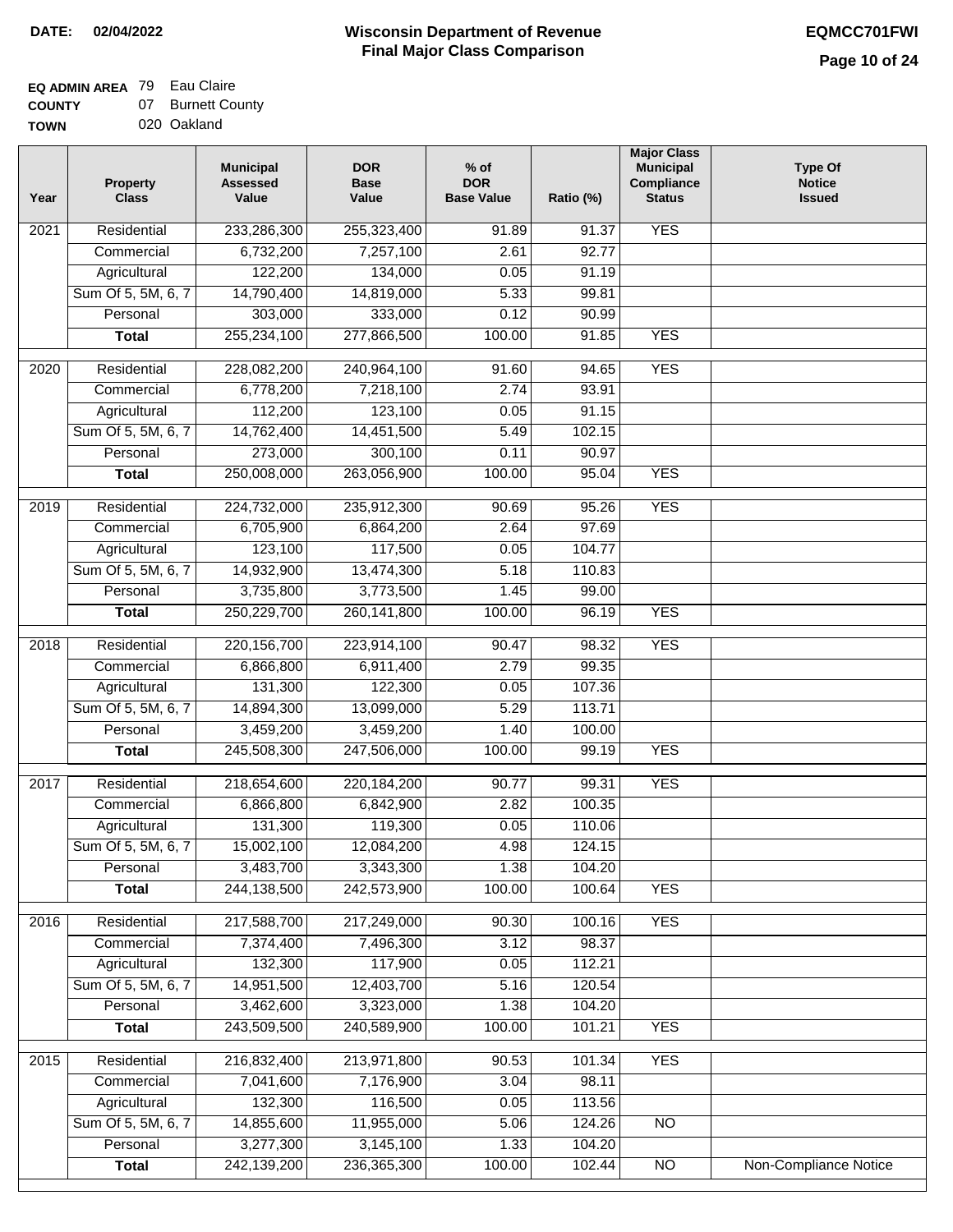## **Wisconsin Department of Revenue DATE: 02/04/2022 EQMCC701FWI Final Major Class Comparison**

**Major Class**

# **EQ ADMIN AREA** 79 Eau Claire

**COUNTY TOWN** 07 Burnett County 022 Roosevelt

> **Personal Total**

 1,424,700 28,265,700

 1,424,700 26,159,200

 5.45 100.00  100.00 108.05 YES YES

| Year              | <b>Property</b><br><b>Class</b> | <b>Municipal</b><br><b>Assessed</b><br>Value | <b>DOR</b><br><b>Base</b><br>Value | $%$ of<br><b>DOR</b><br><b>Base Value</b> | Ratio (%) | major Glass<br><b>Municipal</b><br>Compliance<br><b>Status</b> | <b>Type Of</b><br><b>Notice</b><br><b>Issued</b> |
|-------------------|---------------------------------|----------------------------------------------|------------------------------------|-------------------------------------------|-----------|----------------------------------------------------------------|--------------------------------------------------|
| 2021              | Residential                     | 12,375,100                                   | 13,986,900                         | 47.34                                     | 88.48     | $\overline{N}$                                                 |                                                  |
|                   | Commercial                      | 331,900                                      | 379,700                            | 1.29                                      | 87.41     |                                                                |                                                  |
|                   | Agricultural                    | 453,600                                      | 528,900                            | 1.79                                      | 85.76     |                                                                |                                                  |
|                   | Sum Of 5, 5M, 6, 7              | 12,524,500                                   | 13,099,700                         | 44.33                                     | 95.61     | <b>YES</b>                                                     |                                                  |
|                   | Personal                        | 1,475,700                                    | 1,553,300                          | 5.26                                      | 95.00     |                                                                |                                                  |
|                   | <b>Total</b>                    | 27,160,800                                   | 29,548,500                         | 100.00                                    | 91.92     | $\overline{NO}$                                                |                                                  |
| $\overline{2020}$ | Residential                     | 12,120,900                                   | 12,821,700                         | 45.57                                     | 94.53     | <b>YES</b>                                                     |                                                  |
|                   | Commercial                      | 331,900                                      | 368,600                            | 1.31                                      | 90.04     |                                                                |                                                  |
|                   | Agricultural                    | 453,600                                      | 507,900                            | 1.81                                      | 89.31     |                                                                |                                                  |
|                   | Sum Of 5, 5M, 6, 7              | 12,300,100                                   | 12,956,700                         | 46.05                                     | 94.93     | <b>YES</b>                                                     |                                                  |
|                   | Personal                        | 1,480,100                                    | 1,480,100                          | 5.26                                      | 100.00    |                                                                |                                                  |
|                   | <b>Total</b>                    | 26,686,600                                   | 28,135,000                         | 100.00                                    | 94.85     | <b>YES</b>                                                     |                                                  |
| 2019              | Residential                     | 12,065,500                                   | 12,515,900                         | 45.99                                     | 96.40     | <b>YES</b>                                                     |                                                  |
|                   | Commercial                      | 331,900                                      | 354,400                            | 1.30                                      | 93.65     |                                                                |                                                  |
|                   | Agricultural                    | 454,100                                      | 487,500                            | 1.79                                      | 93.15     |                                                                |                                                  |
|                   | Sum Of 5, 5M, 6, 7              | 13,888,300                                   | 12,414,000                         | 45.61                                     | 111.88    | $\overline{NO}$                                                |                                                  |
|                   | Personal                        | 1,488,200                                    | 1,444,800                          | 5.31                                      | 103.00    |                                                                |                                                  |
|                   | <b>Total</b>                    | 28,228,000                                   | 27,216,600                         | 100.00                                    | 103.72    | $\overline{N}$                                                 |                                                  |
| 2018              | Residential                     | 11,760,200                                   | 11,420,100                         | 44.73                                     | 102.98    | <b>YES</b>                                                     |                                                  |
|                   | Commercial                      | 331,900                                      | 347,500                            | 1.36                                      | 95.51     |                                                                |                                                  |
|                   | Agricultural                    | 455,600                                      | 476,800                            | 1.87                                      | 95.55     |                                                                |                                                  |
|                   | Sum Of 5, 5M, 6, 7              | 13,964,100                                   | 11,791,100                         | 46.18                                     | 118.43    | $\overline{10}$                                                |                                                  |
|                   | Personal                        | 1,498,200                                    | 1,498,200                          | 5.87                                      | 100.00    |                                                                |                                                  |
|                   | <b>Total</b>                    | 28,010,000                                   | 25,533,700                         | 100.00                                    | 109.70    | <b>NO</b>                                                      |                                                  |
| 2017              | Residential                     | 11,641,500                                   | 10,967,300                         | 43.45                                     | 106.15    | <b>YES</b>                                                     |                                                  |
|                   | Commercial                      | 331,900                                      | 344,100                            | 1.36                                      | 96.45     |                                                                |                                                  |
|                   | Agricultural                    | 450,800                                      | 464,100                            | 1.84                                      | 97.13     |                                                                |                                                  |
|                   | Sum Of 5, 5M, 6, 7              | 14,109,300                                   | 12,122,200                         | 48.03                                     | 116.39    | <b>NO</b>                                                      |                                                  |
|                   | Personal                        | 1,409,800                                    | 1,342,700                          | 5.32                                      | 105.00    |                                                                |                                                  |
|                   | <b>Total</b>                    | 27,943,300                                   | 25,240,400                         | 100.00                                    | 110.71    | $\overline{NO}$                                                |                                                  |
| 2016              | Residential                     | 11,601,400                                   | 11,019,200                         | 40.89                                     | 105.28    | <b>YES</b>                                                     |                                                  |
|                   | Commercial                      | 331,900                                      | 351,100                            | 1.30                                      | 94.53     |                                                                |                                                  |
|                   | Agricultural                    | 450,900                                      | 457,600                            | 1.70                                      | 98.54     |                                                                |                                                  |
|                   | Sum Of 5, 5M, 6, 7              | 14,520,800                                   | 13,710,000                         | 50.87                                     | 105.91    | <b>YES</b>                                                     |                                                  |
|                   | Personal                        | 1,411,100                                    | 1,411,100                          | 5.24                                      | 100.00    |                                                                |                                                  |
|                   | <b>Total</b>                    | 28,316,100                                   | 26,949,000                         | 100.00                                    | 105.07    | <b>YES</b>                                                     |                                                  |
| 2015              | Residential                     | 11,648,400                                   | 10,689,500                         | 40.86                                     | 108.97    | <b>YES</b>                                                     |                                                  |
|                   | Commercial                      | 189,600                                      | 208,800                            | 0.80                                      | 90.80     |                                                                |                                                  |
|                   | Agricultural                    | 451,700                                      | 451,800                            | 1.73                                      | 99.98     |                                                                |                                                  |
|                   | Sum Of 5, 5M, 6, 7              | 14,551,300                                   | 13,384,400                         | 51.17                                     | 108.72    | <b>YES</b>                                                     |                                                  |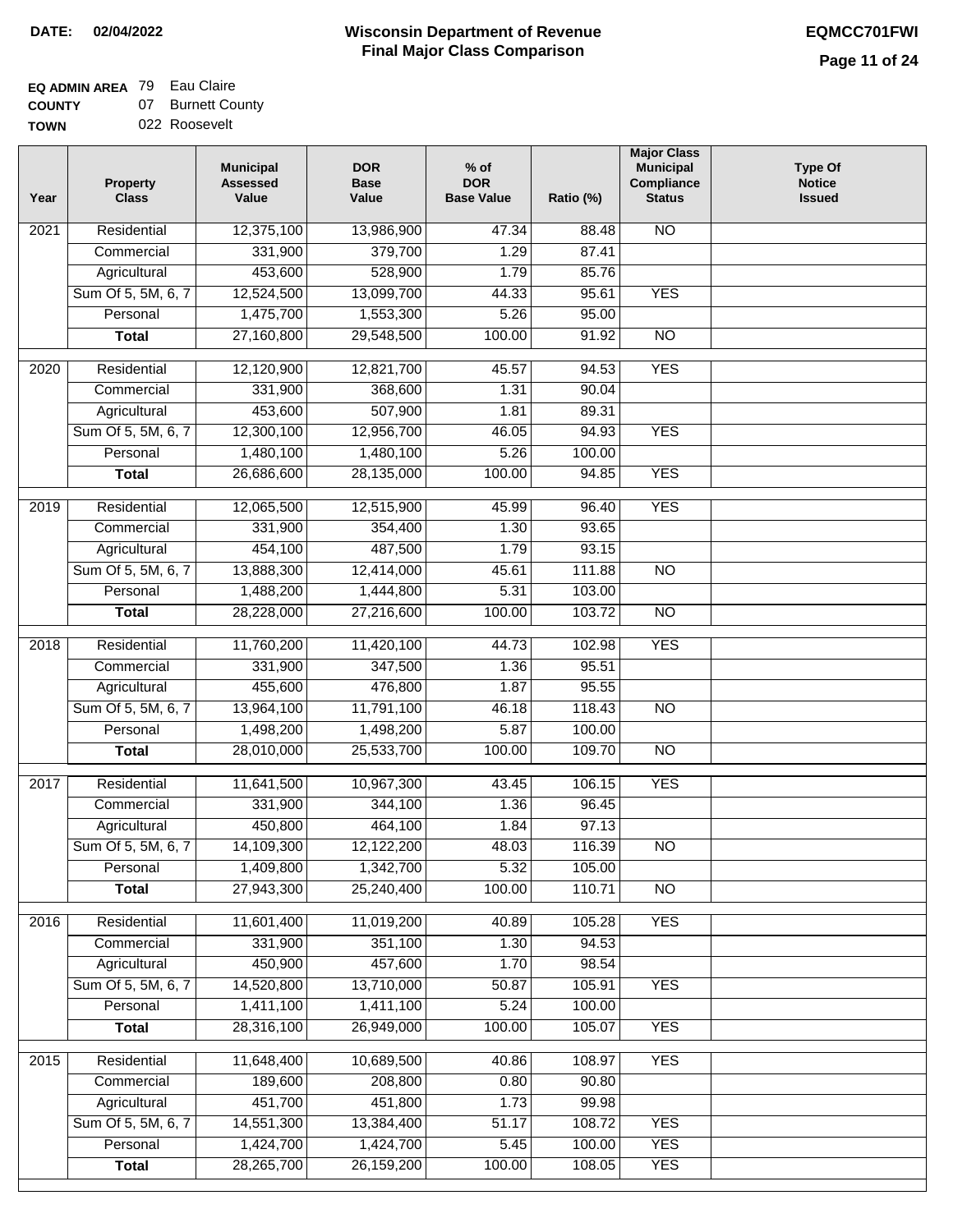#### **EQ ADMIN AREA** 79 Eau Claire **COUNTY** 07 Burnett County

| <b>COUNTY</b> | ,,, | <b>DUITER COL</b> |
|---------------|-----|-------------------|
| <b>TOWN</b>   |     | 024 Rusk          |

| Year | <b>Property</b><br><b>Class</b>    | <b>Municipal</b><br><b>Assessed</b><br>Value | <b>DOR</b><br><b>Base</b><br>Value | $%$ of<br><b>DOR</b><br><b>Base Value</b> | Ratio (%) | <b>Major Class</b><br><b>Municipal</b><br>Compliance<br><b>Status</b> | <b>Type Of</b><br><b>Notice</b><br><b>Issued</b> |
|------|------------------------------------|----------------------------------------------|------------------------------------|-------------------------------------------|-----------|-----------------------------------------------------------------------|--------------------------------------------------|
| 2021 | Residential                        | 71,424,400                                   | 79,074,000                         | 81.84                                     | 90.33     | <b>YES</b>                                                            |                                                  |
|      | Commercial                         | 1,633,000                                    | 1,881,500                          | 1.95                                      | 86.79     |                                                                       |                                                  |
|      | Agricultural                       | 488,400                                      | 506,900                            | 0.52                                      | 96.35     |                                                                       |                                                  |
|      | Sum Of 5, 5M, 6, 7                 | 13,857,700                                   | 15,135,600                         | 15.66                                     | 91.56     | <b>YES</b>                                                            |                                                  |
|      | Personal                           | 25,300                                       | 26,700                             | 0.03                                      | 94.76     |                                                                       |                                                  |
|      | <b>Total</b>                       | 87,428,800                                   | 96,624,700                         | 100.00                                    | 90.48     | <b>YES</b>                                                            |                                                  |
| 2020 | Residential                        | 71,160,800                                   | 74,327,300                         | 81.10                                     | 95.74     | <b>YES</b>                                                            |                                                  |
|      | Commercial                         | 1,628,700                                    | 1,822,300                          | 1.99                                      | 89.38     |                                                                       |                                                  |
|      | Agricultural                       | 488,400                                      | 487,700                            | 0.53                                      | 100.14    |                                                                       |                                                  |
|      | Sum Of 5, 5M, 6, 7                 | 14,077,400                                   | 14,987,300                         | 16.35                                     | 93.93     | <b>YES</b>                                                            |                                                  |
|      | Personal                           | 28,200                                       | 29,700                             | 0.03                                      | 94.95     |                                                                       |                                                  |
|      | <b>Total</b>                       | 87,383,500                                   | 91,654,300                         | 100.00                                    | 95.34     | <b>YES</b>                                                            |                                                  |
|      | Residential                        |                                              |                                    | 81.74                                     | 94.81     | <b>YES</b>                                                            |                                                  |
| 2019 | Commercial                         | 71,209,300<br>1,628,700                      | 75,109,900<br>1,752,200            | 1.91                                      | 92.95     |                                                                       |                                                  |
|      |                                    | 467,300                                      | 467,100                            | 0.51                                      | 100.04    |                                                                       |                                                  |
|      | Agricultural<br>Sum Of 5, 5M, 6, 7 | 14,386,300                                   | 14,530,200                         | 15.81                                     | 99.01     | <b>YES</b>                                                            |                                                  |
|      | Personal                           | 31,900                                       | 32,100                             | 0.03                                      | 99.38     |                                                                       |                                                  |
|      |                                    | 87,723,500                                   | 91,891,500                         | 100.00                                    | 95.46     | <b>YES</b>                                                            |                                                  |
|      | <b>Total</b>                       |                                              |                                    |                                           |           |                                                                       |                                                  |
| 2018 | Residential                        | 71,103,700                                   | 72,121,300                         | 82.09                                     | 98.59     | <b>YES</b>                                                            |                                                  |
|      | Commercial                         | 1,628,700                                    | 1,752,200                          | 1.99                                      | 92.95     |                                                                       |                                                  |
|      | Agricultural                       | 432,200                                      | 454,400                            | 0.52                                      | 95.11     |                                                                       |                                                  |
|      | Sum Of 5, 5M, 6, 7                 | 14,068,300                                   | 13,495,900                         | 15.36                                     | 104.24    | <b>YES</b>                                                            |                                                  |
|      | Personal                           | 29,300                                       | 29,300                             | 0.03                                      | 100.00    |                                                                       |                                                  |
|      | <b>Total</b>                       | 87,262,200                                   | 87,853,100                         | 100.00                                    | 99.33     | <b>YES</b>                                                            |                                                  |
| 2017 | Residential                        | 71,013,100                                   | 69,928,900                         | 81.56                                     | 101.55    | <b>YES</b>                                                            |                                                  |
|      | Commercial                         | 1,628,700                                    | 1,734,900                          | 2.02                                      | 93.88     |                                                                       |                                                  |
|      | Agricultural                       | 432,200                                      | 443,200                            | 0.52                                      | 97.52     |                                                                       |                                                  |
|      | Sum Of 5, 5M, 6, 7                 | 14,194,200                                   | 13,578,300                         | 15.84                                     | 104.54    | <b>YES</b>                                                            |                                                  |
|      | Personal                           | 53,300                                       | 53,300                             | 0.06                                      | 100.00    |                                                                       |                                                  |
|      | <b>Total</b>                       | 87,321,500                                   | 85,738,600                         | 100.00                                    | 101.85    | <b>YES</b>                                                            |                                                  |
| 2016 | Residential                        | 70,266,000                                   | 66,509,200                         | 79.68                                     | 105.65    | <b>YES</b>                                                            |                                                  |
|      |                                    | 1,628,700                                    | 1,770,400                          | 2.12                                      | 92.00     |                                                                       |                                                  |
|      | Commercial                         | 432,200                                      | 436,800                            | 0.52                                      | 98.95     |                                                                       |                                                  |
|      | Agricultural<br>Sum Of 5, 5M, 6, 7 | 14,325,400                                   | 14,694,900                         | 17.60                                     | 97.49     | <b>YES</b>                                                            |                                                  |
|      | Personal                           | 61,300                                       | 61,300                             | 0.07                                      | 100.00    |                                                                       |                                                  |
|      | <b>Total</b>                       | 86,713,600                                   | 83,472,600                         | 100.00                                    | 103.88    | <b>YES</b>                                                            |                                                  |
|      |                                    |                                              |                                    |                                           |           |                                                                       |                                                  |
| 2015 | Residential                        | 69,361,300                                   | 66,937,700                         | 79.55                                     | 103.62    | <b>YES</b>                                                            |                                                  |
|      | Commercial                         | 1,628,700                                    | 1,770,400                          | 2.10                                      | 92.00     |                                                                       |                                                  |
|      | Agricultural                       | 438,700                                      | 437,300                            | 0.52                                      | 100.32    |                                                                       |                                                  |
|      | Sum Of 5, 5M, 6, 7                 | 14,301,400                                   | 14,942,100                         | 17.76                                     | 95.71     | <b>YES</b>                                                            |                                                  |
|      | Personal                           | 57,800                                       | 57,800                             | 0.07                                      | 100.00    |                                                                       |                                                  |
|      | <b>Total</b>                       | 85,787,900                                   | 84, 145, 300                       | 100.00                                    | 101.95    | <b>YES</b>                                                            |                                                  |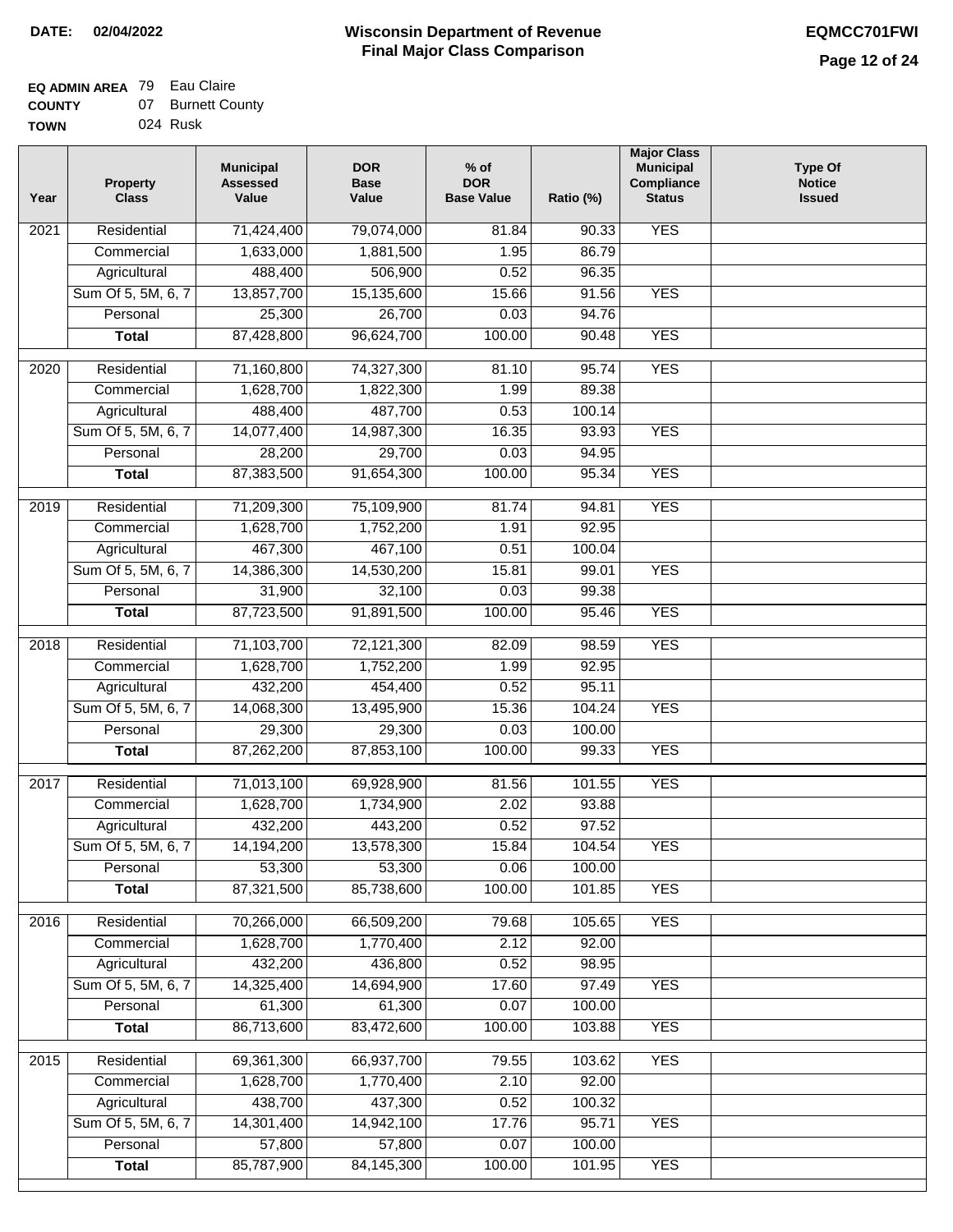#### **EQ ADMIN AREA** 79 Eau Claire **COUNTY** 07 Burnett County

**TOWN** 026 Sand Lake

| <b>NO</b><br>2021<br>Residential<br>89,918,700<br>101,854,100<br>87.55<br>88.28<br>889,500<br>1,066,500<br>0.92<br>83.40<br>Commercial<br>218,700<br>Agricultural<br>199,400<br>0.19<br>91.18<br>Sum Of 5, 5M, 6, 7<br>12,509,100<br>13,097,900<br>11.26<br>95.50<br><b>YES</b><br>88,400<br>97,100<br>Personal<br>0.08<br>91.04<br>103,605,100<br>116,334,300<br>100.00<br>89.06<br>$\overline{NO}$<br><b>Total</b><br><b>YES</b><br>2020<br>Residential<br>89,275,900<br>97,628,000<br>86.85<br>91.44<br>937,800<br>798,000<br>0.83<br>85.09<br>Commercial<br>192,200<br>210,700<br>0.19<br>91.22<br>Agricultural<br>Sum Of 5, 5M, 6, 7<br>12,683,000<br>13,515,300<br>12.02<br>93.84<br><b>YES</b><br>103,900<br>114,100<br>0.10<br>91.06<br>Personal<br>103,053,000<br><b>YES</b><br>112,405,900<br>100.00<br>91.68<br><b>Total</b><br><b>YES</b><br>2019<br>Residential<br>88,453,400<br>93,055,800<br>86.70<br>95.05<br>798,000<br>901,700<br>0.84<br>88.50<br>Commercial<br>188,100<br>201,800<br>0.19<br>93.21<br>Agricultural<br><b>YES</b><br>Sum Of 5, 5M, 6, 7<br>12,573,100<br>13,084,400<br>12.19<br>96.09<br>90,300<br>Personal<br>93,100<br>0.09<br>96.99<br>102,102,900<br>107,336,800<br>100.00<br><b>YES</b><br>95.12<br><b>Total</b><br>Residential<br>87, 147, 200<br>90,406,900<br>96.39<br><b>YES</b><br>2018<br>87.09<br>701,000<br>Commercial<br>807,600<br>0.78<br>86.80<br>192,500<br>201,400<br>95.58<br>Agricultural<br>0.19<br>Sum Of 5, 5M, 6, 7<br>12,462,000<br>12,302,300<br>11.85<br>101.30<br><b>YES</b><br>Personal<br>93,600<br>93,600<br>0.09<br>100.00<br>100,596,300<br>103,811,800<br>100.00<br>96.90<br><b>YES</b><br><b>Total</b><br>2017<br>Residential<br>86,294,500<br>87,140,100<br>99.03<br><b>YES</b><br>87.20<br>688,400<br>787,200<br>0.79<br>87.45<br>Commercial<br>194,200<br>197,800<br>0.20<br>98.18<br>Agricultural<br>12,407,800<br>11,707,800<br>11.72<br>105.98<br>Sum Of 5, 5M, 6, 7<br><b>YES</b><br>0.10<br>Personal<br>98,000<br>99,000<br>98.99<br>99,682,900<br>99,931,900<br>100.00<br>99.75<br><b>YES</b><br><b>Total</b><br><b>YES</b><br>Residential<br>85,428,400<br>87,977,900<br>86.87<br>2016<br>97.10<br>0.79<br>688,400<br>803,300<br>85.70<br>Commercial<br>201,600<br>203,400<br>0.20<br>99.12<br>Agricultural<br>Sum Of 5, 5M, 6, 7<br>12,279,300<br>12,198,100<br>12.04<br><b>YES</b><br>100.67<br>97,900<br>96,000<br>0.09<br>101.98<br>Personal<br>98,695,600<br>100.00<br><b>YES</b><br>101,278,700<br>97.45<br><b>Total</b><br><b>YES</b><br>2015<br>Residential<br>84,533,500<br>82,242,600<br>86.19<br>102.79<br>688,400<br>803,300<br>0.84<br>85.70<br>Commercial<br>197,700<br>196,600<br>0.21<br>100.56<br>Agricultural<br>Sum Of 5, 5M, 6, 7<br>12,308,900<br>11,993,100<br>12.57<br>102.63<br><b>YES</b><br>199,600<br>188,300<br>0.20<br>Personal<br>106.00<br>97,928,100<br>95,423,900<br>100.00<br><b>YES</b><br><b>Total</b><br>102.62 | Year | <b>Property</b><br><b>Class</b> | <b>Municipal</b><br><b>Assessed</b><br>Value | <b>DOR</b><br><b>Base</b><br>Value | $%$ of<br><b>DOR</b><br><b>Base Value</b> | Ratio (%) | <b>Major Class</b><br><b>Municipal</b><br>Compliance<br><b>Status</b> | <b>Type Of</b><br><b>Notice</b><br><b>Issued</b> |
|---------------------------------------------------------------------------------------------------------------------------------------------------------------------------------------------------------------------------------------------------------------------------------------------------------------------------------------------------------------------------------------------------------------------------------------------------------------------------------------------------------------------------------------------------------------------------------------------------------------------------------------------------------------------------------------------------------------------------------------------------------------------------------------------------------------------------------------------------------------------------------------------------------------------------------------------------------------------------------------------------------------------------------------------------------------------------------------------------------------------------------------------------------------------------------------------------------------------------------------------------------------------------------------------------------------------------------------------------------------------------------------------------------------------------------------------------------------------------------------------------------------------------------------------------------------------------------------------------------------------------------------------------------------------------------------------------------------------------------------------------------------------------------------------------------------------------------------------------------------------------------------------------------------------------------------------------------------------------------------------------------------------------------------------------------------------------------------------------------------------------------------------------------------------------------------------------------------------------------------------------------------------------------------------------------------------------------------------------------------------------------------------------------------------------------------------------------------------------------------------------------------------------------------------------------------------------------------------------------------------------------------------------------------------------------------------------------------------------------------------------------------------------------------------------------------------------------------------------------------------------------------------------------------------------------------|------|---------------------------------|----------------------------------------------|------------------------------------|-------------------------------------------|-----------|-----------------------------------------------------------------------|--------------------------------------------------|
|                                                                                                                                                                                                                                                                                                                                                                                                                                                                                                                                                                                                                                                                                                                                                                                                                                                                                                                                                                                                                                                                                                                                                                                                                                                                                                                                                                                                                                                                                                                                                                                                                                                                                                                                                                                                                                                                                                                                                                                                                                                                                                                                                                                                                                                                                                                                                                                                                                                                                                                                                                                                                                                                                                                                                                                                                                                                                                                                       |      |                                 |                                              |                                    |                                           |           |                                                                       |                                                  |
|                                                                                                                                                                                                                                                                                                                                                                                                                                                                                                                                                                                                                                                                                                                                                                                                                                                                                                                                                                                                                                                                                                                                                                                                                                                                                                                                                                                                                                                                                                                                                                                                                                                                                                                                                                                                                                                                                                                                                                                                                                                                                                                                                                                                                                                                                                                                                                                                                                                                                                                                                                                                                                                                                                                                                                                                                                                                                                                                       |      |                                 |                                              |                                    |                                           |           |                                                                       |                                                  |
|                                                                                                                                                                                                                                                                                                                                                                                                                                                                                                                                                                                                                                                                                                                                                                                                                                                                                                                                                                                                                                                                                                                                                                                                                                                                                                                                                                                                                                                                                                                                                                                                                                                                                                                                                                                                                                                                                                                                                                                                                                                                                                                                                                                                                                                                                                                                                                                                                                                                                                                                                                                                                                                                                                                                                                                                                                                                                                                                       |      |                                 |                                              |                                    |                                           |           |                                                                       |                                                  |
|                                                                                                                                                                                                                                                                                                                                                                                                                                                                                                                                                                                                                                                                                                                                                                                                                                                                                                                                                                                                                                                                                                                                                                                                                                                                                                                                                                                                                                                                                                                                                                                                                                                                                                                                                                                                                                                                                                                                                                                                                                                                                                                                                                                                                                                                                                                                                                                                                                                                                                                                                                                                                                                                                                                                                                                                                                                                                                                                       |      |                                 |                                              |                                    |                                           |           |                                                                       |                                                  |
|                                                                                                                                                                                                                                                                                                                                                                                                                                                                                                                                                                                                                                                                                                                                                                                                                                                                                                                                                                                                                                                                                                                                                                                                                                                                                                                                                                                                                                                                                                                                                                                                                                                                                                                                                                                                                                                                                                                                                                                                                                                                                                                                                                                                                                                                                                                                                                                                                                                                                                                                                                                                                                                                                                                                                                                                                                                                                                                                       |      |                                 |                                              |                                    |                                           |           |                                                                       |                                                  |
|                                                                                                                                                                                                                                                                                                                                                                                                                                                                                                                                                                                                                                                                                                                                                                                                                                                                                                                                                                                                                                                                                                                                                                                                                                                                                                                                                                                                                                                                                                                                                                                                                                                                                                                                                                                                                                                                                                                                                                                                                                                                                                                                                                                                                                                                                                                                                                                                                                                                                                                                                                                                                                                                                                                                                                                                                                                                                                                                       |      |                                 |                                              |                                    |                                           |           |                                                                       |                                                  |
|                                                                                                                                                                                                                                                                                                                                                                                                                                                                                                                                                                                                                                                                                                                                                                                                                                                                                                                                                                                                                                                                                                                                                                                                                                                                                                                                                                                                                                                                                                                                                                                                                                                                                                                                                                                                                                                                                                                                                                                                                                                                                                                                                                                                                                                                                                                                                                                                                                                                                                                                                                                                                                                                                                                                                                                                                                                                                                                                       |      |                                 |                                              |                                    |                                           |           |                                                                       |                                                  |
|                                                                                                                                                                                                                                                                                                                                                                                                                                                                                                                                                                                                                                                                                                                                                                                                                                                                                                                                                                                                                                                                                                                                                                                                                                                                                                                                                                                                                                                                                                                                                                                                                                                                                                                                                                                                                                                                                                                                                                                                                                                                                                                                                                                                                                                                                                                                                                                                                                                                                                                                                                                                                                                                                                                                                                                                                                                                                                                                       |      |                                 |                                              |                                    |                                           |           |                                                                       |                                                  |
|                                                                                                                                                                                                                                                                                                                                                                                                                                                                                                                                                                                                                                                                                                                                                                                                                                                                                                                                                                                                                                                                                                                                                                                                                                                                                                                                                                                                                                                                                                                                                                                                                                                                                                                                                                                                                                                                                                                                                                                                                                                                                                                                                                                                                                                                                                                                                                                                                                                                                                                                                                                                                                                                                                                                                                                                                                                                                                                                       |      |                                 |                                              |                                    |                                           |           |                                                                       |                                                  |
|                                                                                                                                                                                                                                                                                                                                                                                                                                                                                                                                                                                                                                                                                                                                                                                                                                                                                                                                                                                                                                                                                                                                                                                                                                                                                                                                                                                                                                                                                                                                                                                                                                                                                                                                                                                                                                                                                                                                                                                                                                                                                                                                                                                                                                                                                                                                                                                                                                                                                                                                                                                                                                                                                                                                                                                                                                                                                                                                       |      |                                 |                                              |                                    |                                           |           |                                                                       |                                                  |
|                                                                                                                                                                                                                                                                                                                                                                                                                                                                                                                                                                                                                                                                                                                                                                                                                                                                                                                                                                                                                                                                                                                                                                                                                                                                                                                                                                                                                                                                                                                                                                                                                                                                                                                                                                                                                                                                                                                                                                                                                                                                                                                                                                                                                                                                                                                                                                                                                                                                                                                                                                                                                                                                                                                                                                                                                                                                                                                                       |      |                                 |                                              |                                    |                                           |           |                                                                       |                                                  |
|                                                                                                                                                                                                                                                                                                                                                                                                                                                                                                                                                                                                                                                                                                                                                                                                                                                                                                                                                                                                                                                                                                                                                                                                                                                                                                                                                                                                                                                                                                                                                                                                                                                                                                                                                                                                                                                                                                                                                                                                                                                                                                                                                                                                                                                                                                                                                                                                                                                                                                                                                                                                                                                                                                                                                                                                                                                                                                                                       |      |                                 |                                              |                                    |                                           |           |                                                                       |                                                  |
|                                                                                                                                                                                                                                                                                                                                                                                                                                                                                                                                                                                                                                                                                                                                                                                                                                                                                                                                                                                                                                                                                                                                                                                                                                                                                                                                                                                                                                                                                                                                                                                                                                                                                                                                                                                                                                                                                                                                                                                                                                                                                                                                                                                                                                                                                                                                                                                                                                                                                                                                                                                                                                                                                                                                                                                                                                                                                                                                       |      |                                 |                                              |                                    |                                           |           |                                                                       |                                                  |
|                                                                                                                                                                                                                                                                                                                                                                                                                                                                                                                                                                                                                                                                                                                                                                                                                                                                                                                                                                                                                                                                                                                                                                                                                                                                                                                                                                                                                                                                                                                                                                                                                                                                                                                                                                                                                                                                                                                                                                                                                                                                                                                                                                                                                                                                                                                                                                                                                                                                                                                                                                                                                                                                                                                                                                                                                                                                                                                                       |      |                                 |                                              |                                    |                                           |           |                                                                       |                                                  |
|                                                                                                                                                                                                                                                                                                                                                                                                                                                                                                                                                                                                                                                                                                                                                                                                                                                                                                                                                                                                                                                                                                                                                                                                                                                                                                                                                                                                                                                                                                                                                                                                                                                                                                                                                                                                                                                                                                                                                                                                                                                                                                                                                                                                                                                                                                                                                                                                                                                                                                                                                                                                                                                                                                                                                                                                                                                                                                                                       |      |                                 |                                              |                                    |                                           |           |                                                                       |                                                  |
|                                                                                                                                                                                                                                                                                                                                                                                                                                                                                                                                                                                                                                                                                                                                                                                                                                                                                                                                                                                                                                                                                                                                                                                                                                                                                                                                                                                                                                                                                                                                                                                                                                                                                                                                                                                                                                                                                                                                                                                                                                                                                                                                                                                                                                                                                                                                                                                                                                                                                                                                                                                                                                                                                                                                                                                                                                                                                                                                       |      |                                 |                                              |                                    |                                           |           |                                                                       |                                                  |
|                                                                                                                                                                                                                                                                                                                                                                                                                                                                                                                                                                                                                                                                                                                                                                                                                                                                                                                                                                                                                                                                                                                                                                                                                                                                                                                                                                                                                                                                                                                                                                                                                                                                                                                                                                                                                                                                                                                                                                                                                                                                                                                                                                                                                                                                                                                                                                                                                                                                                                                                                                                                                                                                                                                                                                                                                                                                                                                                       |      |                                 |                                              |                                    |                                           |           |                                                                       |                                                  |
|                                                                                                                                                                                                                                                                                                                                                                                                                                                                                                                                                                                                                                                                                                                                                                                                                                                                                                                                                                                                                                                                                                                                                                                                                                                                                                                                                                                                                                                                                                                                                                                                                                                                                                                                                                                                                                                                                                                                                                                                                                                                                                                                                                                                                                                                                                                                                                                                                                                                                                                                                                                                                                                                                                                                                                                                                                                                                                                                       |      |                                 |                                              |                                    |                                           |           |                                                                       |                                                  |
|                                                                                                                                                                                                                                                                                                                                                                                                                                                                                                                                                                                                                                                                                                                                                                                                                                                                                                                                                                                                                                                                                                                                                                                                                                                                                                                                                                                                                                                                                                                                                                                                                                                                                                                                                                                                                                                                                                                                                                                                                                                                                                                                                                                                                                                                                                                                                                                                                                                                                                                                                                                                                                                                                                                                                                                                                                                                                                                                       |      |                                 |                                              |                                    |                                           |           |                                                                       |                                                  |
|                                                                                                                                                                                                                                                                                                                                                                                                                                                                                                                                                                                                                                                                                                                                                                                                                                                                                                                                                                                                                                                                                                                                                                                                                                                                                                                                                                                                                                                                                                                                                                                                                                                                                                                                                                                                                                                                                                                                                                                                                                                                                                                                                                                                                                                                                                                                                                                                                                                                                                                                                                                                                                                                                                                                                                                                                                                                                                                                       |      |                                 |                                              |                                    |                                           |           |                                                                       |                                                  |
|                                                                                                                                                                                                                                                                                                                                                                                                                                                                                                                                                                                                                                                                                                                                                                                                                                                                                                                                                                                                                                                                                                                                                                                                                                                                                                                                                                                                                                                                                                                                                                                                                                                                                                                                                                                                                                                                                                                                                                                                                                                                                                                                                                                                                                                                                                                                                                                                                                                                                                                                                                                                                                                                                                                                                                                                                                                                                                                                       |      |                                 |                                              |                                    |                                           |           |                                                                       |                                                  |
|                                                                                                                                                                                                                                                                                                                                                                                                                                                                                                                                                                                                                                                                                                                                                                                                                                                                                                                                                                                                                                                                                                                                                                                                                                                                                                                                                                                                                                                                                                                                                                                                                                                                                                                                                                                                                                                                                                                                                                                                                                                                                                                                                                                                                                                                                                                                                                                                                                                                                                                                                                                                                                                                                                                                                                                                                                                                                                                                       |      |                                 |                                              |                                    |                                           |           |                                                                       |                                                  |
|                                                                                                                                                                                                                                                                                                                                                                                                                                                                                                                                                                                                                                                                                                                                                                                                                                                                                                                                                                                                                                                                                                                                                                                                                                                                                                                                                                                                                                                                                                                                                                                                                                                                                                                                                                                                                                                                                                                                                                                                                                                                                                                                                                                                                                                                                                                                                                                                                                                                                                                                                                                                                                                                                                                                                                                                                                                                                                                                       |      |                                 |                                              |                                    |                                           |           |                                                                       |                                                  |
|                                                                                                                                                                                                                                                                                                                                                                                                                                                                                                                                                                                                                                                                                                                                                                                                                                                                                                                                                                                                                                                                                                                                                                                                                                                                                                                                                                                                                                                                                                                                                                                                                                                                                                                                                                                                                                                                                                                                                                                                                                                                                                                                                                                                                                                                                                                                                                                                                                                                                                                                                                                                                                                                                                                                                                                                                                                                                                                                       |      |                                 |                                              |                                    |                                           |           |                                                                       |                                                  |
|                                                                                                                                                                                                                                                                                                                                                                                                                                                                                                                                                                                                                                                                                                                                                                                                                                                                                                                                                                                                                                                                                                                                                                                                                                                                                                                                                                                                                                                                                                                                                                                                                                                                                                                                                                                                                                                                                                                                                                                                                                                                                                                                                                                                                                                                                                                                                                                                                                                                                                                                                                                                                                                                                                                                                                                                                                                                                                                                       |      |                                 |                                              |                                    |                                           |           |                                                                       |                                                  |
|                                                                                                                                                                                                                                                                                                                                                                                                                                                                                                                                                                                                                                                                                                                                                                                                                                                                                                                                                                                                                                                                                                                                                                                                                                                                                                                                                                                                                                                                                                                                                                                                                                                                                                                                                                                                                                                                                                                                                                                                                                                                                                                                                                                                                                                                                                                                                                                                                                                                                                                                                                                                                                                                                                                                                                                                                                                                                                                                       |      |                                 |                                              |                                    |                                           |           |                                                                       |                                                  |
|                                                                                                                                                                                                                                                                                                                                                                                                                                                                                                                                                                                                                                                                                                                                                                                                                                                                                                                                                                                                                                                                                                                                                                                                                                                                                                                                                                                                                                                                                                                                                                                                                                                                                                                                                                                                                                                                                                                                                                                                                                                                                                                                                                                                                                                                                                                                                                                                                                                                                                                                                                                                                                                                                                                                                                                                                                                                                                                                       |      |                                 |                                              |                                    |                                           |           |                                                                       |                                                  |
|                                                                                                                                                                                                                                                                                                                                                                                                                                                                                                                                                                                                                                                                                                                                                                                                                                                                                                                                                                                                                                                                                                                                                                                                                                                                                                                                                                                                                                                                                                                                                                                                                                                                                                                                                                                                                                                                                                                                                                                                                                                                                                                                                                                                                                                                                                                                                                                                                                                                                                                                                                                                                                                                                                                                                                                                                                                                                                                                       |      |                                 |                                              |                                    |                                           |           |                                                                       |                                                  |
|                                                                                                                                                                                                                                                                                                                                                                                                                                                                                                                                                                                                                                                                                                                                                                                                                                                                                                                                                                                                                                                                                                                                                                                                                                                                                                                                                                                                                                                                                                                                                                                                                                                                                                                                                                                                                                                                                                                                                                                                                                                                                                                                                                                                                                                                                                                                                                                                                                                                                                                                                                                                                                                                                                                                                                                                                                                                                                                                       |      |                                 |                                              |                                    |                                           |           |                                                                       |                                                  |
|                                                                                                                                                                                                                                                                                                                                                                                                                                                                                                                                                                                                                                                                                                                                                                                                                                                                                                                                                                                                                                                                                                                                                                                                                                                                                                                                                                                                                                                                                                                                                                                                                                                                                                                                                                                                                                                                                                                                                                                                                                                                                                                                                                                                                                                                                                                                                                                                                                                                                                                                                                                                                                                                                                                                                                                                                                                                                                                                       |      |                                 |                                              |                                    |                                           |           |                                                                       |                                                  |
|                                                                                                                                                                                                                                                                                                                                                                                                                                                                                                                                                                                                                                                                                                                                                                                                                                                                                                                                                                                                                                                                                                                                                                                                                                                                                                                                                                                                                                                                                                                                                                                                                                                                                                                                                                                                                                                                                                                                                                                                                                                                                                                                                                                                                                                                                                                                                                                                                                                                                                                                                                                                                                                                                                                                                                                                                                                                                                                                       |      |                                 |                                              |                                    |                                           |           |                                                                       |                                                  |
|                                                                                                                                                                                                                                                                                                                                                                                                                                                                                                                                                                                                                                                                                                                                                                                                                                                                                                                                                                                                                                                                                                                                                                                                                                                                                                                                                                                                                                                                                                                                                                                                                                                                                                                                                                                                                                                                                                                                                                                                                                                                                                                                                                                                                                                                                                                                                                                                                                                                                                                                                                                                                                                                                                                                                                                                                                                                                                                                       |      |                                 |                                              |                                    |                                           |           |                                                                       |                                                  |
|                                                                                                                                                                                                                                                                                                                                                                                                                                                                                                                                                                                                                                                                                                                                                                                                                                                                                                                                                                                                                                                                                                                                                                                                                                                                                                                                                                                                                                                                                                                                                                                                                                                                                                                                                                                                                                                                                                                                                                                                                                                                                                                                                                                                                                                                                                                                                                                                                                                                                                                                                                                                                                                                                                                                                                                                                                                                                                                                       |      |                                 |                                              |                                    |                                           |           |                                                                       |                                                  |
|                                                                                                                                                                                                                                                                                                                                                                                                                                                                                                                                                                                                                                                                                                                                                                                                                                                                                                                                                                                                                                                                                                                                                                                                                                                                                                                                                                                                                                                                                                                                                                                                                                                                                                                                                                                                                                                                                                                                                                                                                                                                                                                                                                                                                                                                                                                                                                                                                                                                                                                                                                                                                                                                                                                                                                                                                                                                                                                                       |      |                                 |                                              |                                    |                                           |           |                                                                       |                                                  |
|                                                                                                                                                                                                                                                                                                                                                                                                                                                                                                                                                                                                                                                                                                                                                                                                                                                                                                                                                                                                                                                                                                                                                                                                                                                                                                                                                                                                                                                                                                                                                                                                                                                                                                                                                                                                                                                                                                                                                                                                                                                                                                                                                                                                                                                                                                                                                                                                                                                                                                                                                                                                                                                                                                                                                                                                                                                                                                                                       |      |                                 |                                              |                                    |                                           |           |                                                                       |                                                  |
|                                                                                                                                                                                                                                                                                                                                                                                                                                                                                                                                                                                                                                                                                                                                                                                                                                                                                                                                                                                                                                                                                                                                                                                                                                                                                                                                                                                                                                                                                                                                                                                                                                                                                                                                                                                                                                                                                                                                                                                                                                                                                                                                                                                                                                                                                                                                                                                                                                                                                                                                                                                                                                                                                                                                                                                                                                                                                                                                       |      |                                 |                                              |                                    |                                           |           |                                                                       |                                                  |
|                                                                                                                                                                                                                                                                                                                                                                                                                                                                                                                                                                                                                                                                                                                                                                                                                                                                                                                                                                                                                                                                                                                                                                                                                                                                                                                                                                                                                                                                                                                                                                                                                                                                                                                                                                                                                                                                                                                                                                                                                                                                                                                                                                                                                                                                                                                                                                                                                                                                                                                                                                                                                                                                                                                                                                                                                                                                                                                                       |      |                                 |                                              |                                    |                                           |           |                                                                       |                                                  |
|                                                                                                                                                                                                                                                                                                                                                                                                                                                                                                                                                                                                                                                                                                                                                                                                                                                                                                                                                                                                                                                                                                                                                                                                                                                                                                                                                                                                                                                                                                                                                                                                                                                                                                                                                                                                                                                                                                                                                                                                                                                                                                                                                                                                                                                                                                                                                                                                                                                                                                                                                                                                                                                                                                                                                                                                                                                                                                                                       |      |                                 |                                              |                                    |                                           |           |                                                                       |                                                  |
|                                                                                                                                                                                                                                                                                                                                                                                                                                                                                                                                                                                                                                                                                                                                                                                                                                                                                                                                                                                                                                                                                                                                                                                                                                                                                                                                                                                                                                                                                                                                                                                                                                                                                                                                                                                                                                                                                                                                                                                                                                                                                                                                                                                                                                                                                                                                                                                                                                                                                                                                                                                                                                                                                                                                                                                                                                                                                                                                       |      |                                 |                                              |                                    |                                           |           |                                                                       |                                                  |
|                                                                                                                                                                                                                                                                                                                                                                                                                                                                                                                                                                                                                                                                                                                                                                                                                                                                                                                                                                                                                                                                                                                                                                                                                                                                                                                                                                                                                                                                                                                                                                                                                                                                                                                                                                                                                                                                                                                                                                                                                                                                                                                                                                                                                                                                                                                                                                                                                                                                                                                                                                                                                                                                                                                                                                                                                                                                                                                                       |      |                                 |                                              |                                    |                                           |           |                                                                       |                                                  |
|                                                                                                                                                                                                                                                                                                                                                                                                                                                                                                                                                                                                                                                                                                                                                                                                                                                                                                                                                                                                                                                                                                                                                                                                                                                                                                                                                                                                                                                                                                                                                                                                                                                                                                                                                                                                                                                                                                                                                                                                                                                                                                                                                                                                                                                                                                                                                                                                                                                                                                                                                                                                                                                                                                                                                                                                                                                                                                                                       |      |                                 |                                              |                                    |                                           |           |                                                                       |                                                  |
|                                                                                                                                                                                                                                                                                                                                                                                                                                                                                                                                                                                                                                                                                                                                                                                                                                                                                                                                                                                                                                                                                                                                                                                                                                                                                                                                                                                                                                                                                                                                                                                                                                                                                                                                                                                                                                                                                                                                                                                                                                                                                                                                                                                                                                                                                                                                                                                                                                                                                                                                                                                                                                                                                                                                                                                                                                                                                                                                       |      |                                 |                                              |                                    |                                           |           |                                                                       |                                                  |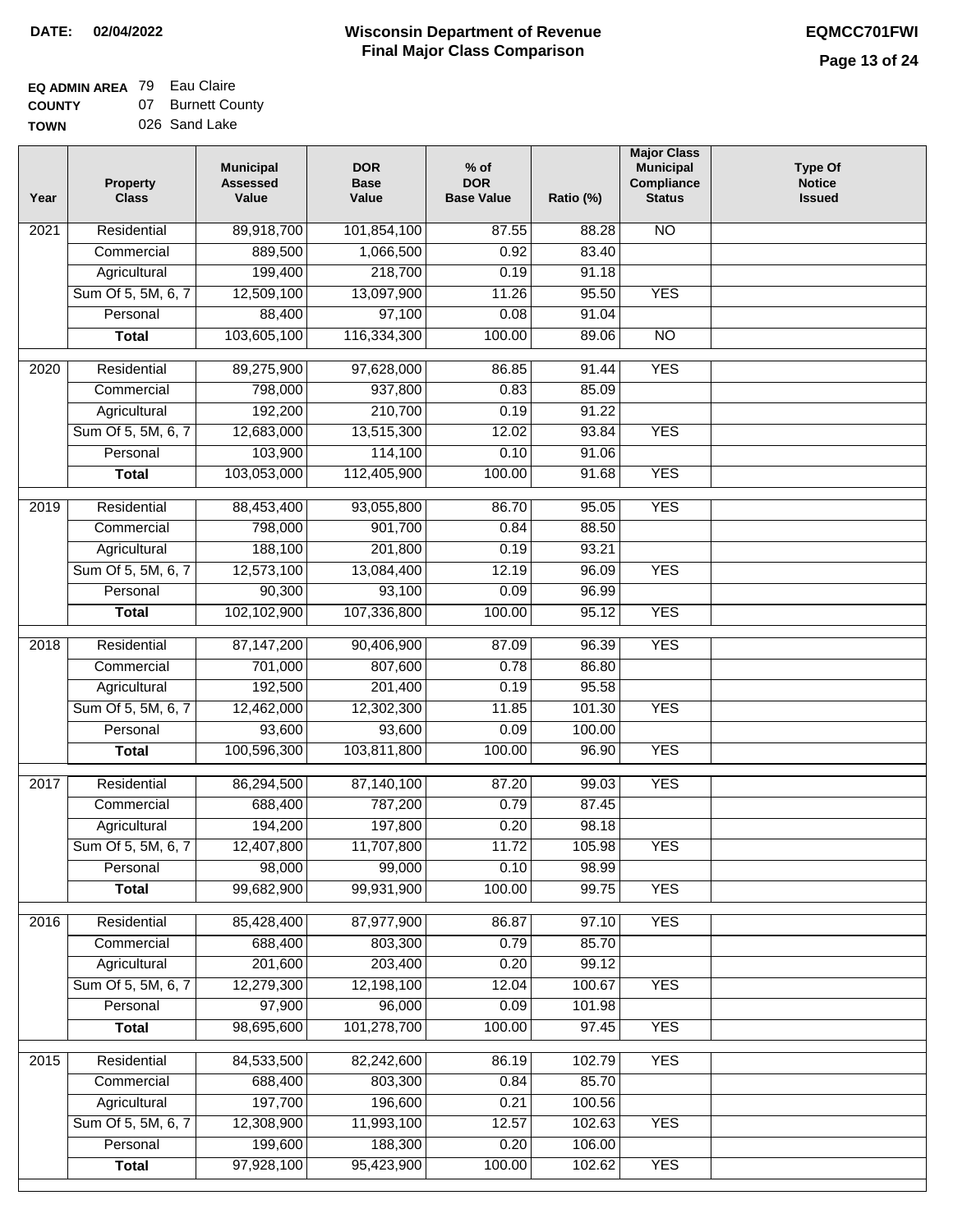#### **EQ ADMIN AREA** 79 Eau Claire **COUNTY** 07 Burnett County

|             | . . | ------    |
|-------------|-----|-----------|
| <b>TOWN</b> |     | 028 Scott |

| <b>NO</b><br>$\overline{202}1$<br>Residential<br>228,606,400<br>293,514,800<br>92.52<br>77.89<br>6,883,800<br>2.36<br>92.09<br>Commercial<br>7,475,100<br>195,900<br>Agricultural<br>218,300<br>0.07<br>89.74<br>Sum Of 5, 5M, 6, 7<br>12,894,800<br>15,699,200<br>82.14<br>4.95<br>301,000<br>346,000<br>0.11<br>86.99<br>Personal<br>248,881,900<br>317,253,400<br>78.45<br>$\overline{NO}$<br><b>Total</b><br>100.00<br>$\overline{NO}$<br>2020<br>Residential<br>227,461,300<br>258,590,300<br>91.76<br>87.96<br>6,875,000<br>7,464,800<br>2.65<br>92.10<br>Commercial<br>196,100<br>210,500<br>0.07<br>93.16<br>Agricultural<br>Sum Of 5, 5M, 6, 7<br>12,511,900<br>15,200,700<br>5.39<br>82.31<br>324,800<br>349,200<br>0.12<br>93.01<br>Personal<br>247,369,100<br>281,815,500<br>100.00<br>87.78<br>$\overline{NO}$<br><b>Total</b><br><b>YES</b><br>2019<br>Residential<br>226,094,800<br>244,878,800<br>91.46<br>92.33<br>6,875,000<br>2.73<br>93.94<br>Commercial<br>7,318,500<br>196,100<br>201,400<br>0.08<br>97.37<br>Agricultural<br>Sum Of 5, 5M, 6, 7<br>12,522,900<br>15,209,100<br>5.68<br>82.34<br>140,800<br>Personal<br>140,800<br>0.05<br>100.00<br>100.00<br><b>YES</b><br>245,829,600<br>267,748,600<br>91.81<br><b>Total</b><br>Residential<br>224,706,900<br><b>YES</b><br>2018<br>226,955,900<br>90.95<br>99.01<br>6,875,000<br>Commercial<br>7,175,000<br>2.88<br>95.82<br>196,100<br>196,300<br>99.90<br>Agricultural<br>0.08<br>13,627,500<br>Sum Of 5, 5M, 6, 7<br>15,071,400<br>6.04<br>90.42<br>Personal<br>134,700<br>134,700<br>0.05<br>100.00<br>245,540,200<br>249,533,300<br>100.00<br>98.40<br><b>YES</b><br><b>Total</b> |  |
|-------------------------------------------------------------------------------------------------------------------------------------------------------------------------------------------------------------------------------------------------------------------------------------------------------------------------------------------------------------------------------------------------------------------------------------------------------------------------------------------------------------------------------------------------------------------------------------------------------------------------------------------------------------------------------------------------------------------------------------------------------------------------------------------------------------------------------------------------------------------------------------------------------------------------------------------------------------------------------------------------------------------------------------------------------------------------------------------------------------------------------------------------------------------------------------------------------------------------------------------------------------------------------------------------------------------------------------------------------------------------------------------------------------------------------------------------------------------------------------------------------------------------------------------------------------------------------------------------------------------------------------------------------------------|--|
|                                                                                                                                                                                                                                                                                                                                                                                                                                                                                                                                                                                                                                                                                                                                                                                                                                                                                                                                                                                                                                                                                                                                                                                                                                                                                                                                                                                                                                                                                                                                                                                                                                                                   |  |
|                                                                                                                                                                                                                                                                                                                                                                                                                                                                                                                                                                                                                                                                                                                                                                                                                                                                                                                                                                                                                                                                                                                                                                                                                                                                                                                                                                                                                                                                                                                                                                                                                                                                   |  |
|                                                                                                                                                                                                                                                                                                                                                                                                                                                                                                                                                                                                                                                                                                                                                                                                                                                                                                                                                                                                                                                                                                                                                                                                                                                                                                                                                                                                                                                                                                                                                                                                                                                                   |  |
|                                                                                                                                                                                                                                                                                                                                                                                                                                                                                                                                                                                                                                                                                                                                                                                                                                                                                                                                                                                                                                                                                                                                                                                                                                                                                                                                                                                                                                                                                                                                                                                                                                                                   |  |
|                                                                                                                                                                                                                                                                                                                                                                                                                                                                                                                                                                                                                                                                                                                                                                                                                                                                                                                                                                                                                                                                                                                                                                                                                                                                                                                                                                                                                                                                                                                                                                                                                                                                   |  |
|                                                                                                                                                                                                                                                                                                                                                                                                                                                                                                                                                                                                                                                                                                                                                                                                                                                                                                                                                                                                                                                                                                                                                                                                                                                                                                                                                                                                                                                                                                                                                                                                                                                                   |  |
|                                                                                                                                                                                                                                                                                                                                                                                                                                                                                                                                                                                                                                                                                                                                                                                                                                                                                                                                                                                                                                                                                                                                                                                                                                                                                                                                                                                                                                                                                                                                                                                                                                                                   |  |
|                                                                                                                                                                                                                                                                                                                                                                                                                                                                                                                                                                                                                                                                                                                                                                                                                                                                                                                                                                                                                                                                                                                                                                                                                                                                                                                                                                                                                                                                                                                                                                                                                                                                   |  |
|                                                                                                                                                                                                                                                                                                                                                                                                                                                                                                                                                                                                                                                                                                                                                                                                                                                                                                                                                                                                                                                                                                                                                                                                                                                                                                                                                                                                                                                                                                                                                                                                                                                                   |  |
|                                                                                                                                                                                                                                                                                                                                                                                                                                                                                                                                                                                                                                                                                                                                                                                                                                                                                                                                                                                                                                                                                                                                                                                                                                                                                                                                                                                                                                                                                                                                                                                                                                                                   |  |
|                                                                                                                                                                                                                                                                                                                                                                                                                                                                                                                                                                                                                                                                                                                                                                                                                                                                                                                                                                                                                                                                                                                                                                                                                                                                                                                                                                                                                                                                                                                                                                                                                                                                   |  |
|                                                                                                                                                                                                                                                                                                                                                                                                                                                                                                                                                                                                                                                                                                                                                                                                                                                                                                                                                                                                                                                                                                                                                                                                                                                                                                                                                                                                                                                                                                                                                                                                                                                                   |  |
|                                                                                                                                                                                                                                                                                                                                                                                                                                                                                                                                                                                                                                                                                                                                                                                                                                                                                                                                                                                                                                                                                                                                                                                                                                                                                                                                                                                                                                                                                                                                                                                                                                                                   |  |
|                                                                                                                                                                                                                                                                                                                                                                                                                                                                                                                                                                                                                                                                                                                                                                                                                                                                                                                                                                                                                                                                                                                                                                                                                                                                                                                                                                                                                                                                                                                                                                                                                                                                   |  |
|                                                                                                                                                                                                                                                                                                                                                                                                                                                                                                                                                                                                                                                                                                                                                                                                                                                                                                                                                                                                                                                                                                                                                                                                                                                                                                                                                                                                                                                                                                                                                                                                                                                                   |  |
|                                                                                                                                                                                                                                                                                                                                                                                                                                                                                                                                                                                                                                                                                                                                                                                                                                                                                                                                                                                                                                                                                                                                                                                                                                                                                                                                                                                                                                                                                                                                                                                                                                                                   |  |
|                                                                                                                                                                                                                                                                                                                                                                                                                                                                                                                                                                                                                                                                                                                                                                                                                                                                                                                                                                                                                                                                                                                                                                                                                                                                                                                                                                                                                                                                                                                                                                                                                                                                   |  |
|                                                                                                                                                                                                                                                                                                                                                                                                                                                                                                                                                                                                                                                                                                                                                                                                                                                                                                                                                                                                                                                                                                                                                                                                                                                                                                                                                                                                                                                                                                                                                                                                                                                                   |  |
|                                                                                                                                                                                                                                                                                                                                                                                                                                                                                                                                                                                                                                                                                                                                                                                                                                                                                                                                                                                                                                                                                                                                                                                                                                                                                                                                                                                                                                                                                                                                                                                                                                                                   |  |
|                                                                                                                                                                                                                                                                                                                                                                                                                                                                                                                                                                                                                                                                                                                                                                                                                                                                                                                                                                                                                                                                                                                                                                                                                                                                                                                                                                                                                                                                                                                                                                                                                                                                   |  |
|                                                                                                                                                                                                                                                                                                                                                                                                                                                                                                                                                                                                                                                                                                                                                                                                                                                                                                                                                                                                                                                                                                                                                                                                                                                                                                                                                                                                                                                                                                                                                                                                                                                                   |  |
|                                                                                                                                                                                                                                                                                                                                                                                                                                                                                                                                                                                                                                                                                                                                                                                                                                                                                                                                                                                                                                                                                                                                                                                                                                                                                                                                                                                                                                                                                                                                                                                                                                                                   |  |
|                                                                                                                                                                                                                                                                                                                                                                                                                                                                                                                                                                                                                                                                                                                                                                                                                                                                                                                                                                                                                                                                                                                                                                                                                                                                                                                                                                                                                                                                                                                                                                                                                                                                   |  |
|                                                                                                                                                                                                                                                                                                                                                                                                                                                                                                                                                                                                                                                                                                                                                                                                                                                                                                                                                                                                                                                                                                                                                                                                                                                                                                                                                                                                                                                                                                                                                                                                                                                                   |  |
| Residential<br>226,742,600<br>233,621,800<br><b>YES</b><br>2017<br>90.84<br>97.06                                                                                                                                                                                                                                                                                                                                                                                                                                                                                                                                                                                                                                                                                                                                                                                                                                                                                                                                                                                                                                                                                                                                                                                                                                                                                                                                                                                                                                                                                                                                                                                 |  |
| 6,859,000<br>2.76<br>96.55<br>Commercial<br>7,104,000                                                                                                                                                                                                                                                                                                                                                                                                                                                                                                                                                                                                                                                                                                                                                                                                                                                                                                                                                                                                                                                                                                                                                                                                                                                                                                                                                                                                                                                                                                                                                                                                             |  |
| 196,200<br>214,100<br>0.08<br>91.64<br>Agricultural                                                                                                                                                                                                                                                                                                                                                                                                                                                                                                                                                                                                                                                                                                                                                                                                                                                                                                                                                                                                                                                                                                                                                                                                                                                                                                                                                                                                                                                                                                                                                                                                               |  |
| 15,608,900<br>15,545,200<br>Sum Of 5, 5M, 6, 7<br>6.04<br>100.41                                                                                                                                                                                                                                                                                                                                                                                                                                                                                                                                                                                                                                                                                                                                                                                                                                                                                                                                                                                                                                                                                                                                                                                                                                                                                                                                                                                                                                                                                                                                                                                                  |  |
| 699,500<br>0.27<br>699,500<br>100.00<br>Personal                                                                                                                                                                                                                                                                                                                                                                                                                                                                                                                                                                                                                                                                                                                                                                                                                                                                                                                                                                                                                                                                                                                                                                                                                                                                                                                                                                                                                                                                                                                                                                                                                  |  |
| 250,106,200<br>257,184,600<br>100.00<br>97.25<br><b>YES</b><br><b>Total</b>                                                                                                                                                                                                                                                                                                                                                                                                                                                                                                                                                                                                                                                                                                                                                                                                                                                                                                                                                                                                                                                                                                                                                                                                                                                                                                                                                                                                                                                                                                                                                                                       |  |
| <b>YES</b><br>Residential<br>226,074,200<br>221,747,400<br>2016<br>90.17<br>101.95                                                                                                                                                                                                                                                                                                                                                                                                                                                                                                                                                                                                                                                                                                                                                                                                                                                                                                                                                                                                                                                                                                                                                                                                                                                                                                                                                                                                                                                                                                                                                                                |  |
| 6,782,100<br>7,170,500<br>2.92<br>94.58<br>Commercial                                                                                                                                                                                                                                                                                                                                                                                                                                                                                                                                                                                                                                                                                                                                                                                                                                                                                                                                                                                                                                                                                                                                                                                                                                                                                                                                                                                                                                                                                                                                                                                                             |  |
| 196,200<br>210,700<br>0.09<br>93.12<br>Agricultural                                                                                                                                                                                                                                                                                                                                                                                                                                                                                                                                                                                                                                                                                                                                                                                                                                                                                                                                                                                                                                                                                                                                                                                                                                                                                                                                                                                                                                                                                                                                                                                                               |  |
| Sum Of 5, 5M, 6, 7<br>15,602,900<br>16,182,000<br>6.58<br>96.42                                                                                                                                                                                                                                                                                                                                                                                                                                                                                                                                                                                                                                                                                                                                                                                                                                                                                                                                                                                                                                                                                                                                                                                                                                                                                                                                                                                                                                                                                                                                                                                                   |  |
| 610,100<br>610,100<br>0.25<br>100.00<br>Personal                                                                                                                                                                                                                                                                                                                                                                                                                                                                                                                                                                                                                                                                                                                                                                                                                                                                                                                                                                                                                                                                                                                                                                                                                                                                                                                                                                                                                                                                                                                                                                                                                  |  |
| 249,265,500<br>100.00<br>245,920,700<br>101.36<br><b>YES</b><br><b>Total</b>                                                                                                                                                                                                                                                                                                                                                                                                                                                                                                                                                                                                                                                                                                                                                                                                                                                                                                                                                                                                                                                                                                                                                                                                                                                                                                                                                                                                                                                                                                                                                                                      |  |
| <b>YES</b><br>Residential<br>225,560,000<br>218,441,200<br>90.27<br>103.26<br>2015                                                                                                                                                                                                                                                                                                                                                                                                                                                                                                                                                                                                                                                                                                                                                                                                                                                                                                                                                                                                                                                                                                                                                                                                                                                                                                                                                                                                                                                                                                                                                                                |  |
| 6,859,400<br>7,170,500<br>2.96<br>95.66<br>Commercial                                                                                                                                                                                                                                                                                                                                                                                                                                                                                                                                                                                                                                                                                                                                                                                                                                                                                                                                                                                                                                                                                                                                                                                                                                                                                                                                                                                                                                                                                                                                                                                                             |  |
| 196,300<br>206,900<br>0.09<br>94.88<br>Agricultural                                                                                                                                                                                                                                                                                                                                                                                                                                                                                                                                                                                                                                                                                                                                                                                                                                                                                                                                                                                                                                                                                                                                                                                                                                                                                                                                                                                                                                                                                                                                                                                                               |  |
| Sum Of 5, 5M, 6, 7<br>15,983,900<br>15,519,600<br>102.99<br><b>YES</b><br>6.41                                                                                                                                                                                                                                                                                                                                                                                                                                                                                                                                                                                                                                                                                                                                                                                                                                                                                                                                                                                                                                                                                                                                                                                                                                                                                                                                                                                                                                                                                                                                                                                    |  |
| 686,900<br>654,100<br>Personal<br>0.27<br>105.01                                                                                                                                                                                                                                                                                                                                                                                                                                                                                                                                                                                                                                                                                                                                                                                                                                                                                                                                                                                                                                                                                                                                                                                                                                                                                                                                                                                                                                                                                                                                                                                                                  |  |
| 249,286,500<br>241,992,300<br><b>Total</b><br>100.00<br>103.01<br><b>YES</b>                                                                                                                                                                                                                                                                                                                                                                                                                                                                                                                                                                                                                                                                                                                                                                                                                                                                                                                                                                                                                                                                                                                                                                                                                                                                                                                                                                                                                                                                                                                                                                                      |  |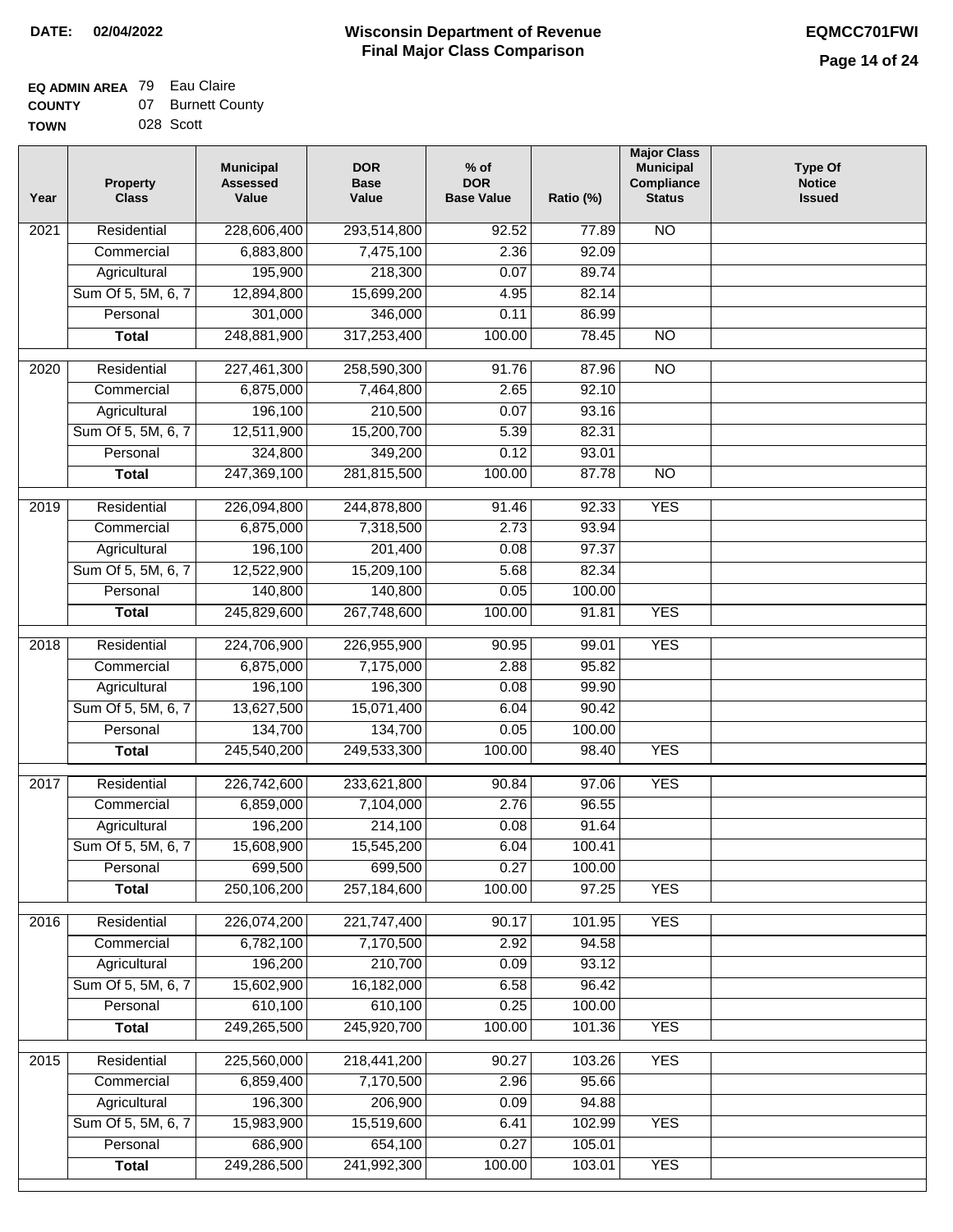#### **EQ ADMIN AREA** 79 Eau Claire **COUNTY** 07 Burnett County

| <b>UUUN I</b> | <b>DUILIGU OU</b> |
|---------------|-------------------|
| <b>TOWN</b>   | 030 Siren         |

| Year | <b>Property</b><br><b>Class</b> | <b>Municipal</b><br><b>Assessed</b><br>Value | <b>DOR</b><br><b>Base</b><br>Value | $%$ of<br><b>DOR</b><br><b>Base Value</b> | Ratio (%) | <b>Major Class</b><br><b>Municipal</b><br>Compliance<br><b>Status</b> | <b>Type Of</b><br><b>Notice</b><br><b>Issued</b> |
|------|---------------------------------|----------------------------------------------|------------------------------------|-------------------------------------------|-----------|-----------------------------------------------------------------------|--------------------------------------------------|
| 2021 | Residential                     | 135,229,700                                  | 156,352,800                        | 82.68                                     | 86.49     | N <sub>O</sub>                                                        |                                                  |
|      | Commercial                      | 14,938,600                                   | 16,672,200                         | 8.82                                      | 89.60     |                                                                       |                                                  |
|      | Agricultural                    | 207,500                                      | 288,700                            | 0.15                                      | 71.87     |                                                                       |                                                  |
|      | Sum Of 5, 5M, 6, 7              | 14,747,300                                   | 14,932,400                         | 7.90                                      | 98.76     |                                                                       |                                                  |
|      | Personal                        | 736,900                                      | 866,900                            | 0.46                                      | 85.00     |                                                                       |                                                  |
|      | <b>Total</b>                    | 165,860,000                                  | 189,113,000                        | 100.00                                    | 87.70     | $\overline{NO}$                                                       | 1st Notice of Non-Compliance                     |
| 2020 | Residential                     | 134,428,000                                  | 161,849,800                        | 83.30                                     | 83.06     | $\overline{3}$                                                        |                                                  |
|      | Commercial                      | 15,174,100                                   | 16,373,900                         | 8.43                                      | 92.67     |                                                                       |                                                  |
|      | Agricultural                    | 199,700                                      | 278,100                            | 0.14                                      | 71.81     |                                                                       |                                                  |
|      | Sum Of 5, 5M, 6, 7              | 14,731,800                                   | 14,814,100                         | 7.62                                      | 99.44     |                                                                       |                                                  |
|      | Personal                        | 839,700                                      | 987,900                            | 0.51                                      | 85.00     |                                                                       |                                                  |
|      | <b>Total</b>                    | 165,373,300                                  | 194,303,800                        | 100.00                                    | 85.11     | $\overline{NO}$                                                       |                                                  |
|      |                                 |                                              |                                    |                                           |           |                                                                       |                                                  |
| 2019 | Residential                     | 134, 159, 100                                | 164,771,200                        | 84.24                                     | 81.42     | $\overline{10}$                                                       |                                                  |
|      | Commercial                      | 14,939,100                                   | 15,478,300                         | 7.91                                      | 96.52     |                                                                       |                                                  |
|      | Agricultural                    | 222,600                                      | 270,300                            | 0.14                                      | 82.35     |                                                                       |                                                  |
|      | Sum Of 5, 5M, 6, 7              | 14,771,100                                   | 14,158,600                         | 7.24                                      | 104.33    |                                                                       |                                                  |
|      | Personal                        | 855,800                                      | 930,200                            | 0.48                                      | 92.00     |                                                                       |                                                  |
|      | <b>Total</b>                    | 164,947,700                                  | 195,608,600                        | 100.00                                    | 84.33     | <b>NO</b>                                                             |                                                  |
| 2018 | Residential                     | 133,485,600                                  | 151,790,200                        | 83.49                                     | 87.94     | <b>NO</b>                                                             |                                                  |
|      | Commercial                      | 14,887,200                                   | 15,119,600                         | 8.32                                      | 98.46     |                                                                       |                                                  |
|      | Agricultural                    | 237,800                                      | 263,900                            | 0.15                                      | 90.11     |                                                                       |                                                  |
|      | Sum Of 5, 5M, 6, 7              | 14,804,600                                   | 13,677,300                         | 7.52                                      | 108.24    |                                                                       |                                                  |
|      | Personal                        | 898,200                                      | 945,500                            | 0.52                                      | 95.00     |                                                                       |                                                  |
|      | <b>Total</b>                    | 164,313,400                                  | 181,796,500                        | 100.00                                    | 90.38     | $\overline{10}$                                                       |                                                  |
| 2017 | Residential                     | 132,476,700                                  | 138,338,100                        | 82.34                                     | 95.76     | <b>YES</b>                                                            |                                                  |
|      | Commercial                      | 14,520,700                                   | 14,587,900                         | 8.68                                      | 99.54     |                                                                       |                                                  |
|      | Agricultural                    | 253,100                                      | 257,900                            | 0.15                                      | 98.14     |                                                                       |                                                  |
|      | Sum Of 5, 5M, 6, 7              | 14,852,000                                   | 13,650,900                         | 8.13                                      | 108.80    |                                                                       |                                                  |
|      | Personal                        | 1,151,200                                    | 1,174,800                          | 0.70                                      | 97.99     |                                                                       |                                                  |
|      | <b>Total</b>                    | 163,253,700                                  | 168,009,600                        | 100.00                                    | 97.17     | <b>YES</b>                                                            |                                                  |
| 2016 | Residential                     | 131,117,500                                  | 127,833,500                        | 82.42                                     | 102.57    | <b>YES</b>                                                            |                                                  |
|      | Commercial                      | 11,617,300                                   | 11,350,700                         | 7.32                                      | 102.35    |                                                                       |                                                  |
|      | Agricultural                    | 264,900                                      | 254,500                            | 0.16                                      | 104.09    |                                                                       |                                                  |
|      | Sum Of 5, 5M, 6, 7              | 14,870,700                                   | 14,722,200                         | 9.49                                      | 101.01    |                                                                       |                                                  |
|      | Personal                        | 972,500                                      | 935,200                            | 0.60                                      | 103.99    |                                                                       |                                                  |
|      | <b>Total</b>                    | 158,842,900                                  | 155,096,100                        | 100.00                                    | 102.42    | <b>YES</b>                                                            |                                                  |
| 2015 | Residential                     | 130,229,400                                  | 118,557,200                        | 81.41                                     | 109.85    | <b>YES</b>                                                            |                                                  |
|      | Commercial                      | 11,569,400                                   | 11,304,600                         | 7.76                                      | 102.34    | <b>YES</b>                                                            |                                                  |
|      | Agricultural                    | 275,400                                      | 250,400                            | 0.17                                      | 109.98    |                                                                       |                                                  |
|      | Sum Of 5, 5M, 6, 7              | 17,368,600                                   | 14,511,100                         | 9.96                                      | 119.69    | <b>NO</b>                                                             |                                                  |
|      | Personal                        | 1,112,100                                    | 1,011,100                          | 0.69                                      | 109.99    |                                                                       |                                                  |
|      | <b>Total</b>                    | 160,554,900                                  | 145,634,400                        | 100.00                                    | 110.25    | N <sub>O</sub>                                                        |                                                  |
|      |                                 |                                              |                                    |                                           |           |                                                                       |                                                  |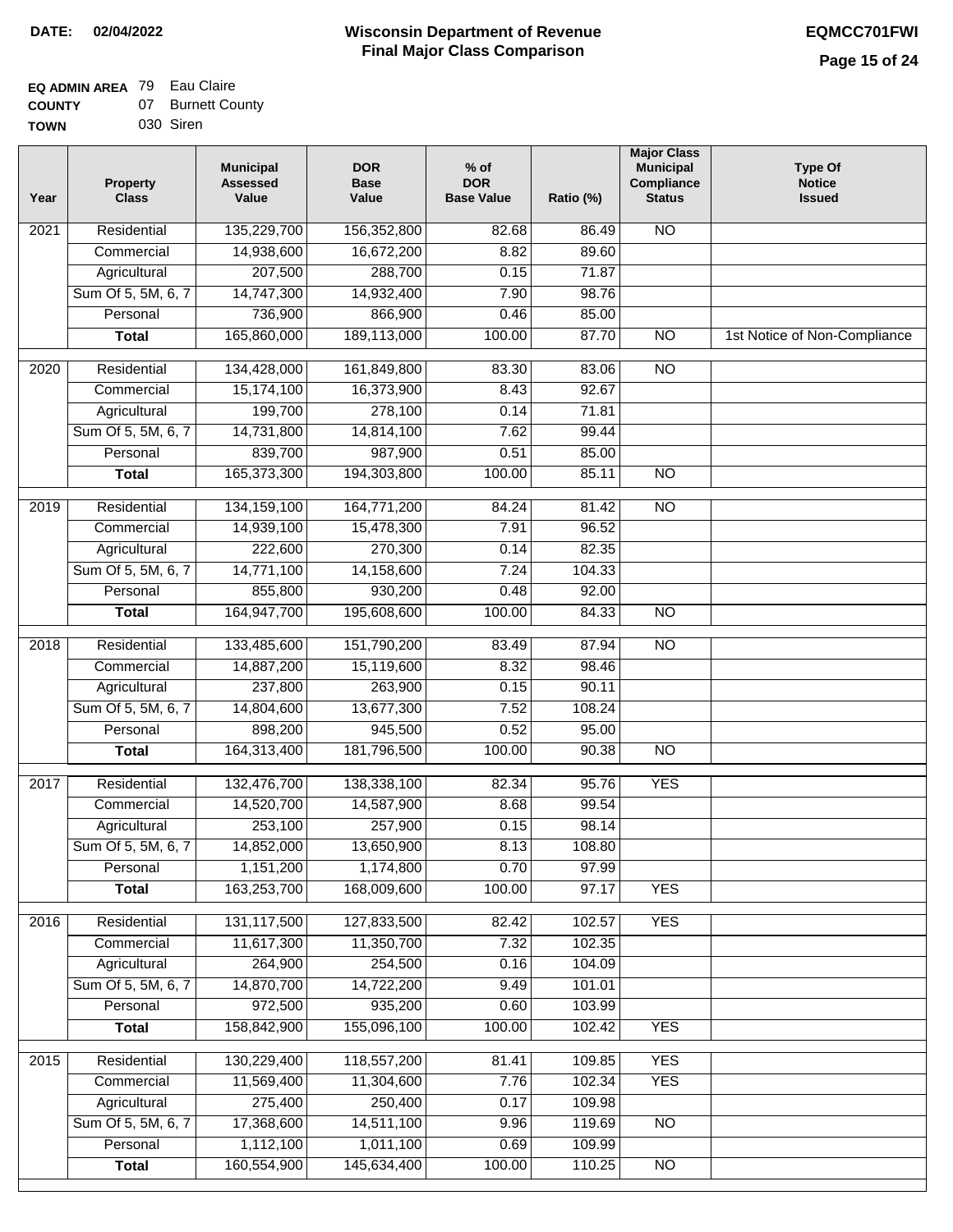### **EQ ADMIN AREA** 79 Eau Claire **COUNTY**

| <b>COUNTY</b> | 07. | <b>Burnett County</b> |
|---------------|-----|-----------------------|
| <b>TOWN</b>   |     | 032 Swiss             |

| Year             | <b>Property</b><br><b>Class</b> | <b>Municipal</b><br><b>Assessed</b><br>Value | <b>DOR</b><br><b>Base</b><br>Value | $%$ of<br><b>DOR</b><br><b>Base Value</b> | Ratio (%) | <b>Major Class</b><br><b>Municipal</b><br>Compliance<br><b>Status</b> | <b>Type Of</b><br><b>Notice</b><br><b>Issued</b> |
|------------------|---------------------------------|----------------------------------------------|------------------------------------|-------------------------------------------|-----------|-----------------------------------------------------------------------|--------------------------------------------------|
| 2021             | Residential                     | 168,204,600                                  | 179,176,900                        | 91.10                                     | 93.88     | <b>YES</b>                                                            |                                                  |
|                  | Commercial                      | 6,346,500                                    | 7,672,000                          | 3.90                                      | 82.72     |                                                                       |                                                  |
|                  | Agricultural                    | 192,200                                      | 204,800                            | 0.10                                      | 93.85     |                                                                       |                                                  |
|                  | Sum Of 5, 5M, 6, 7              | 8,994,400                                    | 8,642,100                          | 4.39                                      | 104.08    |                                                                       |                                                  |
|                  | Personal                        | 933,700                                      | 993,300                            | 0.51                                      | 94.00     |                                                                       |                                                  |
|                  | <b>Total</b>                    | 184,671,400                                  | 196,689,100                        | 100.00                                    | 93.89     | <b>YES</b>                                                            |                                                  |
| 2020             | Residential                     | 166,392,000                                  | 176,035,200                        | 91.06                                     | 94.52     | <b>YES</b>                                                            |                                                  |
|                  | Commercial                      | 6,239,400                                    | 7,345,700                          | 3.80                                      | 84.94     |                                                                       |                                                  |
|                  | Agricultural                    | 193,000                                      | 202,900                            | 0.10                                      | 95.12     |                                                                       |                                                  |
|                  | Sum Of 5, 5M, 6, 7              | 9,041,700                                    | 8,632,800                          | 4.47                                      | 104.74    |                                                                       |                                                  |
|                  | Personal                        | 1,038,000                                    | 1,092,600                          | 0.57                                      | 95.00     |                                                                       |                                                  |
|                  | <b>Total</b>                    | 182,904,100                                  | 193,309,200                        | 100.00                                    | 94.62     | <b>YES</b>                                                            |                                                  |
| $\frac{1}{2019}$ | Residential                     | 165,190,400                                  | 168,152,900                        | 90.79                                     | 98.24     | <b>YES</b>                                                            |                                                  |
|                  | Commercial                      | 6,115,700                                    | 6,964,700                          | 3.76                                      | 87.81     |                                                                       |                                                  |
|                  | Agricultural                    | 197,700                                      | 199,000                            | 0.11                                      | 99.35     |                                                                       |                                                  |
|                  | Sum Of 5, 5M, 6, 7              | 9,113,700                                    | 8,694,200                          | 4.69                                      | 104.83    |                                                                       |                                                  |
|                  | Personal                        | 1,243,500                                    | 1,195,600                          | 0.65                                      | 104.01    |                                                                       |                                                  |
|                  | <b>Total</b>                    | 181,861,000                                  | 185,206,400                        | 100.00                                    | 98.19     | <b>YES</b>                                                            |                                                  |
|                  |                                 |                                              |                                    |                                           |           |                                                                       |                                                  |
| 2018             | Residential                     | 164, 165, 900                                | 167,495,800                        | 91.33                                     | 98.01     | <b>YES</b>                                                            |                                                  |
|                  | Commercial                      | 5,366,600                                    | 6,332,100                          | 3.45                                      | 84.75     |                                                                       |                                                  |
|                  | Agricultural                    | 198,500                                      | 194,900                            | 0.11                                      | 101.85    |                                                                       |                                                  |
|                  | Sum Of 5, 5M, 6, 7              | 9,096,200                                    | 8,264,700                          | 4.51                                      | 110.06    |                                                                       |                                                  |
|                  | Personal                        | 1,103,800                                    | 1,103,800                          | 0.60                                      | 100.00    |                                                                       |                                                  |
|                  | <b>Total</b>                    | 179,931,000                                  | 183,391,300                        | 100.00                                    | 98.11     | <b>YES</b>                                                            |                                                  |
| 2017             | Residential                     | 163,199,600                                  | 154,297,800                        | 90.69                                     | 105.77    | <b>YES</b>                                                            |                                                  |
|                  | Commercial                      | 5,242,300                                    | 6,161,100                          | 3.62                                      | 85.09     |                                                                       |                                                  |
|                  | Agricultural                    | 205,400                                      | 196,500                            | 0.12                                      | 104.53    |                                                                       |                                                  |
|                  | Sum Of 5, 5M, 6, 7              | 9,328,300                                    | 8,297,300                          | 4.88                                      | 112.43    |                                                                       |                                                  |
|                  | Personal                        | 1,249,000                                    | 1,178,300                          | 0.69                                      | 106.00    |                                                                       |                                                  |
|                  | <b>Total</b>                    | 179,224,600                                  | 170,131,000                        | 100.00                                    | 105.35    | <b>YES</b>                                                            |                                                  |
| 2016             | Residential                     | 166,379,500                                  | 149,611,200                        | 90.42                                     | 111.21    | N <sub>O</sub>                                                        |                                                  |
|                  | Commercial                      | 5,051,600                                    | 6,150,200                          | 3.72                                      | 82.14     |                                                                       |                                                  |
|                  | Agricultural                    | 206,000                                      | 193,200                            | 0.12                                      | 106.63    |                                                                       |                                                  |
|                  | Sum Of 5, 5M, 6, 7              | 9,357,800                                    | 8,257,200                          | 4.99                                      | 113.33    |                                                                       |                                                  |
|                  | Personal                        | 1,311,900                                    | 1,249,400                          | 0.76                                      | 105.00    |                                                                       |                                                  |
|                  | <b>Total</b>                    | 182,306,800                                  | 165,461,200                        | 100.00                                    | 110.18    | N <sub>O</sub>                                                        | 2nd Notice of Non-Compliance                     |
| 2015             | Residential                     | 165,059,500                                  | 144,064,600                        | 90.76                                     | 114.57    | N <sub>O</sub>                                                        |                                                  |
|                  | Commercial                      | 4,107,200                                    | 5,334,800                          | 3.36                                      | 76.99     |                                                                       |                                                  |
|                  | Agricultural                    | 207,400                                      | 193,200                            | 0.12                                      | 107.35    |                                                                       |                                                  |
|                  | Sum Of 5, 5M, 6, 7              | 9,315,200                                    | 8,244,100                          | 5.19                                      | 112.99    | $\overline{NO}$                                                       |                                                  |
|                  | Personal                        | 1,001,900                                    | 894,600                            | 0.56                                      | 111.99    |                                                                       |                                                  |
|                  | <b>Total</b>                    | 179,691,200                                  | 158,731,300                        | 100.00                                    | 113.20    | $\overline{NO}$                                                       | <b>Non-Compliance Notice</b>                     |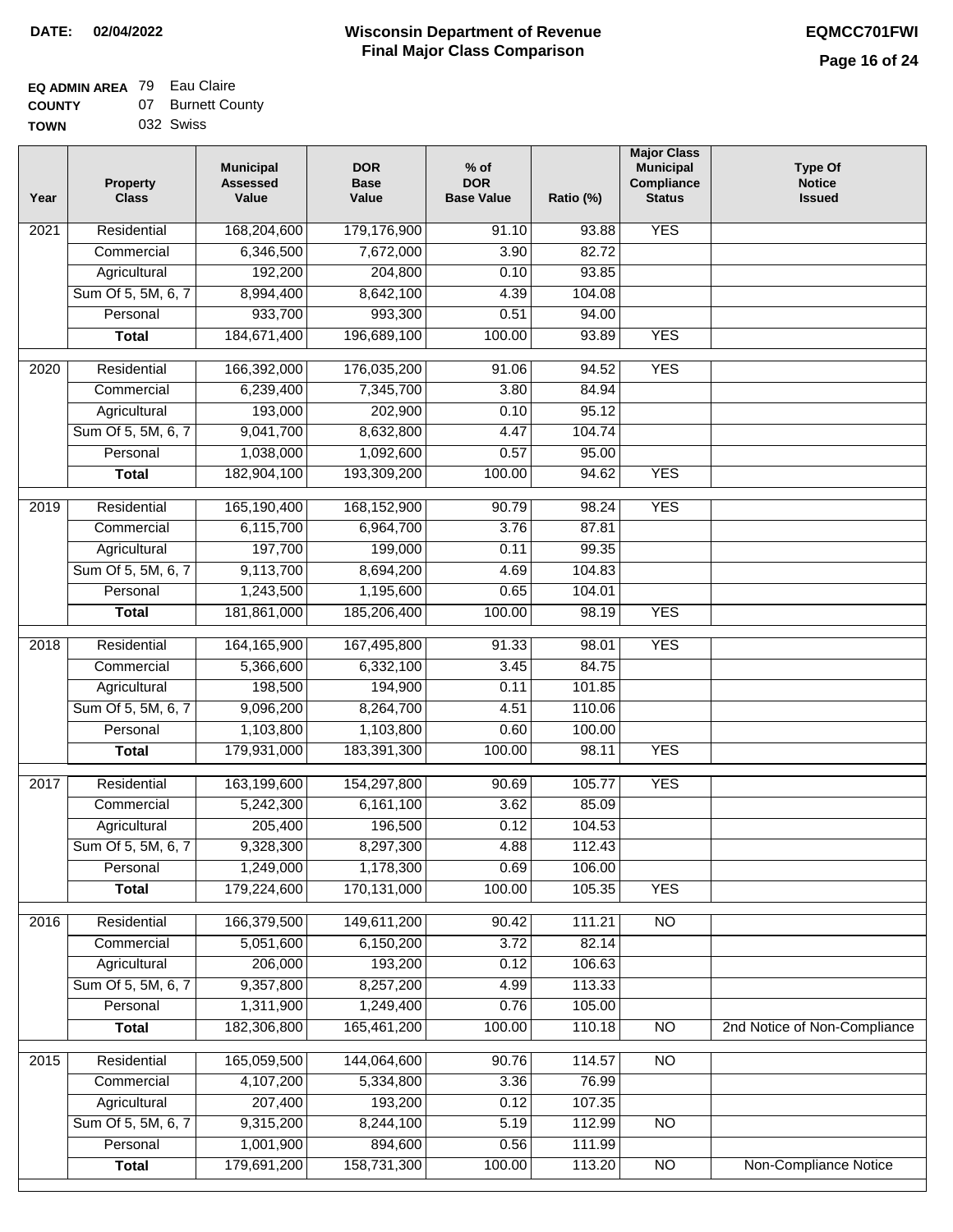#### **EQ ADMIN AREA** 79 Eau Claire **COUNTY** 07 Burnett County

**TOWN** 034 Trade Lake

| Year              | <b>Property</b><br><b>Class</b> | <b>Municipal</b><br><b>Assessed</b><br>Value | <b>DOR</b><br><b>Base</b><br>Value | $%$ of<br><b>DOR</b><br><b>Base Value</b> | Ratio (%) | <b>Major Class</b><br><b>Municipal</b><br>Compliance<br><b>Status</b> | <b>Type Of</b><br><b>Notice</b><br><b>Issued</b> |
|-------------------|---------------------------------|----------------------------------------------|------------------------------------|-------------------------------------------|-----------|-----------------------------------------------------------------------|--------------------------------------------------|
| 2021              | Residential                     | 104,934,900                                  | 136,448,100                        | 88.48                                     | 76.90     | N <sub>O</sub>                                                        |                                                  |
|                   | Commercial                      | 2,983,600                                    | 3,323,900                          | 2.16                                      | 89.76     |                                                                       |                                                  |
|                   | Agricultural                    | 1,027,200                                    | 1,221,800                          | 0.79                                      | 84.07     |                                                                       |                                                  |
|                   | Sum Of 5, 5M, 6, 7              | 12,638,800                                   | 13,012,900                         | 8.44                                      | 97.13     |                                                                       |                                                  |
|                   | Personal                        | 165,400                                      | 199,200                            | 0.13                                      | 83.03     |                                                                       |                                                  |
|                   | <b>Total</b>                    | 121,749,900                                  | 154,205,900                        | 100.00                                    | 78.95     | N <sub>O</sub>                                                        |                                                  |
| 2020              | Residential                     | 103,126,900                                  | 118,829,700                        | 87.09                                     | 86.79     | $\overline{NO}$                                                       |                                                  |
|                   | Commercial                      | 2,793,100                                    | 2,993,700                          | 2.19                                      | 93.30     |                                                                       |                                                  |
|                   | Agricultural                    | 1,105,300                                    | 1,174,200                          | 0.86                                      | 94.13     |                                                                       |                                                  |
|                   | Sum Of 5, 5M, 6, 7              | 12,728,700                                   | 13,242,500                         | 9.71                                      | 96.12     |                                                                       |                                                  |
|                   | Personal                        | 182,400                                      | 207,200                            | 0.15                                      | 88.03     |                                                                       |                                                  |
|                   | <b>Total</b>                    | 119,936,400                                  | 136,447,300                        | 100.00                                    | 87.90     | $\overline{NO}$                                                       |                                                  |
|                   |                                 |                                              |                                    |                                           |           |                                                                       |                                                  |
| 2019              | Residential                     | 102,481,600                                  | 112,207,000                        | 86.98                                     | 91.33     | <b>YES</b>                                                            |                                                  |
|                   | Commercial                      | 2,793,100                                    | 2,878,600                          | 2.23                                      | 97.03     |                                                                       |                                                  |
|                   | Agricultural                    | 1,062,800                                    | 1,130,100                          | 0.88                                      | 94.04     |                                                                       |                                                  |
|                   | Sum Of 5, 5M, 6, 7              | 12,921,100                                   | 12,726,600                         | 9.87                                      | 101.53    |                                                                       |                                                  |
|                   | Personal                        | 61,300                                       | 65,300                             | 0.05                                      | 93.87     |                                                                       |                                                  |
|                   | <b>Total</b>                    | 119,319,900                                  | 129,007,600                        | 100.00                                    | 92.49     | <b>YES</b>                                                            |                                                  |
| $\overline{2018}$ | Residential                     | 100,836,800                                  | 106,371,800                        | 86.51                                     | 94.80     | <b>YES</b>                                                            |                                                  |
|                   | Commercial                      | 2,793,100                                    | 2,822,100                          | 2.30                                      | 98.97     |                                                                       |                                                  |
|                   | Agricultural                    | 1,101,200                                    | 1,098,900                          | 0.89                                      | 100.21    |                                                                       |                                                  |
|                   | Sum Of 5, 5M, 6, 7              | 12,892,500                                   | 12,615,000                         | 10.26                                     | 102.20    | <b>YES</b>                                                            |                                                  |
|                   | Personal                        | 55,100                                       | 55,100                             | 0.04                                      | 100.00    |                                                                       |                                                  |
|                   | <b>Total</b>                    | 117,678,700                                  | 122,962,900                        | 100.00                                    | 95.70     | <b>YES</b>                                                            |                                                  |
| 2017              | Residential                     | 99,478,400                                   | 98,332,900                         | 85.52                                     | 101.16    | <b>YES</b>                                                            |                                                  |
|                   | Commercial                      | 2,786,100                                    | 2,787,200                          | 2.42                                      | 99.96     |                                                                       |                                                  |
|                   | Agricultural                    | 1,072,500                                    | 1,072,600                          | 0.93                                      | 99.99     |                                                                       |                                                  |
|                   | Sum Of 5, 5M, 6, 7              | 12,804,900                                   | 12,733,900                         | 11.07                                     | 100.56    | YES                                                                   |                                                  |
|                   | Personal                        | 53,200                                       | 53,200                             | 0.05                                      | 100.00    |                                                                       |                                                  |
|                   | <b>Total</b>                    | 116,195,100                                  | 114,979,800                        | 100.00                                    | 101.06    | <b>YES</b>                                                            |                                                  |
|                   | Residential                     |                                              |                                    |                                           |           |                                                                       |                                                  |
| 2016              |                                 | 111,517,600                                  | 97,931,600                         | 85.36                                     | 113.87    | N <sub>O</sub>                                                        |                                                  |
|                   | Commercial                      | 2,578,100                                    | 2,844,100                          | 2.48                                      | 90.65     |                                                                       |                                                  |
|                   | Agricultural                    | 1,056,900                                    | 1,056,300                          | 0.92                                      | 100.06    |                                                                       |                                                  |
|                   | Sum Of 5, 5M, 6, 7              | 14,479,300                                   | 12,836,100                         | 11.19                                     | 112.80    | $\overline{NO}$                                                       |                                                  |
|                   | Personal                        | 71,800                                       | 62,400                             | 0.05                                      | 115.06    |                                                                       |                                                  |
|                   | <b>Total</b>                    | 129,703,700                                  | 114,730,500                        | 100.00                                    | 113.05    | $\overline{NO}$                                                       | 1st Notice of Non-Compliance                     |
| 2015              | Residential                     | 110,711,900                                  | 94,392,400                         | 85.20                                     | 117.29    | N <sub>O</sub>                                                        |                                                  |
|                   | Commercial                      | 2,553,200                                    | 2,822,500                          | 2.55                                      | 90.46     |                                                                       |                                                  |
|                   | Agricultural                    | 1,045,200                                    | 1,044,200                          | 0.94                                      | 100.10    |                                                                       |                                                  |
|                   | Sum Of 5, 5M, 6, 7              | 14,319,900                                   | 12,450,700                         | 11.24                                     | 115.01    | $\overline{NO}$                                                       |                                                  |
|                   | Personal                        | 79,000                                       | 79,000                             | 0.07                                      | 100.00    |                                                                       |                                                  |
|                   | <b>Total</b>                    | 128,709,200                                  | 110,788,800                        | 100.00                                    | 116.18    | $\overline{NO}$                                                       |                                                  |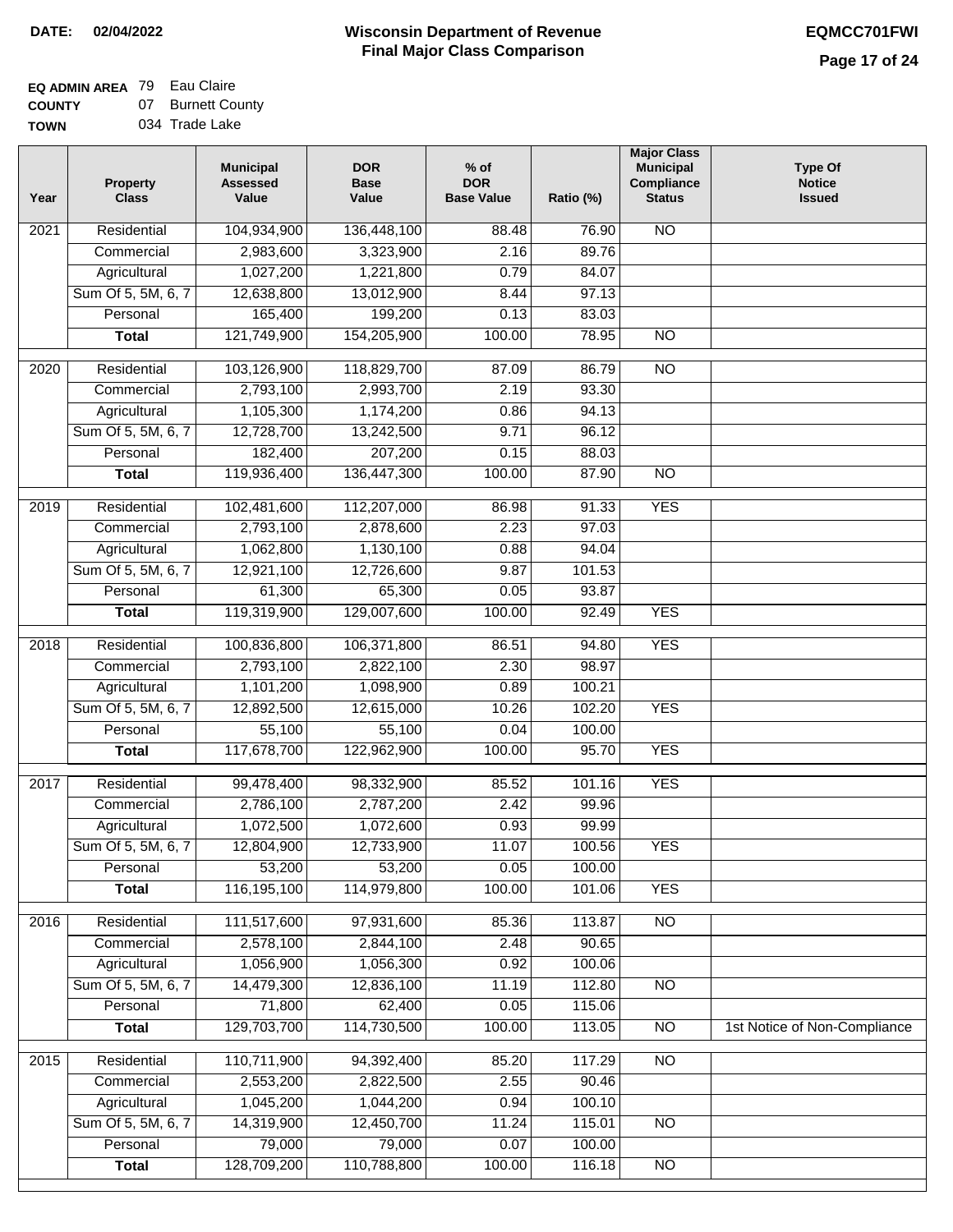#### **Wisconsin Department of Revenue Final Major Class Comparison DATE: 02/04/2022 EQMCC701FWI**

#### **EQ ADMIN AREA** 79 Eau Claire **COUNTY** 07 Burnett County

| -------     | --- | _ _ _ _ _ _ _ _ |  |
|-------------|-----|-----------------|--|
| <b>TOWN</b> |     | 036 Union       |  |

| Year | <b>Property</b><br><b>Class</b> | <b>Municipal</b><br><b>Assessed</b><br>Value | <b>DOR</b><br><b>Base</b><br>Value | $%$ of<br><b>DOR</b><br><b>Base Value</b> | Ratio (%) | <b>Major Class</b><br><b>Municipal</b><br>Compliance<br><b>Status</b> | <b>Type Of</b><br><b>Notice</b><br><b>Issued</b> |
|------|---------------------------------|----------------------------------------------|------------------------------------|-------------------------------------------|-----------|-----------------------------------------------------------------------|--------------------------------------------------|
| 2021 | Residential                     | 95,287,000                                   | 116,356,800                        | 92.95                                     | 81.89     | <b>NO</b>                                                             |                                                  |
|      | Commercial                      | 1,215,400                                    | 1,970,700                          | 1.57                                      | 61.67     |                                                                       |                                                  |
|      | Agricultural                    | 48,700                                       | 57,800                             | 0.05                                      | 84.26     |                                                                       |                                                  |
|      | Sum Of 5, 5M, 6, 7              | 6,782,600                                    | 6,646,000                          | 5.31                                      | 102.06    |                                                                       |                                                  |
|      | Personal                        | 129,300                                      | 154,000                            | 0.12                                      | 83.96     |                                                                       |                                                  |
|      | <b>Total</b>                    | 103,463,000                                  | 125, 185, 300                      | 100.00                                    | 82.65     | $\overline{NO}$                                                       |                                                  |
| 2020 | Residential                     | 93,707,000                                   | 102,396,600                        | 92.17                                     | 91.51     | <b>YES</b>                                                            |                                                  |
|      | Commercial                      | 1,215,400                                    | 1,913,300                          | 1.72                                      | 63.52     |                                                                       |                                                  |
|      | Agricultural                    | 52,800                                       | 55,500                             | 0.05                                      | 95.14     |                                                                       |                                                  |
|      | Sum Of 5, 5M, 6, 7              | 6,757,000                                    | 6,571,500                          | 5.92                                      | 102.82    |                                                                       |                                                  |
|      | Personal                        | 149,700                                      | 157,600                            | 0.14                                      | 94.99     |                                                                       |                                                  |
|      | <b>Total</b>                    | 101,881,900                                  | 111,094,500                        | 100.00                                    | 91.71     | <b>YES</b>                                                            |                                                  |
|      |                                 |                                              |                                    |                                           |           |                                                                       |                                                  |
| 2019 | Residential                     | 92,744,000                                   | 97,566,700                         | 91.94                                     | 95.06     | <b>YES</b>                                                            |                                                  |
|      | Commercial                      | 1,215,400                                    | 1,839,700                          | 1.73                                      | 66.07     |                                                                       |                                                  |
|      | Agricultural                    | 49,600                                       | 60,900                             | 0.06                                      | 81.44     |                                                                       |                                                  |
|      | Sum Of 5, 5M, 6, 7              | 6,693,600                                    | 6,495,100                          | 6.12                                      | 103.06    |                                                                       |                                                  |
|      | Personal                        | 153,300                                      | 158,000                            | 0.15                                      | 97.03     |                                                                       |                                                  |
|      | <b>Total</b>                    | 100,855,900                                  | 106,120,400                        | 100.00                                    | 95.04     | <b>YES</b>                                                            |                                                  |
| 2018 | Residential                     | 90,943,700                                   | 92,077,300                         | 91.89                                     | 98.77     | <b>YES</b>                                                            |                                                  |
|      | Commercial                      | 1,205,500                                    | 1,793,700                          | 1.79                                      | 67.21     |                                                                       |                                                  |
|      | Agricultural                    | 49,600                                       | 52,000                             | 0.05                                      | 95.38     |                                                                       |                                                  |
|      | Sum Of 5, 5M, 6, 7              | 6,693,600                                    | 6,110,700                          | 6.10                                      | 109.54    |                                                                       |                                                  |
|      | Personal                        | 165,200                                      | 165,200                            | 0.16                                      | 100.00    |                                                                       |                                                  |
|      | <b>Total</b>                    | 99,057,600                                   | 100,198,900                        | 100.00                                    | 98.86     | <b>YES</b>                                                            |                                                  |
| 2017 | Residential                     | 90,068,700                                   | 89,610,500                         | 91.89                                     | 100.51    | <b>YES</b>                                                            |                                                  |
|      | Commercial                      | 1,205,500                                    | 1,775,900                          | 1.82                                      | 67.88     |                                                                       |                                                  |
|      | Agricultural                    | 49,600                                       | 50,700                             | 0.05                                      | 97.83     |                                                                       |                                                  |
|      | Sum Of 5, 5M, 6, 7              | 6,696,900                                    | 5,914,300                          | 6.06                                      | 113.23    |                                                                       |                                                  |
|      | Personal                        | 175,000                                      | 171,500                            | 0.18                                      | 102.04    |                                                                       |                                                  |
|      | <b>Total</b>                    | 98,195,700                                   | 97,522,900                         | 100.00                                    | 100.69    | <b>YES</b>                                                            |                                                  |
| 2016 | Residential                     | 89,214,700                                   | 87,996,400                         | 91.56                                     | 101.38    | <b>YES</b>                                                            |                                                  |
|      | Commercial                      | 1,205,500                                    | 1,812,100                          | 1.89                                      | 66.53     |                                                                       |                                                  |
|      | Agricultural                    | 49,600                                       | 49,600                             | 0.05                                      | 100.00    |                                                                       |                                                  |
|      | Sum Of 5, 5M, 6, 7              | 6,696,900                                    | 6,073,100                          | 6.32                                      | 110.27    |                                                                       |                                                  |
|      | Personal                        | 178,700                                      | 175,200                            | 0.18                                      | 102.00    |                                                                       |                                                  |
|      | <b>Total</b>                    | 97,345,400                                   | 96,106,400                         | 100.00                                    | 101.29    | <b>YES</b>                                                            |                                                  |
|      |                                 |                                              |                                    |                                           |           |                                                                       |                                                  |
| 2015 | Residential                     | 105,986,400                                  | 87,711,100                         | 91.31                                     | 120.84    | N <sub>O</sub>                                                        |                                                  |
|      | Commercial                      | 1,296,600                                    | 1,797,900                          | 1.87                                      | 72.12     |                                                                       |                                                  |
|      | Agricultural                    | 54,700                                       | 50,800                             | 0.05                                      | 107.68    |                                                                       |                                                  |
|      | Sum Of 5, 5M, 6, 7              | 8,710,500                                    | 6,338,500                          | 6.60                                      | 137.42    | <b>NO</b>                                                             |                                                  |
|      | Personal                        | 192,200                                      | 162,900                            | 0.17                                      | 117.99    |                                                                       |                                                  |
|      | <b>Total</b>                    | 116,240,400                                  | 96,061,200                         | 100.00                                    | 121.01    | $\overline{NO}$                                                       | Non-Compliance Notice                            |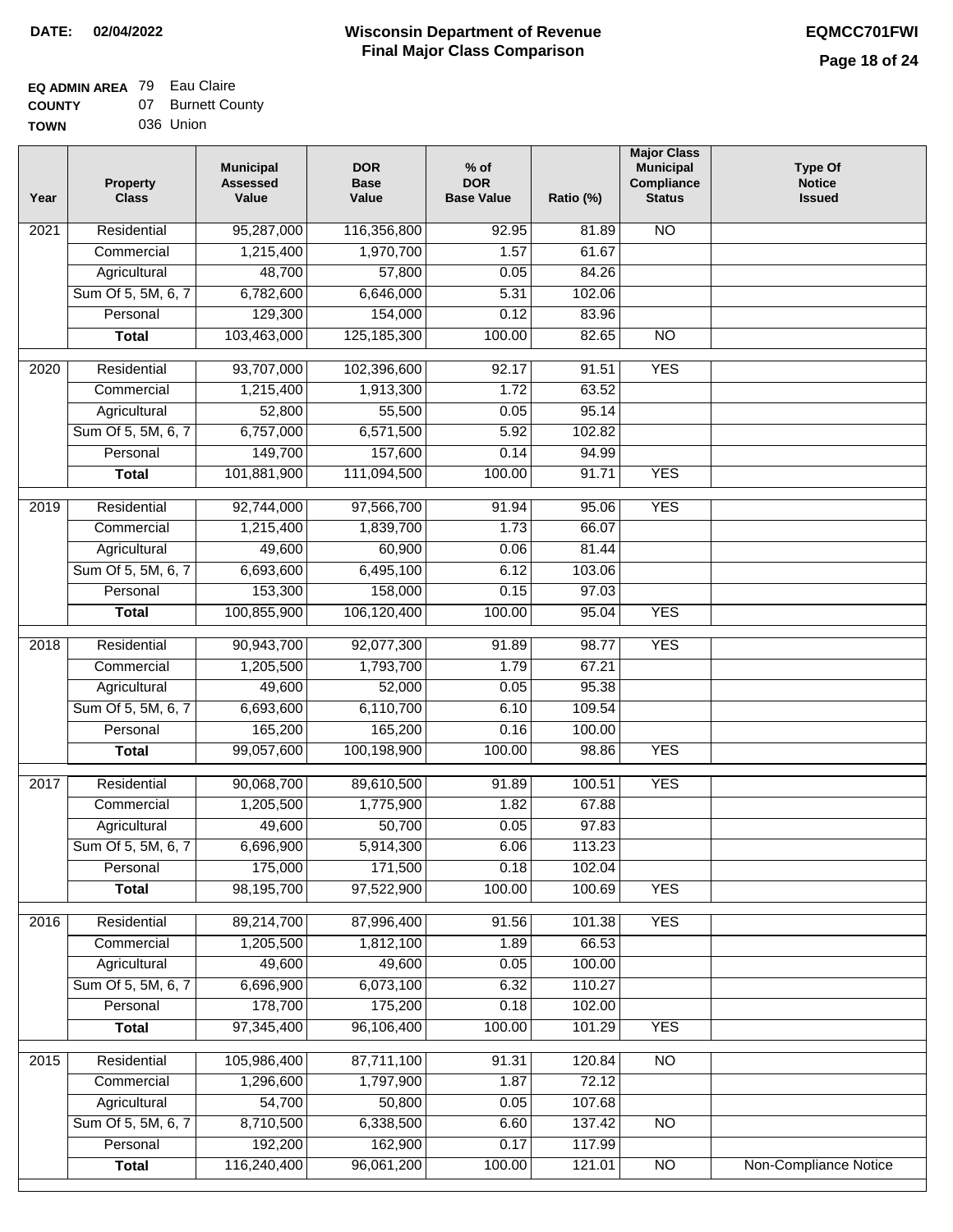#### **EQ ADMIN AREA** 79 Eau Claire **COUNTY** 07 Burnett County

| ------      |  |               |
|-------------|--|---------------|
| <b>TOWN</b> |  | 038 Webb Lake |

| Year              | <b>Property</b><br><b>Class</b> | <b>Municipal</b><br><b>Assessed</b><br>Value | <b>DOR</b><br><b>Base</b><br>Value | $%$ of<br><b>DOR</b><br><b>Base Value</b> | Ratio (%) | <b>Major Class</b><br><b>Municipal</b><br>Compliance<br><b>Status</b> | <b>Type Of</b><br><b>Notice</b><br><b>Issued</b> |
|-------------------|---------------------------------|----------------------------------------------|------------------------------------|-------------------------------------------|-----------|-----------------------------------------------------------------------|--------------------------------------------------|
| 2021              | Residential                     | 236,716,700                                  | 261,057,700                        | 95.62                                     | 90.68     | <b>YES</b>                                                            |                                                  |
|                   | Commercial                      | 4,465,300                                    | 4,959,900                          | 1.82                                      | 90.03     |                                                                       |                                                  |
|                   | Agricultural                    | 0                                            | 0                                  | 0.00                                      | 0.00      |                                                                       |                                                  |
|                   | Sum Of 5, 5M, 6, 7              | 8,084,800                                    | 6,468,200                          | 2.37                                      | 124.99    |                                                                       |                                                  |
|                   | Personal                        | 475,500                                      | 534,300                            | 0.20                                      | 88.99     |                                                                       |                                                  |
|                   | <b>Total</b>                    | 249,742,300                                  | 273,020,100                        | 100.00                                    | 91.47     | <b>YES</b>                                                            |                                                  |
| 2020              | Residential                     | 232,923,200                                  | 240,301,000                        | 95.33                                     | 96.93     | <b>YES</b>                                                            |                                                  |
|                   | Commercial                      | 4,465,300                                    | 4,815,400                          | 1.91                                      | 92.73     |                                                                       |                                                  |
|                   | Agricultural                    | $\Omega$                                     | $\Omega$                           | 0.00                                      | 0.00      |                                                                       |                                                  |
|                   | Sum Of 5, 5M, 6, 7              | 8,145,100                                    | 6,482,500                          | 2.57                                      | 125.65    |                                                                       |                                                  |
|                   | Personal                        | 476,000                                      | 485,700                            | 0.19                                      | 98.00     |                                                                       |                                                  |
|                   | <b>Total</b>                    | 246,009,600                                  | 252,084,600                        | 100.00                                    | 97.59     | <b>YES</b>                                                            |                                                  |
| 2019              | Residential                     | 230,954,600                                  | 235,966,000                        | 95.30                                     | 97.88     | <b>YES</b>                                                            |                                                  |
|                   | Commercial                      | 4,390,700                                    | 4,557,000                          | 1.84                                      | 96.35     |                                                                       |                                                  |
|                   | Agricultural                    | 0                                            | 0                                  | 0.00                                      | 0.00      |                                                                       |                                                  |
|                   | Sum Of 5, 5M, 6, 7              | 8,278,900                                    | 6,575,000                          | 2.66                                      | 125.91    |                                                                       |                                                  |
|                   | Personal                        | 500,300                                      | 505,400                            | 0.20                                      | 98.99     |                                                                       |                                                  |
|                   | <b>Total</b>                    | 244,124,500                                  | 247,603,400                        | 100.00                                    | 98.59     | <b>YES</b>                                                            |                                                  |
| $\overline{2018}$ | Residential                     | 229,065,200                                  | 225,285,200                        | 95.42                                     | 101.68    | <b>YES</b>                                                            |                                                  |
|                   | Commercial                      | 4,085,900                                    | 4,329,900                          | 1.83                                      | 94.36     |                                                                       |                                                  |
|                   | Agricultural                    | $\Omega$                                     | $\Omega$                           | 0.00                                      | 0.00      |                                                                       |                                                  |
|                   | Sum Of 5, 5M, 6, 7              | 8,225,500                                    | 5,980,700                          | 2.53                                      | 137.53    |                                                                       |                                                  |
|                   | Personal                        | 514,500                                      | 504,400                            | 0.21                                      | 102.00    |                                                                       |                                                  |
|                   | <b>Total</b>                    | 241,891,100                                  | 236,100,200                        | 100.00                                    | 102.45    | <b>YES</b>                                                            |                                                  |
| 2017              | Residential                     | 226,683,100                                  | 216,690,700                        | 95.22                                     | 104.61    | <b>YES</b>                                                            |                                                  |
|                   | Commercial                      | 4,085,900                                    | 4,287,100                          | 1.88                                      | 95.31     |                                                                       |                                                  |
|                   | Agricultural                    | 0                                            | 0                                  | 0.00                                      | 0.00      |                                                                       |                                                  |
|                   | Sum Of 5, 5M, 6, 7              | 8,539,700                                    | 6,211,200                          | 2.73                                      | 137.49    |                                                                       |                                                  |
|                   | Personal                        | 389,700                                      | 373,000                            | 0.16                                      | 104.48    |                                                                       |                                                  |
|                   | <b>Total</b>                    | 239,698,400                                  | 227,562,000                        | 100.00                                    | 105.33    | <b>YES</b>                                                            |                                                  |
|                   |                                 |                                              |                                    |                                           |           |                                                                       |                                                  |
| 2016              | Residential                     | 225,246,700                                  | 204, 169, 300                      | 94.88                                     | 110.32    | $\overline{NO}$                                                       |                                                  |
|                   | Commercial                      | 4,122,400                                    | 4,415,300                          | 2.05                                      | 93.37     |                                                                       |                                                  |
|                   | Agricultural                    | 0                                            | 0                                  | 0.00                                      | 0.00      |                                                                       |                                                  |
|                   | Sum Of 5, 5M, 6, 7              | 8,619,500                                    | 6,247,600                          | 2.90                                      | 137.96    |                                                                       |                                                  |
|                   | Personal                        | 368,800                                      | 347,900                            | 0.16                                      | 106.01    |                                                                       |                                                  |
|                   | <b>Total</b>                    | 238, 357, 400                                | 215,180,100                        | 100.00                                    | 110.77    | N <sub>O</sub>                                                        | 2nd Notice of Non-Compliance                     |
| 2015              | Residential                     | 222,843,400                                  | 201,896,600                        | 94.92                                     | 110.38    | N <sub>O</sub>                                                        |                                                  |
|                   | Commercial                      | 3,935,900                                    | 4,239,400                          | 1.99                                      | 92.84     |                                                                       |                                                  |
|                   | Agricultural                    | 0                                            | 0                                  | 0.00                                      | 0.00      |                                                                       |                                                  |
|                   | Sum Of 5, 5M, 6, 7              | 8,515,600                                    | 6,302,000                          | 2.96                                      | 135.13    |                                                                       |                                                  |
|                   | Personal                        | 309,400                                      | 273,800                            | 0.13                                      | 113.00    |                                                                       |                                                  |
|                   | <b>Total</b>                    | 235,604,300                                  | 212,711,800                        | 100.00                                    | 110.76    | $\overline{NO}$                                                       | Non-Compliance Notice                            |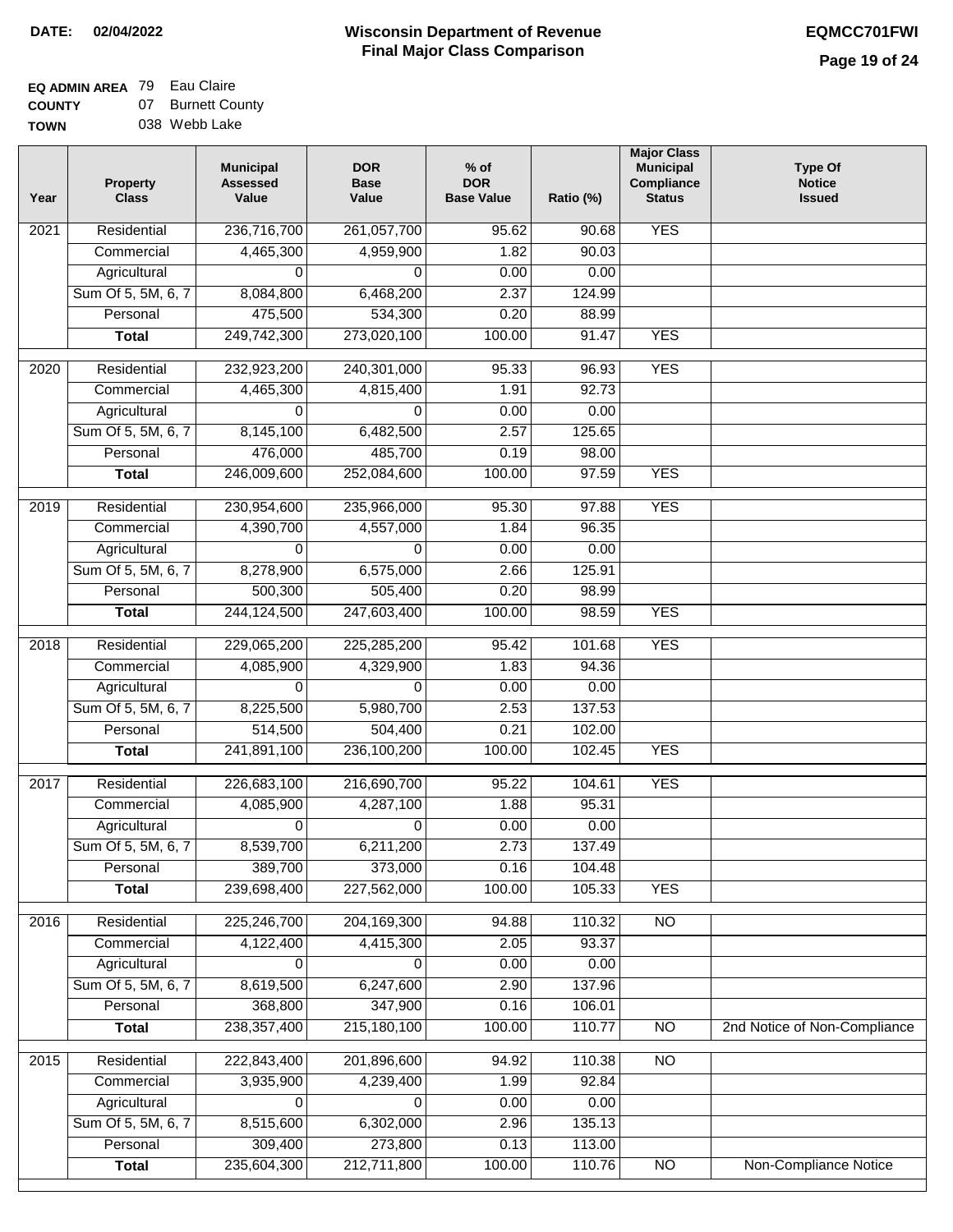### **EQ ADMIN AREA** 79 Eau Claire **COUNTY**

**TOWN** 07 Burnett County 040 West Marshland

| Year              | <b>Property</b><br><b>Class</b>    | <b>Municipal</b><br><b>Assessed</b><br>Value | <b>DOR</b><br><b>Base</b><br>Value | $%$ of<br><b>DOR</b><br><b>Base Value</b> | Ratio (%)     | <b>Major Class</b><br><b>Municipal</b><br>Compliance<br><b>Status</b> | <b>Type Of</b><br><b>Notice</b><br><b>Issued</b> |
|-------------------|------------------------------------|----------------------------------------------|------------------------------------|-------------------------------------------|---------------|-----------------------------------------------------------------------|--------------------------------------------------|
| $\overline{202}1$ | Residential                        | 20,585,300                                   | 22,657,200                         | 67.16                                     | 90.86         | <b>YES</b>                                                            |                                                  |
|                   | Commercial                         | 0                                            | 0                                  | 0.00                                      | 0.00          |                                                                       |                                                  |
|                   | Agricultural                       | 93,700                                       | 106,400                            | 0.32                                      | 88.06         |                                                                       |                                                  |
|                   | Sum Of 5, 5M, 6, 7                 | 10,500,500                                   | 10,903,400                         | 32.32                                     | 96.30         | <b>YES</b>                                                            |                                                  |
|                   | Personal                           | 58,700                                       | 66,700                             | 0.20                                      | 88.01         |                                                                       |                                                  |
|                   | <b>Total</b>                       | 31,238,200                                   | 33,733,700                         | 100.00                                    | 92.60         | <b>YES</b>                                                            |                                                  |
| 2020              | Residential                        | 20,125,100                                   | 22,245,500                         | 66.78                                     | 90.47         | <b>YES</b>                                                            |                                                  |
|                   | Commercial                         | 0                                            | 0                                  | 0.00                                      | 0.00          |                                                                       |                                                  |
|                   | Agricultural                       | 99,400                                       | 103,700                            | 0.31                                      | 95.85         |                                                                       |                                                  |
|                   | Sum Of 5, 5M, 6, 7                 | 10,533,000                                   | 10,912,200                         | 32.76                                     | 96.52         | <b>YES</b>                                                            |                                                  |
|                   | Personal                           | 48,300                                       | 50,300                             | 0.15                                      | 96.02         |                                                                       |                                                  |
|                   | <b>Total</b>                       | 30,805,800                                   | 33,311,700                         | 100.00                                    | 92.48         | <b>YES</b>                                                            |                                                  |
| 2019              | Residential                        | 19,229,900                                   | 21,423,900                         | 65.25                                     | 89.76         | $\overline{3}$                                                        |                                                  |
|                   | Commercial                         | 0                                            | $\Omega$                           | 0.00                                      | 0.00          |                                                                       |                                                  |
|                   | Agricultural                       | 93,900                                       | 99,500                             | 0.30                                      | 94.37         |                                                                       |                                                  |
|                   | Sum Of 5, 5M, 6, 7                 | 10,805,400                                   | 11,232,000                         | 34.21                                     | 96.20         | <b>YES</b>                                                            |                                                  |
|                   | Personal                           | 68,200                                       | 77,500                             | 0.24                                      | 88.00         |                                                                       |                                                  |
|                   | <b>Total</b>                       | 30,197,400                                   | 32,832,900                         | 100.00                                    | 91.97         | $\overline{NO}$                                                       |                                                  |
|                   |                                    |                                              |                                    |                                           |               |                                                                       |                                                  |
| 2018              | Residential                        | 18,734,200                                   | 19,369,100                         | 63.01                                     | 96.72         | <b>YES</b>                                                            |                                                  |
|                   | Commercial                         | $\Omega$                                     | $\mathbf 0$                        | 0.00<br>0.31                              | 0.00<br>97.00 |                                                                       |                                                  |
|                   | Agricultural<br>Sum Of 5, 5M, 6, 7 | 93,900<br>10,799,800                         | 96,800<br>11,202,400               | 36.44                                     | 96.41         | <b>YES</b>                                                            |                                                  |
|                   | Personal                           | 70,300                                       | 73,200                             | 0.24                                      | 96.04         |                                                                       |                                                  |
|                   | <b>Total</b>                       | 29,698,200                                   | 30,741,500                         | 100.00                                    | 96.61         | <b>YES</b>                                                            |                                                  |
|                   |                                    |                                              |                                    |                                           |               |                                                                       |                                                  |
| 2017              | Residential                        | 18,341,900                                   | 18,698,200                         | 64.73                                     | 98.09         | <b>YES</b>                                                            |                                                  |
|                   | Commercial                         | $\Omega$                                     | 0                                  | 0.00                                      | 0.00          |                                                                       |                                                  |
|                   | Agricultural                       | 93,900                                       | 94,200                             | 0.33                                      | 99.68         |                                                                       |                                                  |
|                   | Sum Of 5, 5M, 6, 7                 | 10,557,600                                   | 9,989,200                          | 34.58                                     | 105.69        | <b>YES</b>                                                            |                                                  |
|                   | Personal                           | 103,700                                      | 102,700                            | 0.36                                      | 100.97        |                                                                       |                                                  |
|                   | <b>Total</b>                       | 29,097,100                                   | 28,884,300                         | 100.00                                    | 100.74        | <b>YES</b>                                                            |                                                  |
| 2016              | Residential                        | 18,017,300                                   | 17,051,900                         | 61.76                                     | 105.66        | <b>YES</b>                                                            |                                                  |
|                   | Commercial                         | 0                                            | 0                                  | 0.00                                      | 0.00          |                                                                       |                                                  |
|                   | Agricultural                       | 93,900                                       | 93,200                             | 0.34                                      | 100.75        |                                                                       |                                                  |
|                   | Sum Of 5, 5M, 6, 7                 | 10,603,800                                   | 10,363,600                         | 37.54                                     | 102.32        | <b>YES</b>                                                            |                                                  |
|                   | Personal                           | 103,400                                      | 100,400                            | 0.36                                      | 102.99        |                                                                       |                                                  |
|                   | <b>Total</b>                       | 28,818,400                                   | 27,609,100                         | 100.00                                    | 104.38        | <b>YES</b>                                                            |                                                  |
| 2015              | Residential                        | 18,002,300                                   | 16,961,900                         | 61.51                                     | 106.13        | <b>YES</b>                                                            |                                                  |
|                   | Commercial                         | 0                                            | 0                                  | 0.00                                      | 0.00          |                                                                       |                                                  |
|                   | Agricultural                       | 91,100                                       | 84,700                             | 0.31                                      | 107.56        |                                                                       |                                                  |
|                   | Sum Of 5, 5M, 6, 7                 | 13,717,100                                   | 10,449,000                         | 37.89                                     | 131.28        | N <sub>O</sub>                                                        |                                                  |
|                   | Personal                           | 92,900                                       | 79,400                             | 0.29                                      | 117.00        |                                                                       |                                                  |
|                   | <b>Total</b>                       | 31,903,400                                   | 27,575,000                         | 100.00                                    | 115.70        | N <sub>O</sub>                                                        |                                                  |
|                   |                                    |                                              |                                    |                                           |               |                                                                       |                                                  |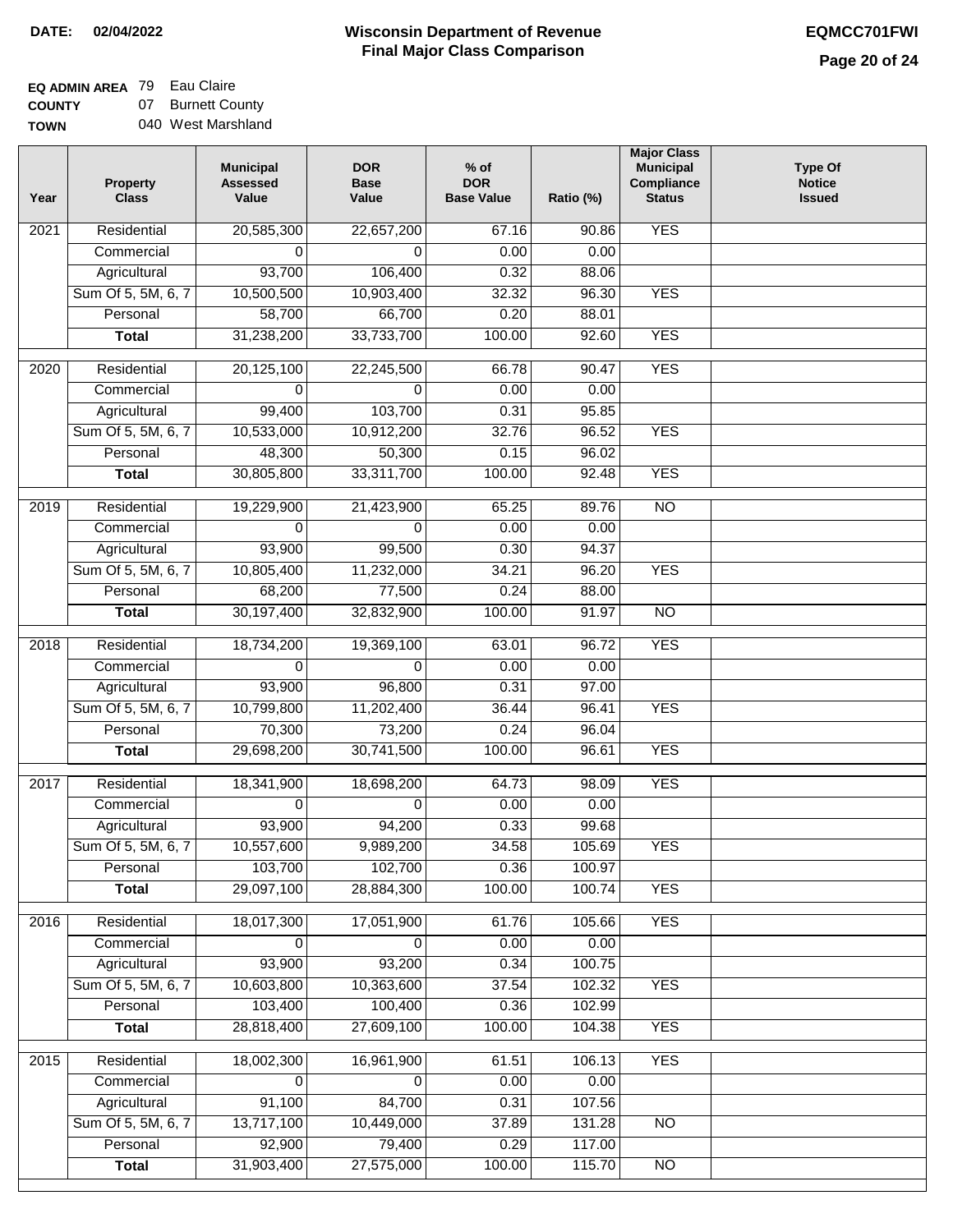### **EQ ADMIN AREA** 79 Eau Claire **COUNTY**

**TOWN** 07 Burnett County 042 Wood River

| 90,085,700<br>N <sub>O</sub><br>Residential<br>117,182,200<br>2021<br>84.36<br>76.88<br>3,120,300<br>3,599,000<br>2.59<br>86.70<br>Commercial<br>1,220,300<br>1,448,300<br>84.26<br>Agricultural<br>1.04<br>Sum Of 5, 5M, 6, 7<br>14,820,100<br>16,574,900<br>11.93<br>89.41<br>$\overline{NO}$<br>85,500<br>101,800<br>0.07<br>Personal<br>83.99<br>109,331,900<br>78.71<br>138,906,200<br>100.00<br>$\overline{NO}$<br><b>Total</b><br>Residential<br>89,228,500<br>83.03<br>87.56<br>$\overline{NO}$<br>2020<br>101,905,000<br>Commercial<br>2,933,700<br>3,278,500<br>2.67<br>89.48<br>1,305,900<br>1,390,100<br>93.94<br>Agricultural<br>1.13<br>Sum Of 5, 5M, 6, 7<br><b>YES</b><br>14,695,400<br>16,055,200<br>13.08<br>91.53<br>92,200<br>109,700<br>Personal<br>0.09<br>84.05<br>108,255,700<br>122,738,500<br>100.00<br>88.20<br>$\overline{NO}$<br><b>Total</b><br>Residential<br>88,752,100<br>100,334,500<br>83.31<br>88.46<br><b>NO</b><br>2019<br>Commercial<br>2,910,400<br>3,125,700<br>2.60<br>93.11<br>Agricultural<br>1,260,800<br>1,337,900<br>1.11<br>94.24<br>Sum Of 5, 5M, 6, 7<br>14,801,900<br>15,536,500<br>95.27<br><b>YES</b><br>12.90<br>Personal<br>90,300<br>96,000<br>0.08<br>94.06<br>107,815,500<br>120,430,600<br>100.00<br>89.53<br>$\overline{NO}$<br><b>Total</b><br><b>YES</b><br>94,005,300<br>Residential<br>88,227,200<br>83.10<br>93.85<br>2018<br>94.70<br>Commercial<br>2,215,400<br>2,339,500<br>2.07<br>Agricultural<br>1,299,300<br>1,328,100<br>1.17<br>97.83<br>Sum Of 5, 5M, 6, 7<br><b>YES</b><br>14,814,600<br>15,355,700<br>13.57<br>96.48<br>Personal<br>91,800<br>91,800<br>0.08<br>100.00<br>106,648,300<br>113,120,400<br>100.00<br>94.28<br><b>YES</b><br><b>Total</b><br><b>YES</b><br>2017<br>Residential<br>88,028,700<br>87,625,400<br>82.25<br>100.46<br>2,215,400<br>2,316,300<br>2.17<br>95.64<br>Commercial<br>1,270,200<br>1,297,600<br>1.22<br>97.89<br>Agricultural<br>Sum Of 5, 5M, 6, 7<br>14,935,700<br>15,081,400<br>14.16<br>99.03<br>YES<br>214,700<br>214,700<br>0.20<br>100.00<br>Personal<br>106,664,700<br>106,535,400<br><b>YES</b><br>100.00<br><b>Total</b><br>100.12<br>Residential<br>94,955,800<br>86,047,200<br>81.91<br>110.35<br>N <sub>O</sub><br>2016<br>2,165,400<br>2,284,000<br>2.17<br>94.81<br>Commercial<br>1,304,700<br>1,293,800<br>1.24<br>99.16<br>Agricultural<br>16,615,300<br>Sum Of 5, 5M, 6, 7<br>15,280,900<br>14.55<br>108.73<br><b>YES</b><br>150,400<br>136,700<br>Personal<br>0.13<br>110.02<br>115,180,700<br>105,053,500<br>100.00<br><b>Total</b><br>109.64<br>N <sub>O</sub><br>Residential<br>94,301,200<br>82,165,500<br>N <sub>O</sub><br>2015<br>81.32<br>114.77<br>Commercial<br>2,165,600<br>2,261,300<br>2.24<br>95.77<br>Agricultural<br>1,292,400<br>1,299,100<br>1.29<br>99.48<br>Sum Of 5, 5M, 6, 7<br>16,382,200<br>15,107,500<br>14.95<br>108.44<br><b>YES</b><br>Personal<br>216,600<br>200,500<br>0.20<br>108.03 | Year | <b>Property</b><br><b>Class</b> | <b>Municipal</b><br><b>Assessed</b><br>Value | <b>DOR</b><br><b>Base</b><br>Value | $%$ of<br><b>DOR</b><br><b>Base Value</b> | Ratio (%) | <b>Major Class</b><br><b>Municipal</b><br>Compliance<br><b>Status</b> | <b>Type Of</b><br><b>Notice</b><br><b>Issued</b> |
|-----------------------------------------------------------------------------------------------------------------------------------------------------------------------------------------------------------------------------------------------------------------------------------------------------------------------------------------------------------------------------------------------------------------------------------------------------------------------------------------------------------------------------------------------------------------------------------------------------------------------------------------------------------------------------------------------------------------------------------------------------------------------------------------------------------------------------------------------------------------------------------------------------------------------------------------------------------------------------------------------------------------------------------------------------------------------------------------------------------------------------------------------------------------------------------------------------------------------------------------------------------------------------------------------------------------------------------------------------------------------------------------------------------------------------------------------------------------------------------------------------------------------------------------------------------------------------------------------------------------------------------------------------------------------------------------------------------------------------------------------------------------------------------------------------------------------------------------------------------------------------------------------------------------------------------------------------------------------------------------------------------------------------------------------------------------------------------------------------------------------------------------------------------------------------------------------------------------------------------------------------------------------------------------------------------------------------------------------------------------------------------------------------------------------------------------------------------------------------------------------------------------------------------------------------------------------------------------------------------------------------------------------------------------------------------------------------------------------------------------------------------------------------------------------------------------------------------------------------------------------------------------------------------------------------------------------------|------|---------------------------------|----------------------------------------------|------------------------------------|-------------------------------------------|-----------|-----------------------------------------------------------------------|--------------------------------------------------|
|                                                                                                                                                                                                                                                                                                                                                                                                                                                                                                                                                                                                                                                                                                                                                                                                                                                                                                                                                                                                                                                                                                                                                                                                                                                                                                                                                                                                                                                                                                                                                                                                                                                                                                                                                                                                                                                                                                                                                                                                                                                                                                                                                                                                                                                                                                                                                                                                                                                                                                                                                                                                                                                                                                                                                                                                                                                                                                                                                     |      |                                 |                                              |                                    |                                           |           |                                                                       |                                                  |
|                                                                                                                                                                                                                                                                                                                                                                                                                                                                                                                                                                                                                                                                                                                                                                                                                                                                                                                                                                                                                                                                                                                                                                                                                                                                                                                                                                                                                                                                                                                                                                                                                                                                                                                                                                                                                                                                                                                                                                                                                                                                                                                                                                                                                                                                                                                                                                                                                                                                                                                                                                                                                                                                                                                                                                                                                                                                                                                                                     |      |                                 |                                              |                                    |                                           |           |                                                                       |                                                  |
|                                                                                                                                                                                                                                                                                                                                                                                                                                                                                                                                                                                                                                                                                                                                                                                                                                                                                                                                                                                                                                                                                                                                                                                                                                                                                                                                                                                                                                                                                                                                                                                                                                                                                                                                                                                                                                                                                                                                                                                                                                                                                                                                                                                                                                                                                                                                                                                                                                                                                                                                                                                                                                                                                                                                                                                                                                                                                                                                                     |      |                                 |                                              |                                    |                                           |           |                                                                       |                                                  |
|                                                                                                                                                                                                                                                                                                                                                                                                                                                                                                                                                                                                                                                                                                                                                                                                                                                                                                                                                                                                                                                                                                                                                                                                                                                                                                                                                                                                                                                                                                                                                                                                                                                                                                                                                                                                                                                                                                                                                                                                                                                                                                                                                                                                                                                                                                                                                                                                                                                                                                                                                                                                                                                                                                                                                                                                                                                                                                                                                     |      |                                 |                                              |                                    |                                           |           |                                                                       |                                                  |
|                                                                                                                                                                                                                                                                                                                                                                                                                                                                                                                                                                                                                                                                                                                                                                                                                                                                                                                                                                                                                                                                                                                                                                                                                                                                                                                                                                                                                                                                                                                                                                                                                                                                                                                                                                                                                                                                                                                                                                                                                                                                                                                                                                                                                                                                                                                                                                                                                                                                                                                                                                                                                                                                                                                                                                                                                                                                                                                                                     |      |                                 |                                              |                                    |                                           |           |                                                                       |                                                  |
|                                                                                                                                                                                                                                                                                                                                                                                                                                                                                                                                                                                                                                                                                                                                                                                                                                                                                                                                                                                                                                                                                                                                                                                                                                                                                                                                                                                                                                                                                                                                                                                                                                                                                                                                                                                                                                                                                                                                                                                                                                                                                                                                                                                                                                                                                                                                                                                                                                                                                                                                                                                                                                                                                                                                                                                                                                                                                                                                                     |      |                                 |                                              |                                    |                                           |           |                                                                       |                                                  |
|                                                                                                                                                                                                                                                                                                                                                                                                                                                                                                                                                                                                                                                                                                                                                                                                                                                                                                                                                                                                                                                                                                                                                                                                                                                                                                                                                                                                                                                                                                                                                                                                                                                                                                                                                                                                                                                                                                                                                                                                                                                                                                                                                                                                                                                                                                                                                                                                                                                                                                                                                                                                                                                                                                                                                                                                                                                                                                                                                     |      |                                 |                                              |                                    |                                           |           |                                                                       |                                                  |
|                                                                                                                                                                                                                                                                                                                                                                                                                                                                                                                                                                                                                                                                                                                                                                                                                                                                                                                                                                                                                                                                                                                                                                                                                                                                                                                                                                                                                                                                                                                                                                                                                                                                                                                                                                                                                                                                                                                                                                                                                                                                                                                                                                                                                                                                                                                                                                                                                                                                                                                                                                                                                                                                                                                                                                                                                                                                                                                                                     |      |                                 |                                              |                                    |                                           |           |                                                                       |                                                  |
|                                                                                                                                                                                                                                                                                                                                                                                                                                                                                                                                                                                                                                                                                                                                                                                                                                                                                                                                                                                                                                                                                                                                                                                                                                                                                                                                                                                                                                                                                                                                                                                                                                                                                                                                                                                                                                                                                                                                                                                                                                                                                                                                                                                                                                                                                                                                                                                                                                                                                                                                                                                                                                                                                                                                                                                                                                                                                                                                                     |      |                                 |                                              |                                    |                                           |           |                                                                       |                                                  |
|                                                                                                                                                                                                                                                                                                                                                                                                                                                                                                                                                                                                                                                                                                                                                                                                                                                                                                                                                                                                                                                                                                                                                                                                                                                                                                                                                                                                                                                                                                                                                                                                                                                                                                                                                                                                                                                                                                                                                                                                                                                                                                                                                                                                                                                                                                                                                                                                                                                                                                                                                                                                                                                                                                                                                                                                                                                                                                                                                     |      |                                 |                                              |                                    |                                           |           |                                                                       |                                                  |
|                                                                                                                                                                                                                                                                                                                                                                                                                                                                                                                                                                                                                                                                                                                                                                                                                                                                                                                                                                                                                                                                                                                                                                                                                                                                                                                                                                                                                                                                                                                                                                                                                                                                                                                                                                                                                                                                                                                                                                                                                                                                                                                                                                                                                                                                                                                                                                                                                                                                                                                                                                                                                                                                                                                                                                                                                                                                                                                                                     |      |                                 |                                              |                                    |                                           |           |                                                                       |                                                  |
|                                                                                                                                                                                                                                                                                                                                                                                                                                                                                                                                                                                                                                                                                                                                                                                                                                                                                                                                                                                                                                                                                                                                                                                                                                                                                                                                                                                                                                                                                                                                                                                                                                                                                                                                                                                                                                                                                                                                                                                                                                                                                                                                                                                                                                                                                                                                                                                                                                                                                                                                                                                                                                                                                                                                                                                                                                                                                                                                                     |      |                                 |                                              |                                    |                                           |           |                                                                       |                                                  |
|                                                                                                                                                                                                                                                                                                                                                                                                                                                                                                                                                                                                                                                                                                                                                                                                                                                                                                                                                                                                                                                                                                                                                                                                                                                                                                                                                                                                                                                                                                                                                                                                                                                                                                                                                                                                                                                                                                                                                                                                                                                                                                                                                                                                                                                                                                                                                                                                                                                                                                                                                                                                                                                                                                                                                                                                                                                                                                                                                     |      |                                 |                                              |                                    |                                           |           |                                                                       |                                                  |
|                                                                                                                                                                                                                                                                                                                                                                                                                                                                                                                                                                                                                                                                                                                                                                                                                                                                                                                                                                                                                                                                                                                                                                                                                                                                                                                                                                                                                                                                                                                                                                                                                                                                                                                                                                                                                                                                                                                                                                                                                                                                                                                                                                                                                                                                                                                                                                                                                                                                                                                                                                                                                                                                                                                                                                                                                                                                                                                                                     |      |                                 |                                              |                                    |                                           |           |                                                                       |                                                  |
|                                                                                                                                                                                                                                                                                                                                                                                                                                                                                                                                                                                                                                                                                                                                                                                                                                                                                                                                                                                                                                                                                                                                                                                                                                                                                                                                                                                                                                                                                                                                                                                                                                                                                                                                                                                                                                                                                                                                                                                                                                                                                                                                                                                                                                                                                                                                                                                                                                                                                                                                                                                                                                                                                                                                                                                                                                                                                                                                                     |      |                                 |                                              |                                    |                                           |           |                                                                       |                                                  |
|                                                                                                                                                                                                                                                                                                                                                                                                                                                                                                                                                                                                                                                                                                                                                                                                                                                                                                                                                                                                                                                                                                                                                                                                                                                                                                                                                                                                                                                                                                                                                                                                                                                                                                                                                                                                                                                                                                                                                                                                                                                                                                                                                                                                                                                                                                                                                                                                                                                                                                                                                                                                                                                                                                                                                                                                                                                                                                                                                     |      |                                 |                                              |                                    |                                           |           |                                                                       |                                                  |
|                                                                                                                                                                                                                                                                                                                                                                                                                                                                                                                                                                                                                                                                                                                                                                                                                                                                                                                                                                                                                                                                                                                                                                                                                                                                                                                                                                                                                                                                                                                                                                                                                                                                                                                                                                                                                                                                                                                                                                                                                                                                                                                                                                                                                                                                                                                                                                                                                                                                                                                                                                                                                                                                                                                                                                                                                                                                                                                                                     |      |                                 |                                              |                                    |                                           |           |                                                                       |                                                  |
|                                                                                                                                                                                                                                                                                                                                                                                                                                                                                                                                                                                                                                                                                                                                                                                                                                                                                                                                                                                                                                                                                                                                                                                                                                                                                                                                                                                                                                                                                                                                                                                                                                                                                                                                                                                                                                                                                                                                                                                                                                                                                                                                                                                                                                                                                                                                                                                                                                                                                                                                                                                                                                                                                                                                                                                                                                                                                                                                                     |      |                                 |                                              |                                    |                                           |           |                                                                       |                                                  |
|                                                                                                                                                                                                                                                                                                                                                                                                                                                                                                                                                                                                                                                                                                                                                                                                                                                                                                                                                                                                                                                                                                                                                                                                                                                                                                                                                                                                                                                                                                                                                                                                                                                                                                                                                                                                                                                                                                                                                                                                                                                                                                                                                                                                                                                                                                                                                                                                                                                                                                                                                                                                                                                                                                                                                                                                                                                                                                                                                     |      |                                 |                                              |                                    |                                           |           |                                                                       |                                                  |
|                                                                                                                                                                                                                                                                                                                                                                                                                                                                                                                                                                                                                                                                                                                                                                                                                                                                                                                                                                                                                                                                                                                                                                                                                                                                                                                                                                                                                                                                                                                                                                                                                                                                                                                                                                                                                                                                                                                                                                                                                                                                                                                                                                                                                                                                                                                                                                                                                                                                                                                                                                                                                                                                                                                                                                                                                                                                                                                                                     |      |                                 |                                              |                                    |                                           |           |                                                                       |                                                  |
|                                                                                                                                                                                                                                                                                                                                                                                                                                                                                                                                                                                                                                                                                                                                                                                                                                                                                                                                                                                                                                                                                                                                                                                                                                                                                                                                                                                                                                                                                                                                                                                                                                                                                                                                                                                                                                                                                                                                                                                                                                                                                                                                                                                                                                                                                                                                                                                                                                                                                                                                                                                                                                                                                                                                                                                                                                                                                                                                                     |      |                                 |                                              |                                    |                                           |           |                                                                       |                                                  |
|                                                                                                                                                                                                                                                                                                                                                                                                                                                                                                                                                                                                                                                                                                                                                                                                                                                                                                                                                                                                                                                                                                                                                                                                                                                                                                                                                                                                                                                                                                                                                                                                                                                                                                                                                                                                                                                                                                                                                                                                                                                                                                                                                                                                                                                                                                                                                                                                                                                                                                                                                                                                                                                                                                                                                                                                                                                                                                                                                     |      |                                 |                                              |                                    |                                           |           |                                                                       |                                                  |
|                                                                                                                                                                                                                                                                                                                                                                                                                                                                                                                                                                                                                                                                                                                                                                                                                                                                                                                                                                                                                                                                                                                                                                                                                                                                                                                                                                                                                                                                                                                                                                                                                                                                                                                                                                                                                                                                                                                                                                                                                                                                                                                                                                                                                                                                                                                                                                                                                                                                                                                                                                                                                                                                                                                                                                                                                                                                                                                                                     |      |                                 |                                              |                                    |                                           |           |                                                                       |                                                  |
|                                                                                                                                                                                                                                                                                                                                                                                                                                                                                                                                                                                                                                                                                                                                                                                                                                                                                                                                                                                                                                                                                                                                                                                                                                                                                                                                                                                                                                                                                                                                                                                                                                                                                                                                                                                                                                                                                                                                                                                                                                                                                                                                                                                                                                                                                                                                                                                                                                                                                                                                                                                                                                                                                                                                                                                                                                                                                                                                                     |      |                                 |                                              |                                    |                                           |           |                                                                       |                                                  |
|                                                                                                                                                                                                                                                                                                                                                                                                                                                                                                                                                                                                                                                                                                                                                                                                                                                                                                                                                                                                                                                                                                                                                                                                                                                                                                                                                                                                                                                                                                                                                                                                                                                                                                                                                                                                                                                                                                                                                                                                                                                                                                                                                                                                                                                                                                                                                                                                                                                                                                                                                                                                                                                                                                                                                                                                                                                                                                                                                     |      |                                 |                                              |                                    |                                           |           |                                                                       |                                                  |
|                                                                                                                                                                                                                                                                                                                                                                                                                                                                                                                                                                                                                                                                                                                                                                                                                                                                                                                                                                                                                                                                                                                                                                                                                                                                                                                                                                                                                                                                                                                                                                                                                                                                                                                                                                                                                                                                                                                                                                                                                                                                                                                                                                                                                                                                                                                                                                                                                                                                                                                                                                                                                                                                                                                                                                                                                                                                                                                                                     |      |                                 |                                              |                                    |                                           |           |                                                                       |                                                  |
|                                                                                                                                                                                                                                                                                                                                                                                                                                                                                                                                                                                                                                                                                                                                                                                                                                                                                                                                                                                                                                                                                                                                                                                                                                                                                                                                                                                                                                                                                                                                                                                                                                                                                                                                                                                                                                                                                                                                                                                                                                                                                                                                                                                                                                                                                                                                                                                                                                                                                                                                                                                                                                                                                                                                                                                                                                                                                                                                                     |      |                                 |                                              |                                    |                                           |           |                                                                       |                                                  |
|                                                                                                                                                                                                                                                                                                                                                                                                                                                                                                                                                                                                                                                                                                                                                                                                                                                                                                                                                                                                                                                                                                                                                                                                                                                                                                                                                                                                                                                                                                                                                                                                                                                                                                                                                                                                                                                                                                                                                                                                                                                                                                                                                                                                                                                                                                                                                                                                                                                                                                                                                                                                                                                                                                                                                                                                                                                                                                                                                     |      |                                 |                                              |                                    |                                           |           |                                                                       |                                                  |
|                                                                                                                                                                                                                                                                                                                                                                                                                                                                                                                                                                                                                                                                                                                                                                                                                                                                                                                                                                                                                                                                                                                                                                                                                                                                                                                                                                                                                                                                                                                                                                                                                                                                                                                                                                                                                                                                                                                                                                                                                                                                                                                                                                                                                                                                                                                                                                                                                                                                                                                                                                                                                                                                                                                                                                                                                                                                                                                                                     |      |                                 |                                              |                                    |                                           |           |                                                                       |                                                  |
|                                                                                                                                                                                                                                                                                                                                                                                                                                                                                                                                                                                                                                                                                                                                                                                                                                                                                                                                                                                                                                                                                                                                                                                                                                                                                                                                                                                                                                                                                                                                                                                                                                                                                                                                                                                                                                                                                                                                                                                                                                                                                                                                                                                                                                                                                                                                                                                                                                                                                                                                                                                                                                                                                                                                                                                                                                                                                                                                                     |      |                                 |                                              |                                    |                                           |           |                                                                       |                                                  |
|                                                                                                                                                                                                                                                                                                                                                                                                                                                                                                                                                                                                                                                                                                                                                                                                                                                                                                                                                                                                                                                                                                                                                                                                                                                                                                                                                                                                                                                                                                                                                                                                                                                                                                                                                                                                                                                                                                                                                                                                                                                                                                                                                                                                                                                                                                                                                                                                                                                                                                                                                                                                                                                                                                                                                                                                                                                                                                                                                     |      |                                 |                                              |                                    |                                           |           |                                                                       |                                                  |
|                                                                                                                                                                                                                                                                                                                                                                                                                                                                                                                                                                                                                                                                                                                                                                                                                                                                                                                                                                                                                                                                                                                                                                                                                                                                                                                                                                                                                                                                                                                                                                                                                                                                                                                                                                                                                                                                                                                                                                                                                                                                                                                                                                                                                                                                                                                                                                                                                                                                                                                                                                                                                                                                                                                                                                                                                                                                                                                                                     |      |                                 |                                              |                                    |                                           |           |                                                                       |                                                  |
|                                                                                                                                                                                                                                                                                                                                                                                                                                                                                                                                                                                                                                                                                                                                                                                                                                                                                                                                                                                                                                                                                                                                                                                                                                                                                                                                                                                                                                                                                                                                                                                                                                                                                                                                                                                                                                                                                                                                                                                                                                                                                                                                                                                                                                                                                                                                                                                                                                                                                                                                                                                                                                                                                                                                                                                                                                                                                                                                                     |      |                                 |                                              |                                    |                                           |           |                                                                       |                                                  |
|                                                                                                                                                                                                                                                                                                                                                                                                                                                                                                                                                                                                                                                                                                                                                                                                                                                                                                                                                                                                                                                                                                                                                                                                                                                                                                                                                                                                                                                                                                                                                                                                                                                                                                                                                                                                                                                                                                                                                                                                                                                                                                                                                                                                                                                                                                                                                                                                                                                                                                                                                                                                                                                                                                                                                                                                                                                                                                                                                     |      |                                 |                                              |                                    |                                           |           |                                                                       |                                                  |
|                                                                                                                                                                                                                                                                                                                                                                                                                                                                                                                                                                                                                                                                                                                                                                                                                                                                                                                                                                                                                                                                                                                                                                                                                                                                                                                                                                                                                                                                                                                                                                                                                                                                                                                                                                                                                                                                                                                                                                                                                                                                                                                                                                                                                                                                                                                                                                                                                                                                                                                                                                                                                                                                                                                                                                                                                                                                                                                                                     |      |                                 |                                              |                                    |                                           |           |                                                                       |                                                  |
|                                                                                                                                                                                                                                                                                                                                                                                                                                                                                                                                                                                                                                                                                                                                                                                                                                                                                                                                                                                                                                                                                                                                                                                                                                                                                                                                                                                                                                                                                                                                                                                                                                                                                                                                                                                                                                                                                                                                                                                                                                                                                                                                                                                                                                                                                                                                                                                                                                                                                                                                                                                                                                                                                                                                                                                                                                                                                                                                                     |      |                                 |                                              |                                    |                                           |           |                                                                       |                                                  |
|                                                                                                                                                                                                                                                                                                                                                                                                                                                                                                                                                                                                                                                                                                                                                                                                                                                                                                                                                                                                                                                                                                                                                                                                                                                                                                                                                                                                                                                                                                                                                                                                                                                                                                                                                                                                                                                                                                                                                                                                                                                                                                                                                                                                                                                                                                                                                                                                                                                                                                                                                                                                                                                                                                                                                                                                                                                                                                                                                     |      |                                 |                                              |                                    |                                           |           |                                                                       |                                                  |
|                                                                                                                                                                                                                                                                                                                                                                                                                                                                                                                                                                                                                                                                                                                                                                                                                                                                                                                                                                                                                                                                                                                                                                                                                                                                                                                                                                                                                                                                                                                                                                                                                                                                                                                                                                                                                                                                                                                                                                                                                                                                                                                                                                                                                                                                                                                                                                                                                                                                                                                                                                                                                                                                                                                                                                                                                                                                                                                                                     |      |                                 |                                              |                                    |                                           |           |                                                                       |                                                  |
|                                                                                                                                                                                                                                                                                                                                                                                                                                                                                                                                                                                                                                                                                                                                                                                                                                                                                                                                                                                                                                                                                                                                                                                                                                                                                                                                                                                                                                                                                                                                                                                                                                                                                                                                                                                                                                                                                                                                                                                                                                                                                                                                                                                                                                                                                                                                                                                                                                                                                                                                                                                                                                                                                                                                                                                                                                                                                                                                                     |      |                                 |                                              |                                    |                                           |           |                                                                       |                                                  |
|                                                                                                                                                                                                                                                                                                                                                                                                                                                                                                                                                                                                                                                                                                                                                                                                                                                                                                                                                                                                                                                                                                                                                                                                                                                                                                                                                                                                                                                                                                                                                                                                                                                                                                                                                                                                                                                                                                                                                                                                                                                                                                                                                                                                                                                                                                                                                                                                                                                                                                                                                                                                                                                                                                                                                                                                                                                                                                                                                     |      |                                 |                                              |                                    |                                           |           |                                                                       |                                                  |
|                                                                                                                                                                                                                                                                                                                                                                                                                                                                                                                                                                                                                                                                                                                                                                                                                                                                                                                                                                                                                                                                                                                                                                                                                                                                                                                                                                                                                                                                                                                                                                                                                                                                                                                                                                                                                                                                                                                                                                                                                                                                                                                                                                                                                                                                                                                                                                                                                                                                                                                                                                                                                                                                                                                                                                                                                                                                                                                                                     |      |                                 |                                              |                                    |                                           |           |                                                                       |                                                  |
|                                                                                                                                                                                                                                                                                                                                                                                                                                                                                                                                                                                                                                                                                                                                                                                                                                                                                                                                                                                                                                                                                                                                                                                                                                                                                                                                                                                                                                                                                                                                                                                                                                                                                                                                                                                                                                                                                                                                                                                                                                                                                                                                                                                                                                                                                                                                                                                                                                                                                                                                                                                                                                                                                                                                                                                                                                                                                                                                                     |      |                                 |                                              |                                    |                                           |           |                                                                       |                                                  |
|                                                                                                                                                                                                                                                                                                                                                                                                                                                                                                                                                                                                                                                                                                                                                                                                                                                                                                                                                                                                                                                                                                                                                                                                                                                                                                                                                                                                                                                                                                                                                                                                                                                                                                                                                                                                                                                                                                                                                                                                                                                                                                                                                                                                                                                                                                                                                                                                                                                                                                                                                                                                                                                                                                                                                                                                                                                                                                                                                     |      |                                 |                                              |                                    |                                           |           |                                                                       |                                                  |
|                                                                                                                                                                                                                                                                                                                                                                                                                                                                                                                                                                                                                                                                                                                                                                                                                                                                                                                                                                                                                                                                                                                                                                                                                                                                                                                                                                                                                                                                                                                                                                                                                                                                                                                                                                                                                                                                                                                                                                                                                                                                                                                                                                                                                                                                                                                                                                                                                                                                                                                                                                                                                                                                                                                                                                                                                                                                                                                                                     |      | <b>Total</b>                    | 114,358,000                                  | 101,033,900                        | 100.00                                    | 113.19    | $\overline{NO}$                                                       |                                                  |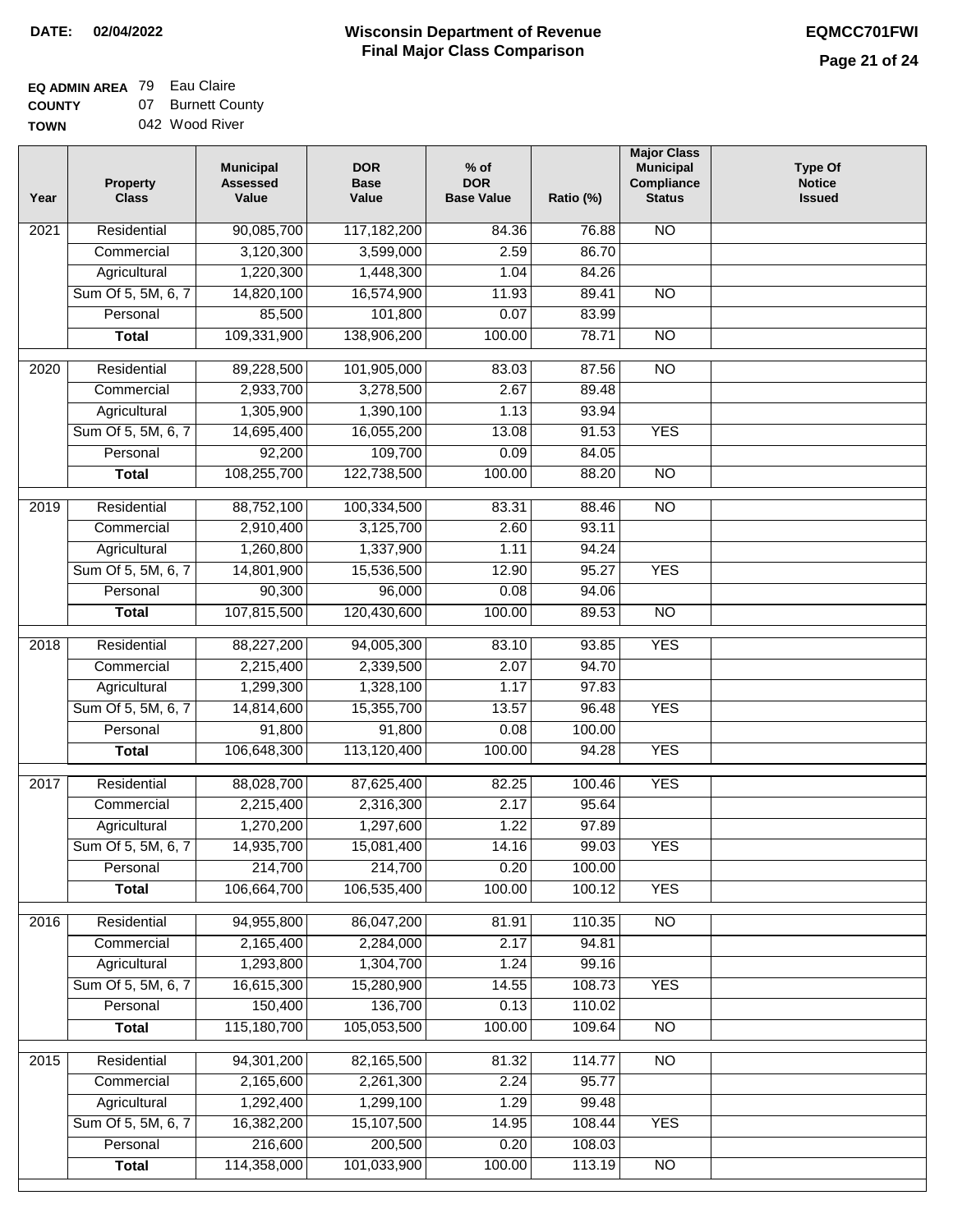# **EQ ADMIN AREA** 79 Eau Claire

**COUNTY VILLAGE** 07 Burnett County

|  | 131 Grantsburg |
|--|----------------|
|--|----------------|

| Year | <b>Property</b><br><b>Class</b> | <b>Municipal</b><br><b>Assessed</b><br>Value | <b>DOR</b><br><b>Base</b><br>Value | $%$ of<br><b>DOR</b><br><b>Base Value</b> | Ratio (%) | <b>Major Class</b><br><b>Municipal</b><br>Compliance<br><b>Status</b> | <b>Type Of</b><br><b>Notice</b><br><b>Issued</b> |
|------|---------------------------------|----------------------------------------------|------------------------------------|-------------------------------------------|-----------|-----------------------------------------------------------------------|--------------------------------------------------|
| 2021 | Residential                     | 46,651,800                                   | 59,187,500                         | 78.28                                     | 78.82     | N <sub>O</sub>                                                        |                                                  |
|      | Commercial                      | 13,287,000                                   | 14,714,000                         | 19.46                                     | 90.30     | <b>YES</b>                                                            |                                                  |
|      | Agricultural                    | 17,500                                       | 20,600                             | 0.03                                      | 84.95     |                                                                       |                                                  |
|      | Sum Of 5, 5M, 6, 7              | 124,400                                      | 161,000                            | 0.21                                      | 77.27     |                                                                       |                                                  |
|      | Personal                        | 1,296,700                                    | 1,525,500                          | 2.02                                      | 85.00     |                                                                       |                                                  |
|      | <b>Total</b>                    | 61,377,400                                   | 75,608,600                         | 100.00                                    | 81.18     | N <sub>O</sub>                                                        |                                                  |
| 2020 | Residential                     | 46,098,900                                   | 51,816,800                         | 75.43                                     | 88.97     | $\overline{10}$                                                       |                                                  |
|      | Commercial                      | 14,496,600                                   | 15,334,300                         | 22.32                                     | 94.54     | <b>YES</b>                                                            |                                                  |
|      | Agricultural                    | 18,100                                       | 19,900                             | 0.03                                      | 90.95     |                                                                       |                                                  |
|      | Sum Of 5, 5M, 6, 7              | 124,400                                      | 154,200                            | 0.22                                      | 80.67     |                                                                       |                                                  |
|      | Personal                        | 1,242,600                                    | 1,365,500                          | 1.99                                      | 91.00     |                                                                       |                                                  |
|      | <b>Total</b>                    | 61,980,600                                   | 68,690,700                         | 100.00                                    | 90.23     | $\overline{NO}$                                                       |                                                  |
|      |                                 |                                              |                                    |                                           |           |                                                                       |                                                  |
| 2019 | Residential                     | 45,950,900                                   | 50,171,000                         | 75.90                                     | 91.59     | <b>YES</b>                                                            |                                                  |
|      | Commercial                      | 14,087,800                                   | 14,312,600                         | 21.65                                     | 98.43     | <b>YES</b>                                                            |                                                  |
|      | Agricultural                    | 16,000                                       | 19,200                             | 0.03                                      | 83.33     |                                                                       |                                                  |
|      | Sum Of 5, 5M, 6, 7              | 119,100                                      | 147,400                            | 0.22                                      | 80.80     |                                                                       |                                                  |
|      | Personal                        | 1,403,600                                    | 1,447,000                          | 2.19                                      | 97.00     |                                                                       |                                                  |
|      | <b>Total</b>                    | 61,577,400                                   | 66,097,200                         | 100.00                                    | 93.16     | <b>YES</b>                                                            |                                                  |
| 2018 | Residential                     | 45,848,000                                   | 46,363,500                         | 76.51                                     | 98.89     | <b>YES</b>                                                            |                                                  |
|      | Commercial                      | 12,625,700                                   | 12,641,800                         | 20.86                                     | 99.87     | <b>YES</b>                                                            |                                                  |
|      | Agricultural                    | 16,000                                       | 18,500                             | 0.03                                      | 86.49     |                                                                       |                                                  |
|      | Sum Of 5, 5M, 6, 7              | 119,100                                      | 142,800                            | 0.24                                      | 83.40     |                                                                       |                                                  |
|      | Personal                        | 1,430,700                                    | 1,430,700                          | 2.36                                      | 100.00    |                                                                       |                                                  |
|      | <b>Total</b>                    | 60,039,500                                   | 60,597,300                         | 100.00                                    | 99.08     | <b>YES</b>                                                            |                                                  |
| 2017 | Residential                     | 45,792,200                                   | 44,077,200                         | 76.36                                     | 103.89    | <b>YES</b>                                                            |                                                  |
|      | Commercial                      | 11,976,000                                   | 11,871,600                         | 20.57                                     | 100.88    | <b>YES</b>                                                            |                                                  |
|      | Agricultural                    | 16,000                                       | 18,100                             | 0.03                                      | 88.40     |                                                                       |                                                  |
|      | Sum Of 5, 5M, 6, 7              | 119,100                                      | 142,800                            | 0.25                                      | 83.40     |                                                                       |                                                  |
|      | Personal                        | 1,695,000                                    | 1,614,400                          | 2.80                                      | 104.99    |                                                                       |                                                  |
|      | <b>Total</b>                    | 59,598,300                                   | 57,724,100                         | 100.00                                    | 103.25    | <b>YES</b>                                                            |                                                  |
| 2016 | Residential                     | 45,802,500                                   | 40,761,000                         | 74.54                                     | 112.37    | $\overline{NO}$                                                       |                                                  |
|      | Commercial                      | 11,918,900                                   | 12,111,100                         | 22.15                                     | 98.41     | <b>YES</b>                                                            |                                                  |
|      | Agricultural                    | 16,000                                       | 17,800                             | 0.03                                      | 89.89     |                                                                       |                                                  |
|      | Sum Of 5, 5M, 6, 7              | 119,100                                      | 142,600                            | 0.26                                      | 83.52     |                                                                       |                                                  |
|      | Personal                        | 1,816,160                                    | 1,651,100                          | 3.02                                      | 110.00    |                                                                       |                                                  |
|      |                                 | 59,672,660                                   | 54,683,600                         | 100.00                                    |           |                                                                       |                                                  |
|      | <b>Total</b>                    |                                              |                                    |                                           | 109.12    | <b>NO</b>                                                             |                                                  |
| 2015 | Residential                     | 45,817,800                                   | 39,140,200                         | 73.65                                     | 117.06    | <b>NO</b>                                                             |                                                  |
|      | Commercial                      | 11,954,100                                   | 12,153,500                         | 22.87                                     | 98.36     | <b>YES</b>                                                            |                                                  |
|      | Agricultural                    | 16,000                                       | 17,600                             | 0.03                                      | 90.91     |                                                                       |                                                  |
|      | Sum Of 5, 5M, 6, 7              | 119,100                                      | 142,100                            | 0.27                                      | 83.81     |                                                                       |                                                  |
|      | Personal                        | 1,856,460                                    | 1,687,700                          | 3.18                                      | 110.00    |                                                                       |                                                  |
|      | <b>Total</b>                    | 59,763,460                                   | 53,141,100                         | 100.00                                    | 112.46    | $\overline{NO}$                                                       |                                                  |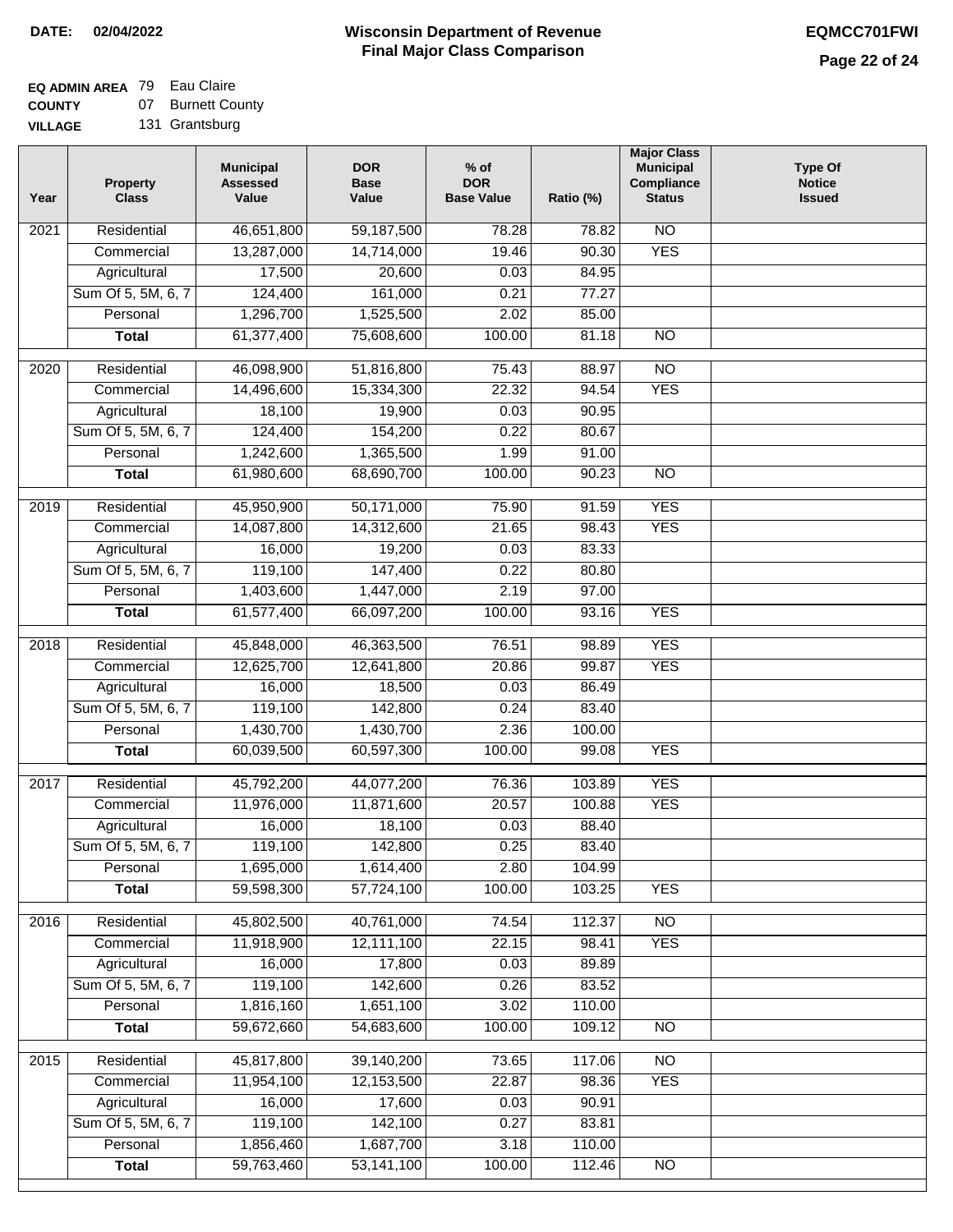#### **EQ ADMIN AREA** 79 Eau Claire **COUNTY** 07 Burnett County

| <b>COUNTY</b>  | ,,, | <b>DUITER COU</b> |
|----------------|-----|-------------------|
| <b>VILLAGE</b> |     | 181 Siren         |

| Year | Property<br><b>Class</b> | <b>Municipal</b><br><b>Assessed</b><br>Value | <b>DOR</b><br><b>Base</b><br>Value | $%$ of<br><b>DOR</b><br><b>Base Value</b> | Ratio (%) | <b>Major Class</b><br><b>Municipal</b><br>Compliance<br><b>Status</b> | <b>Type Of</b><br><b>Notice</b><br><b>Issued</b> |
|------|--------------------------|----------------------------------------------|------------------------------------|-------------------------------------------|-----------|-----------------------------------------------------------------------|--------------------------------------------------|
| 2021 | Residential              | 39,059,700                                   | 45,323,700                         | 61.23                                     | 86.18     | $\overline{NO}$                                                       |                                                  |
|      | Commercial               | 24,253,400                                   | 27,437,600                         | 37.06                                     | 88.39     | $\overline{NO}$                                                       |                                                  |
|      | Agricultural             | 0                                            | 0                                  | 0.00                                      | 0.00      |                                                                       |                                                  |
|      | Sum Of 5, 5M, 6, 7       | 2,000                                        | 2,000                              | 0.00                                      | 100.00    |                                                                       |                                                  |
|      | Personal                 | 1,087,500                                    | 1,264,500                          | 1.71                                      | 86.00     |                                                                       |                                                  |
|      | <b>Total</b>             | 64,402,600                                   | 74,027,800                         | 100.00                                    | 87.00     | $\overline{NO}$                                                       |                                                  |
| 2020 | Residential              | 39,140,800                                   | 47,315,100                         | 62.96                                     | 82.72     | $\overline{NO}$                                                       |                                                  |
|      | Commercial               | 24,312,500                                   | 26,553,900                         | 35.34                                     | 91.56     | <b>YES</b>                                                            |                                                  |
|      | Agricultural             | 0                                            | 0                                  | 0.00                                      | 0.00      |                                                                       |                                                  |
|      | Sum Of 5, 5M, 6, 7       | 0                                            | $\Omega$                           | 0.00                                      | 0.00      |                                                                       |                                                  |
|      | Personal                 | 1,149,200                                    | 1,276,900                          | 1.70                                      | 90.00     |                                                                       |                                                  |
|      | <b>Total</b>             | 64,602,500                                   | 75,145,900                         | 100.00                                    | 85.97     | $\overline{NO}$                                                       |                                                  |
|      |                          |                                              |                                    |                                           |           |                                                                       |                                                  |
| 2019 | Residential              | 39,015,400                                   | 44,530,900                         | 62.32                                     | 87.61     | $\overline{NO}$                                                       |                                                  |
|      | Commercial               | 24,312,500                                   | 25,532,600                         | 35.73                                     | 95.22     | <b>YES</b>                                                            |                                                  |
|      | Agricultural             | 0                                            | 0                                  | 0.00                                      | 0.00      |                                                                       |                                                  |
|      | Sum Of 5, 5M, 6, 7       | $\overline{0}$                               | $\Omega$                           | 0.00                                      | 0.00      |                                                                       |                                                  |
|      | Personal                 | 1,306,900                                    | 1,390,300                          | 1.95                                      | 94.00     |                                                                       |                                                  |
|      | <b>Total</b>             | 64,634,800                                   | 71,453,800                         | 100.00                                    | 90.46     | $\overline{NO}$                                                       |                                                  |
| 2018 | Residential              | 38,821,700                                   | 42,227,700                         | 61.26                                     | 91.93     | <b>YES</b>                                                            |                                                  |
|      | Commercial               | 24,297,700                                   | 25,260,300                         | 36.65                                     | 96.19     | <b>YES</b>                                                            |                                                  |
|      | Agricultural             | 0                                            | 0                                  | 0.00                                      | 0.00      |                                                                       |                                                  |
|      | Sum Of 5, 5M, 6, 7       | $\Omega$                                     | $\Omega$                           | 0.00                                      | 0.00      |                                                                       |                                                  |
|      | Personal                 | 1,356,200                                    | 1,442,700                          | 2.09                                      | 94.00     |                                                                       |                                                  |
|      | <b>Total</b>             | 64,475,600                                   | 68,930,700                         | 100.00                                    | 93.54     | <b>YES</b>                                                            |                                                  |
| 2017 | Residential              | 38,475,400                                   | 40,277,800                         | 60.58                                     | 95.53     | <b>YES</b>                                                            |                                                  |
|      | Commercial               | 23,868,600                                   | 24,558,300                         | 36.94                                     | 97.19     | <b>YES</b>                                                            |                                                  |
|      | Agricultural             | 0                                            | 0                                  | 0.00                                      | 0.00      |                                                                       |                                                  |
|      | Sum Of 5, 5M, 6, 7       | 0                                            | 0                                  | 0.00                                      | 0.00      |                                                                       |                                                  |
|      | Personal                 | 1,634,600                                    | 1,651,100                          | 2.48                                      | 99.00     |                                                                       |                                                  |
|      | <b>Total</b>             | 63,978,600                                   | 66,487,200                         | 100.00                                    | 96.23     | <b>YES</b>                                                            |                                                  |
| 2016 | Residential              | 38,238,900                                   | 37,785,800                         | 58.95                                     | 101.20    | <b>YES</b>                                                            |                                                  |
|      | Commercial               | 23,479,900                                   | 24,682,100                         | 38.50                                     | 95.13     | <b>YES</b>                                                            |                                                  |
|      | Agricultural             | 0                                            | 0                                  | 0.00                                      | 0.00      |                                                                       |                                                  |
|      | Sum Of 5, 5M, 6, 7       | 0                                            | 0                                  | 0.00                                      | 0.00      |                                                                       |                                                  |
|      | Personal                 | 1,666,800                                    | 1,634,100                          | 2.55                                      | 102.00    |                                                                       |                                                  |
|      | <b>Total</b>             | 63,385,600                                   | 64,102,000                         | 100.00                                    | 98.88     | <b>YES</b>                                                            |                                                  |
| 2015 | Residential              | 38,327,800                                   | 38,989,400                         | 59.91                                     | 98.30     | <b>YES</b>                                                            |                                                  |
|      | Commercial               | 23,449,200                                   | 24,652,000                         | 37.88                                     | 95.12     | <b>YES</b>                                                            |                                                  |
|      | Agricultural             | 0                                            | 0                                  | 0.00                                      | 0.00      |                                                                       |                                                  |
|      | Sum Of 5, 5M, 6, 7       | 0                                            | 0                                  | 0.00                                      | 0.00      |                                                                       |                                                  |
|      | Personal                 | 1,441,200                                    | 1,441,200                          | 2.21                                      | 100.00    |                                                                       |                                                  |
|      | <b>Total</b>             | 63,218,200                                   | 65,082,600                         | 100.00                                    | 97.14     | <b>YES</b>                                                            |                                                  |
|      |                          |                                              |                                    |                                           |           |                                                                       |                                                  |